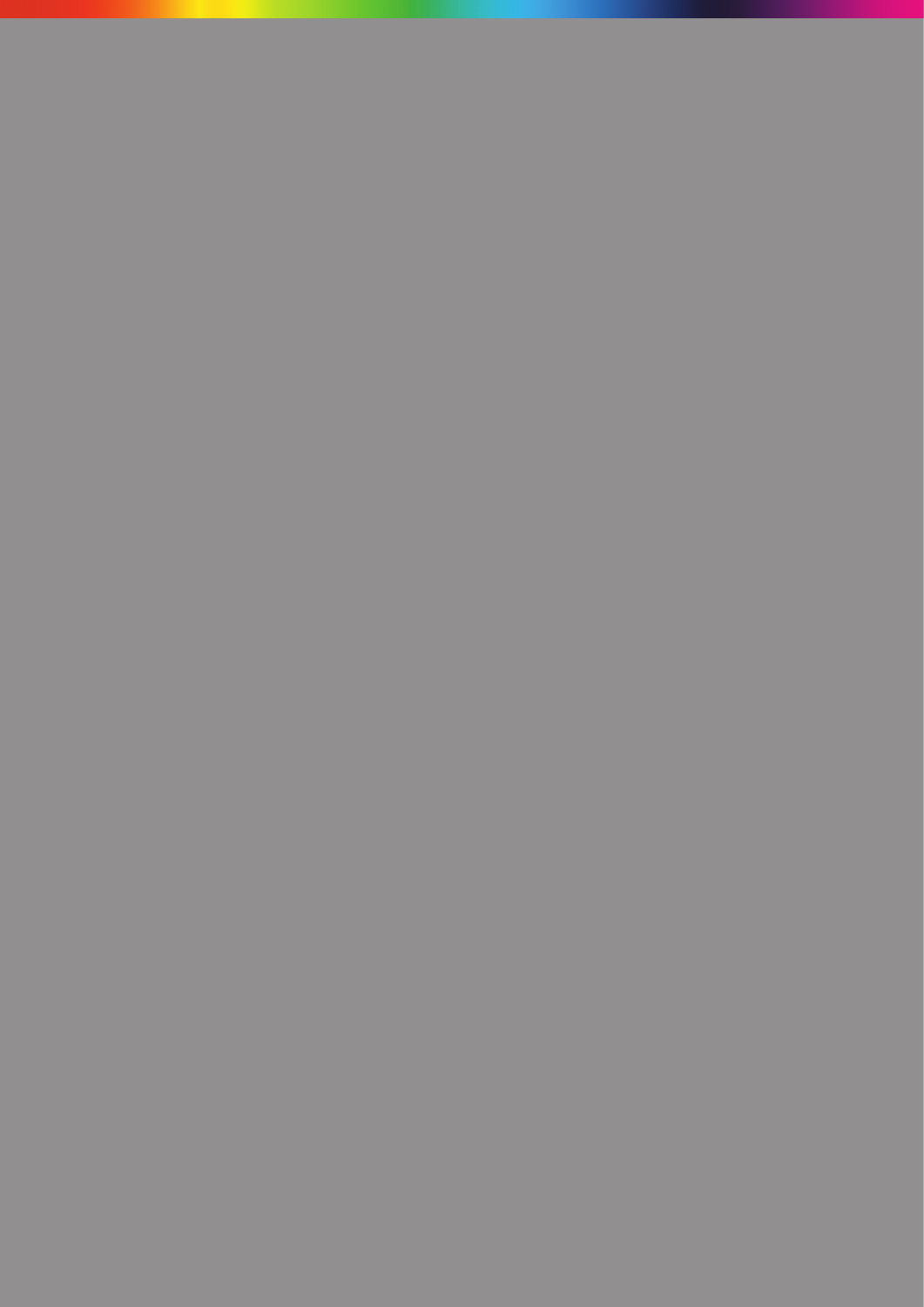### **Contents**

- 1 Introduction<br>2 Process-H
- 2 Process How we went about the assessment of Backlog Need<br>3 Procedure Note
- 3 Procedure Note<br>4 Data Sources
- 4 Data Sources<br>5 Results
- **Results**
- 6 Validation
- 7 Conclusions

### **List of Tables**

- TA03-1 Summary of Backlog Need Assessment Model<br>TA03-2 Summary of SHCS 2004-2007 results for the G
- Summary of SHCS 2004-2007 results for the GCV area

### **List of Annexes**

- Annex 1 Note on the use of SHS and SHCS data for triangulation purposes<br>Annex 2 Comparison of HNDA Backlog Need Assessment data from Loo
- Comparison of HNDA Backlog Need Assessment data from Local Authorities (2009) with Bramley et al model data (2005)
- Annex 3 Gross Current/ Backlog Need<br>Annex 4 Current / Backlog Need Asses
- Current / Backlog Need Assessment Explanatory Notes by LA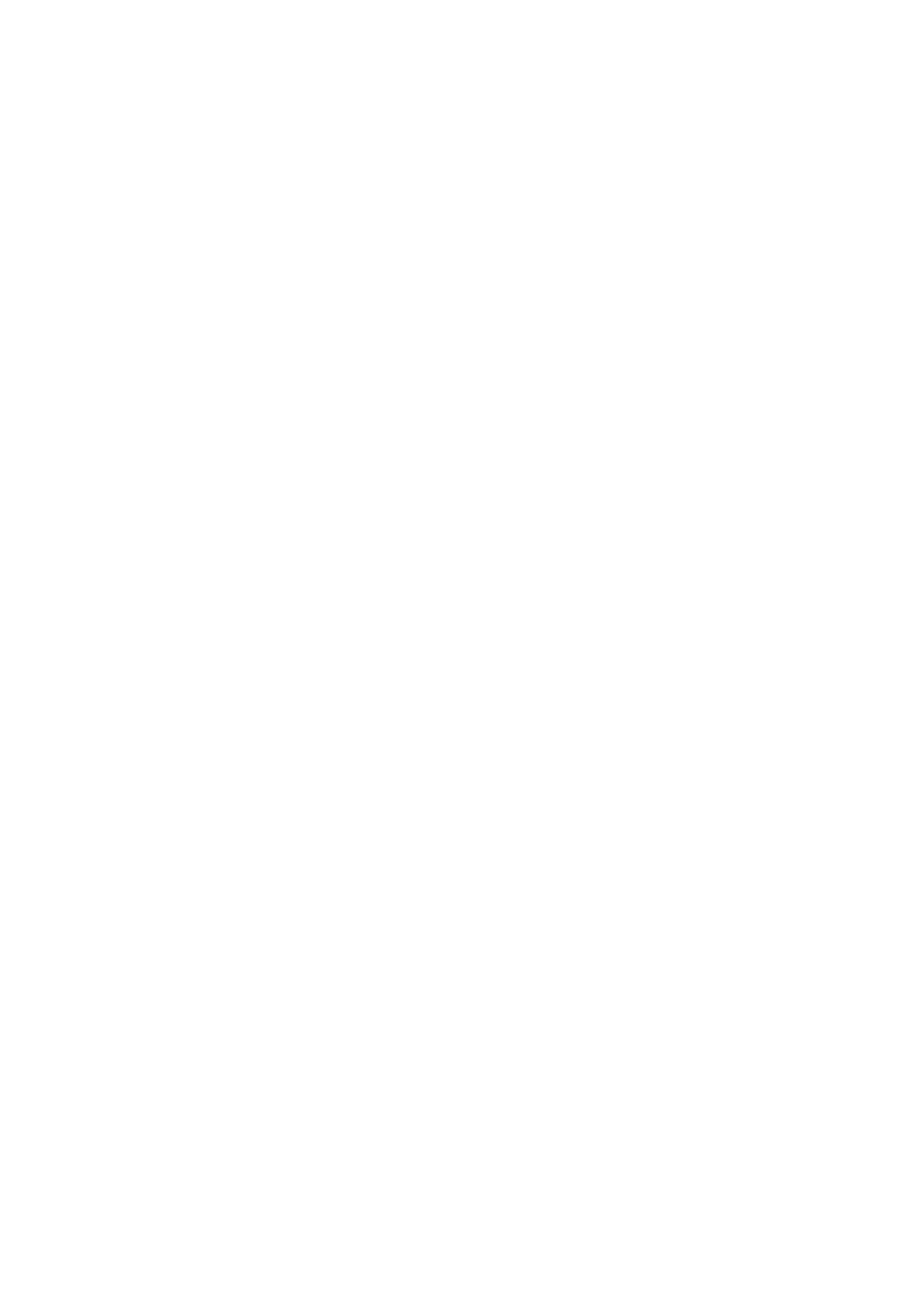### **1 Introduction**

1.1 This Technical Appendix summarises the process adopted by the eight local authorities (LAs) within the GCV area in assessing Gross Current/Backlog Need, details the data sources and assumptions used, and outlines the steps taken to validate outputs. The overall approach was modelled on Chapter 6 'Estimate of net annual housing need' in the 2008 HNDA Guidance.

### **2 Process – How we went about the assessment of Backlog Need**

- 2.1 When the approach to Backlog Need assessment was first being considered in spring 2009, the initial intention was to commission appropriate consultants to undertake this element of work. In subsequent discussions it was agreed instead to conduct the analysis in-house, using each authority's own staff resources. This change arose for three reasons:
	- it was considered that LAs were best placed to know the most appropriate data sources available
	- it was recognised that there would be considerable value in developing in-house analytical capacity and improved understanding of the housing system, in line with the Scottish Government's HNDA Guidance
	- the significant costs involved in commissioning consultants.
- 2.2 The Housing Sub Group, with representatives of the housing service in each authority, took responsibility for overseeing and guiding the Backlog Need assessment process, as far as possible ensuring consistency of approach and outputs. The Sub Group reports to the Housing Market Partnership Core Group.

### **3 Procedure Note**

<u>.</u>

- 3.1 It was recognised that different LAs hold data in different ways on their Housing Registers (e.g. using different categories and definitions of need), related to local policy requirements. Some areas operate Common Housing Registers. There are also differences in availability of reliable and up-to-date additional data sources.
- 3.2 We were aware of the difficulties experienced by Communities Scotland in 2007 when it undertook a National Proforma exercise across all LAs in Scotland to identify housing need, comparing data returned by them with national default estimates; it concluded<sup>1</sup> that the information gathered was not sufficiently consistent "to allow us to construct consistent, council based, estimates of absolute or relative affordable housing need."
- 3.3 With these caveats in mind, a Procedure Note was drafted to standardise, as far as possible, the approach adopted by the eight GCV authorities. Drawing on the 2008 HNDA Guidance, it aimed to define a consistent and robust methodological framework for the calculation of backlog need, including where necessary definitions, preferred sources, etc.

<span id="page-4-0"></span><sup>1</sup> *Overall Assessment and Conclusions from responses to 2007 Housing Needs Proforma Exercise*. Duncan Gray, Communities Analytical Services.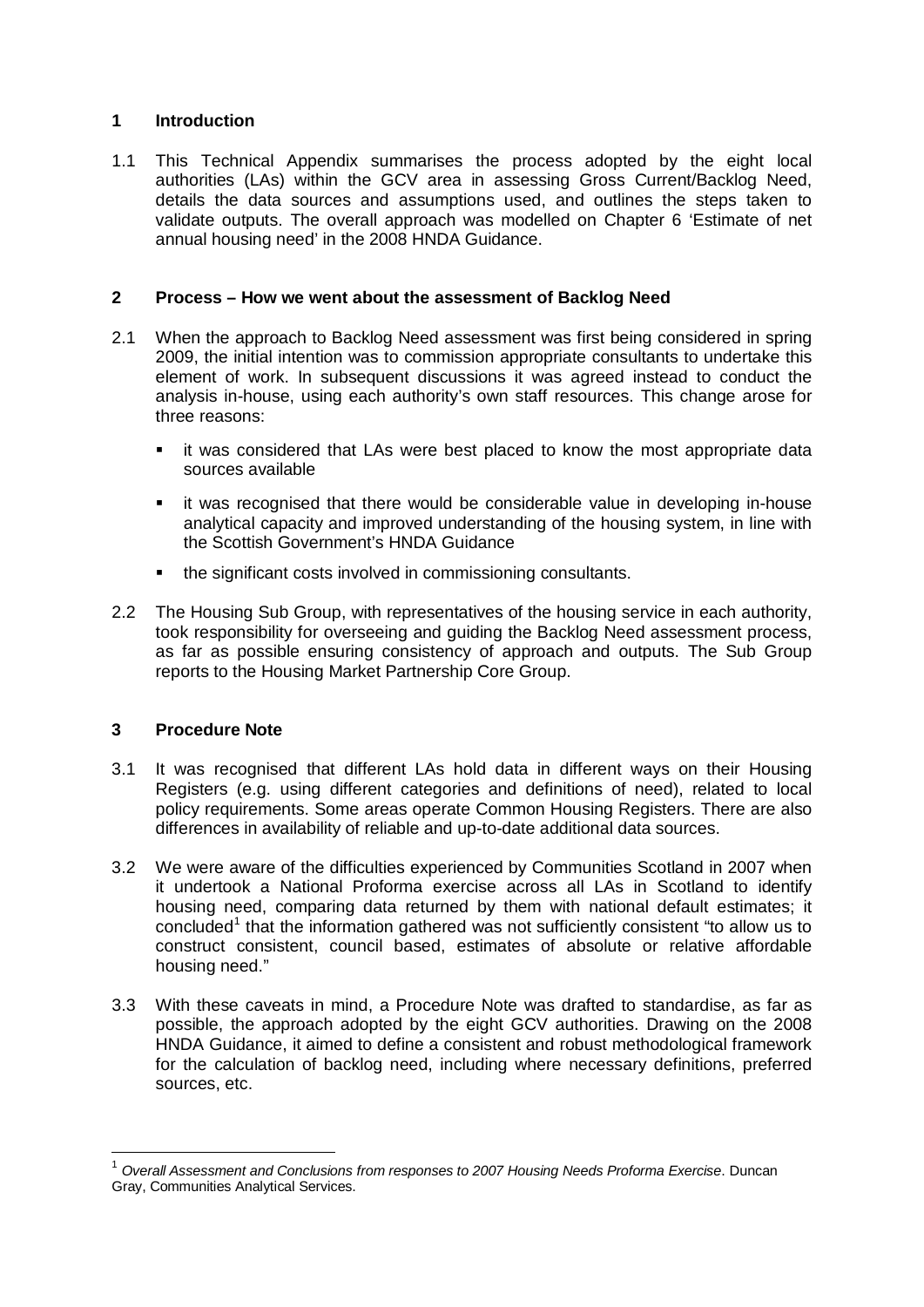- 3.4 The scope of the Backlog Need assessment included:
	- a desk top analysis and evaluation of existing housing needs assessments, LAs' Housing Register data, available RSL data, and further secondary data sources (household surveys, house condition surveys, etc.)
	- re-estimation of the backlog of existing need for all LAs and, wherever possible, SHIP (Strategic Housing Investment Plan) Sub-area geographies within the GCV area
	- a commentary on assumptions and limitations relating to the estimates.
- 3.5 There are two key questions to answer relating to Backlog Need:
	- What is the total number of households currently in housing need, who cannot afford to meet their own needs in the market and whose needs cannot be met in situ?
	- What are the key characteristics of their unmet need (e.g. household type, nature of need)?
- 3.6 The assessment model is summarised in Table TA03-1 below.
- 3.7 The Procedure Note specifies assumptions which have been agreed by the Housing Sub Group following discussion and debate, for example:
	- on Housing Registers which award points for various categories of need, assume 0 points = no identified need
	- **Waiting List points only = no identified need**
	- homeless households do not have an in-situ solution
	- for overcrowded households, assume no in situ solution for the social rented sector; with regard to in situ solution in the private sector, assume this will be netted out when considering affordability towards the end
	- for harassment, assume 0 [nil] all cases covered by homeless category; if authorities record harassment category separately, and can accurately calculate the number of households experiencing harassment and in backlog need net of other categories, it may be identified, explained and justified.
- 3.8 The assessment derived figures for gross backlog need, excluding those with an in situ solution, but before application of an affordability test. The gross backlog need figures were passed to consultants Tribal Group with Optimal Economics for this final step, to ensure consistency of methodological approach with the Affordability Analysis being applied by them to (newly arising) household projections.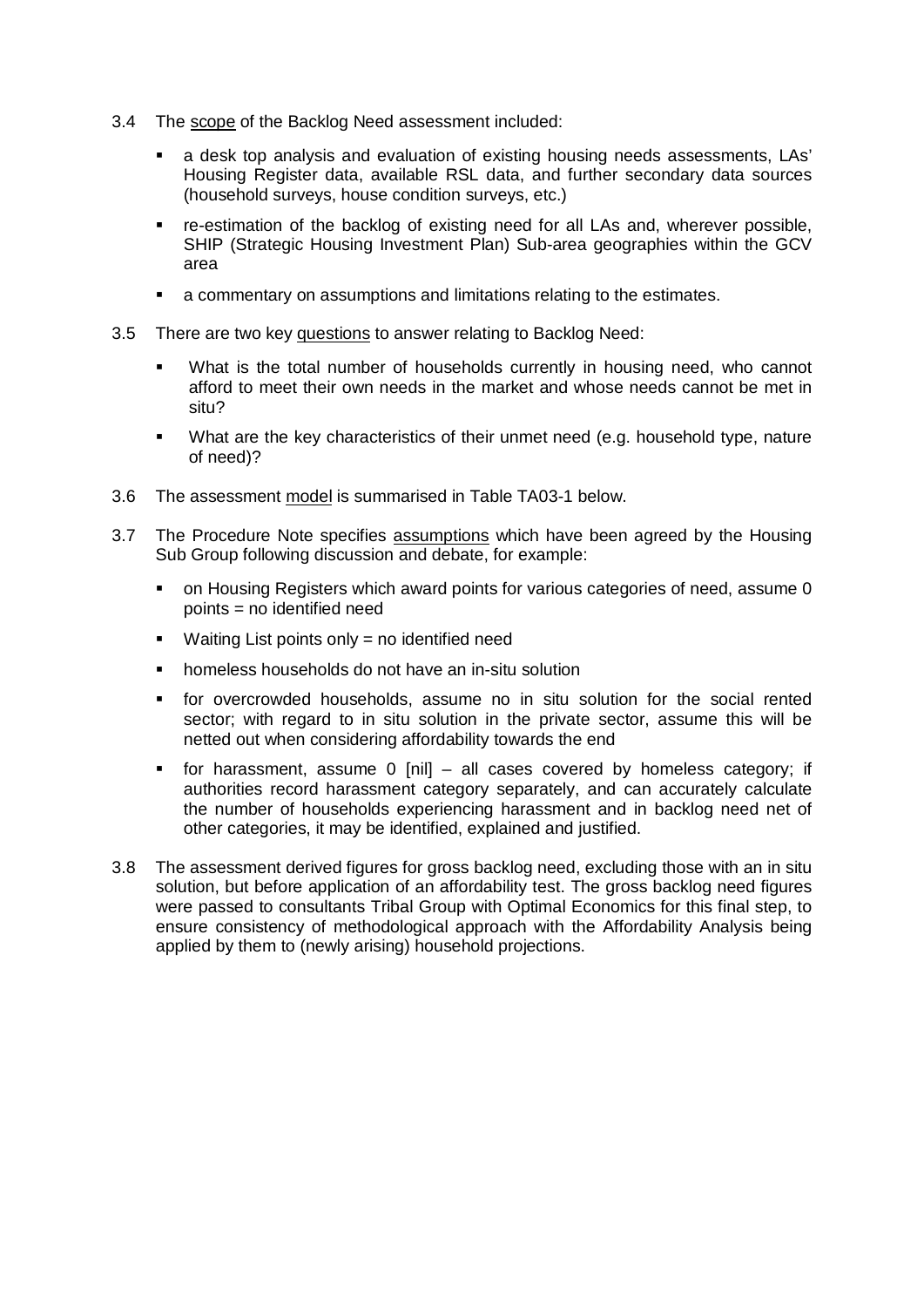## *TABLE TA03-1*

# Key data source: the Council's Housing Register (or stock transfer RSL's Register in Glasgow City and Inverclyde) or Common Housing Register. Total [Net] Backlog need Cases where Allowance for Overlap Backlog **=** amongst **–** in-situ solution **+** additional need **–** between Need existing is most on RSL LAs households appropriate registers \* \* RSL data may already be included if Common Housing Register in operation Backlog need of existing households **=** homeless households/ in temporary accommodation **+** concealed households **+** overcrowded households **+** households with support needs **+** households whose home is in poor condition **+** households experiencing harassment ^ ^ In most cases this is taken to equal 0 as such households are classed as homeless At each stage, *considerable care was taken to avoid double-counting*, particularly where a household may appear on more than one need category list in a Housing Register, or may be registered with more than one provider.

### *SUMMARY OF BACKLOG NEED ASSESSMENT MODEL*

The base date for assessment of Backlog Need was taken as **31 March 2009**, unless otherwise stated. If a different base date is used, this was explained and fully justified.

#### **4 Data Sources**

4.1 The Procedure Note specifies the main secondary sources to be used by each authority. The main common source for homelessness figures is the HL1 return. For other categories of need, the initial source is taken to be the Council's Housing Register or, where available, a Common Housing Register. In the case of Glasgow City and Inverclyde Councils, the stock transfer RSL's Register – Glasgow Housing Association and River Clyde Homes respectively – has been used as the starting point. The base date for analysis, wherever possible, was taken as 31 March 2009.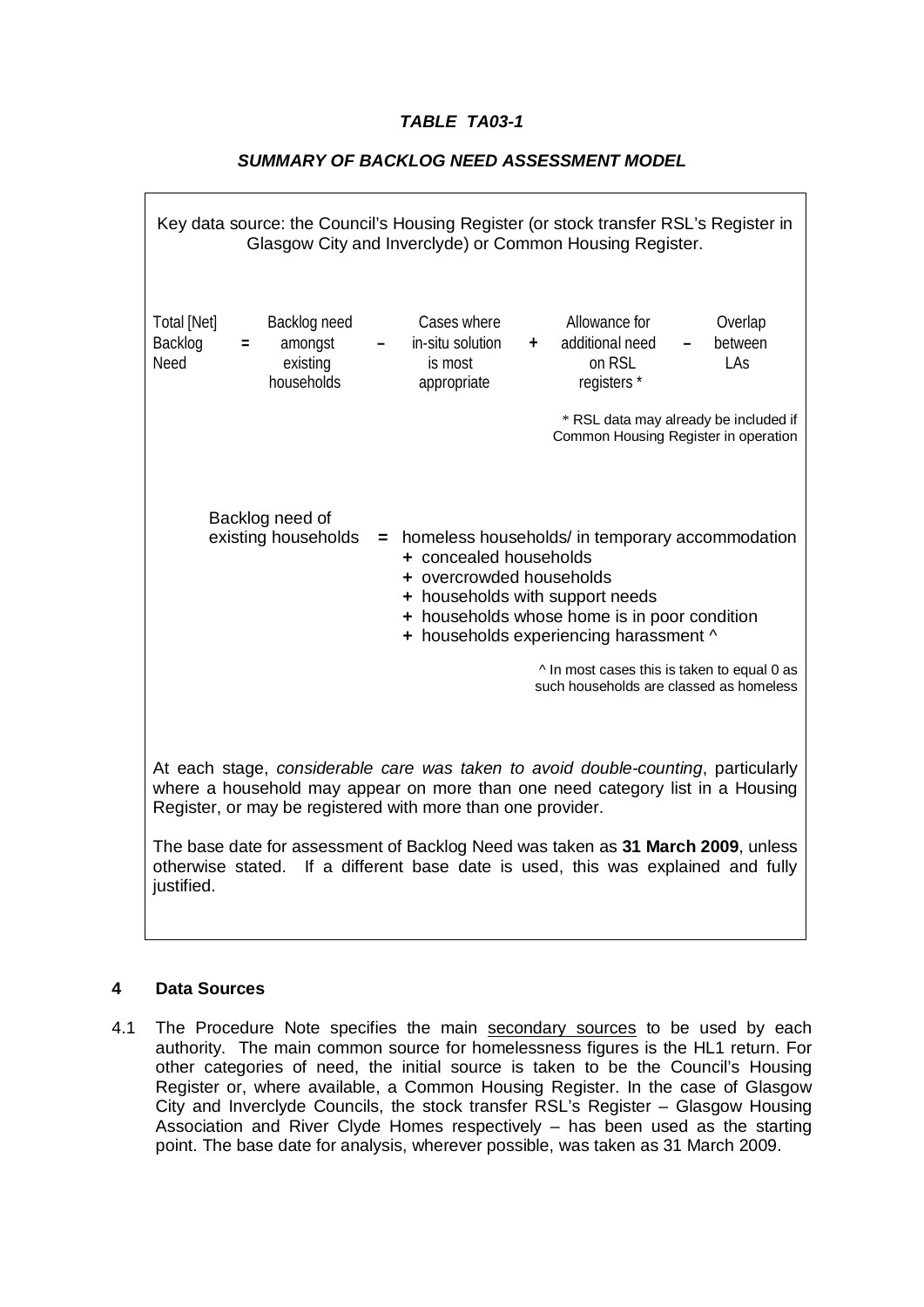- 4.2 One authority, East Renfrewshire Council, had recently completed a comprehensive assessment of need and demand for housing in its area, and this study provided base data for its input on backlog need.
- 4.3 It was therefore accepted that various data sources would be required, and each LA was encouraged to use its best judgement in identifying the most robust, accurate and up-to-date available for its area. Each LA identified sources used for each category of need, and provided a commentary explaining their choice of sources, any limitations of the data, and working assumptions.
- 4.4 A particular effort was made to identify overlaps between LA and RSL lists, and between LAs, so that these could be discounted.
- 4.5 The HNDA Guidance stipulates that housing market partnerships should consider a range of data sources for each component of the backlog need assessment, and this approach has been followed by GCV in its Procedure Note. Thus, for triangulation purposes efforts have been made to access appropriate data at LA level from the Scottish Household Survey (SHS) and the Scottish House Condition Survey (SHCS), as well as homelessness and Below Tolerable Standard (BTS) statistics; this involved the use of both published tables and ad hoc data requests from Scottish Government statisticians. These tables are provided in the Procedure Note where appropriate.
- 4.6 However, the use of these sources is significantly constrained for a variety of reasons:

### *LA data constraints*

- for the most part, the structure of databases and the collection of data directly reflect the various policy requirements of each LA or RSL; similarly, data is generally displayed in the most convenient way to facilitate their day-to-day customer-facing housing management functions, which may be less suitable for accessing data for strategic purposes such as the calculation of backlog need
- there is variation in the definitions used by LAs and RSLs for specific categories of need; in addition, some LAs have much more up-to-date data than others (for instance in relation to local housing surveys or stock condition surveys)
- some LAs recognise separate categories of need which are absent from other authorities, for instance:
	- o three LAs have a separate category for 'insecure tenancy' while the other five would be likely to include such cases as homeless;
	- o five LAs have a separate 'harassment' category, the remainder treating such cases as homeless;
	- o five LAs operate a range of other need categories, with numbers involved ranging from 3 to 8,894; some of these categories may be specific to the policies of an individual authority with no corresponding recognition by other authorities that such household circumstances comprise need.

#### *Triangulation data constraints*

- SHS and SHCS are national level sample surveys, with relatively small sample sizes at LA level; caution must be exercised in using the data at sub-LA level
- The survey data collection dates varied from local LA data a relatively insignificant issue compared to other constraints
- **These surveys do not ask questions which directly address the requirements of the** backlog need assessment; in many instances, the published survey data therefore serves only as a very broad comparator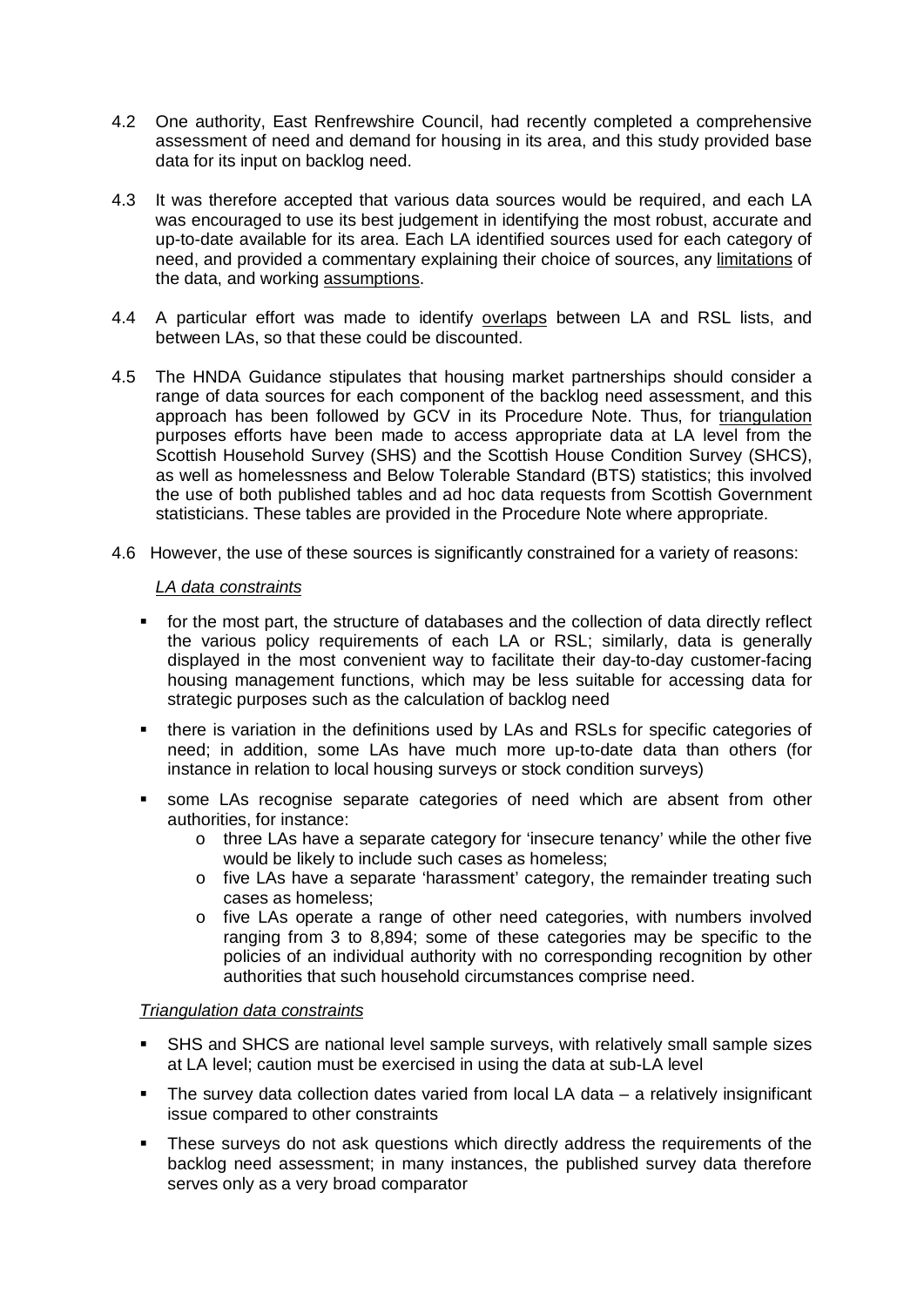- The GCV HMP worked with Scottish Government statisticians on ad hoc data requests to try to filter the raw data in such a way that more useful proxy results could be derived. Although an interesting learning process for both practitioners and statisticians, this triangulation analysis proved to be time consuming, easier said than done, and ultimately of limited benefit. The problem of small sample sizes was compounded by the additional analysis to the point where, even at the GCV level, the filtered sample was too small to be reliable.
- 4.7 A more extensive Note on the use of SHS and SHCS data for triangulation purposes is given in **Annex 1**.
- 4.8 The backlog need results for each of the eight GCV authorities, expressed as a proportion of all households in the area, were compared. This revealed a range from around 6% to around 13%.
- 4.9 As a final approach to triangulation, and assuming some similarity in the general scale of backlog need over a few years in an authority, the data collected by LAs were compared to the 2005 backlog need estimates derived by Bramley, Karley and Watkins<sup>[2](#page-4-0)</sup> in their updated Local Housing Need and Affordability Model for Scotland.
- 4.10 For a number of reasons it is important to treat this comparison with some caution:
	- data used by Bramley et al is around 4 years older than our LA data and there are likely to have been changes in affordability conditions in that period
	- Bramley et al used fewer components of backlog need than the HNDA
	- the Bramley et al model applied discounts in a different manner and the figures quoted are gross (i.e. prior to application of any discounts for in-situ solution or ability to meet own needs in the market); the HNDA figures include an adjustment for in-situ solution only.
- 4.11 With these caveats in mind, the comparison was undertaken to assess broad agreement on the scale of backlog (see **Annex 2**). For most LA areas, quite close similarity was found between the new LA data and the 2005 model data, but for others there was some notable variation, most likely accounted for in terms of the constraints noted above in relation to LA data, and the 2005 Model methodology. Bramley et al similarly noted wide variation between their Model results and Local Needs Studies for selected LAs (Table 6.1, page 61 of their report). This also mirrors the difficulties experienced in the National Proforma exercise in 2007, noted above.

### **5 Results**

<span id="page-8-0"></span> $\overline{a}$ 

- 5.1 A standard reporting pro forma was agreed and used for recording Backlog Need figures. **Annex 3** provides resulting Gross current/backlog need figures at GCV and LA sub area level.
- 5.2 The LAs provided Gross Backlog Need figures, after discounting for needs which may be met in-situ. To identify those households which cannot meet their own needs in the market, thus deriving a *net* figure for Backlog Need, a test of affordability has to be applied. The consultants undertaking the Affordability Analysis on projected newly forming households, Tribal Group with Optimal Economics, were commissioned also to

<sup>2</sup> Bramley, Glen, Karley, Noah Kofi and Watkins, David (2006) *Local Housing Need and Affordability Model for Scotland, Update (2005 based).* A Report for the Scottish Executive and Communities Scotland. Edinburgh: Communities Scotland [Research Report 72] Annexe E, Table E.1, page 117.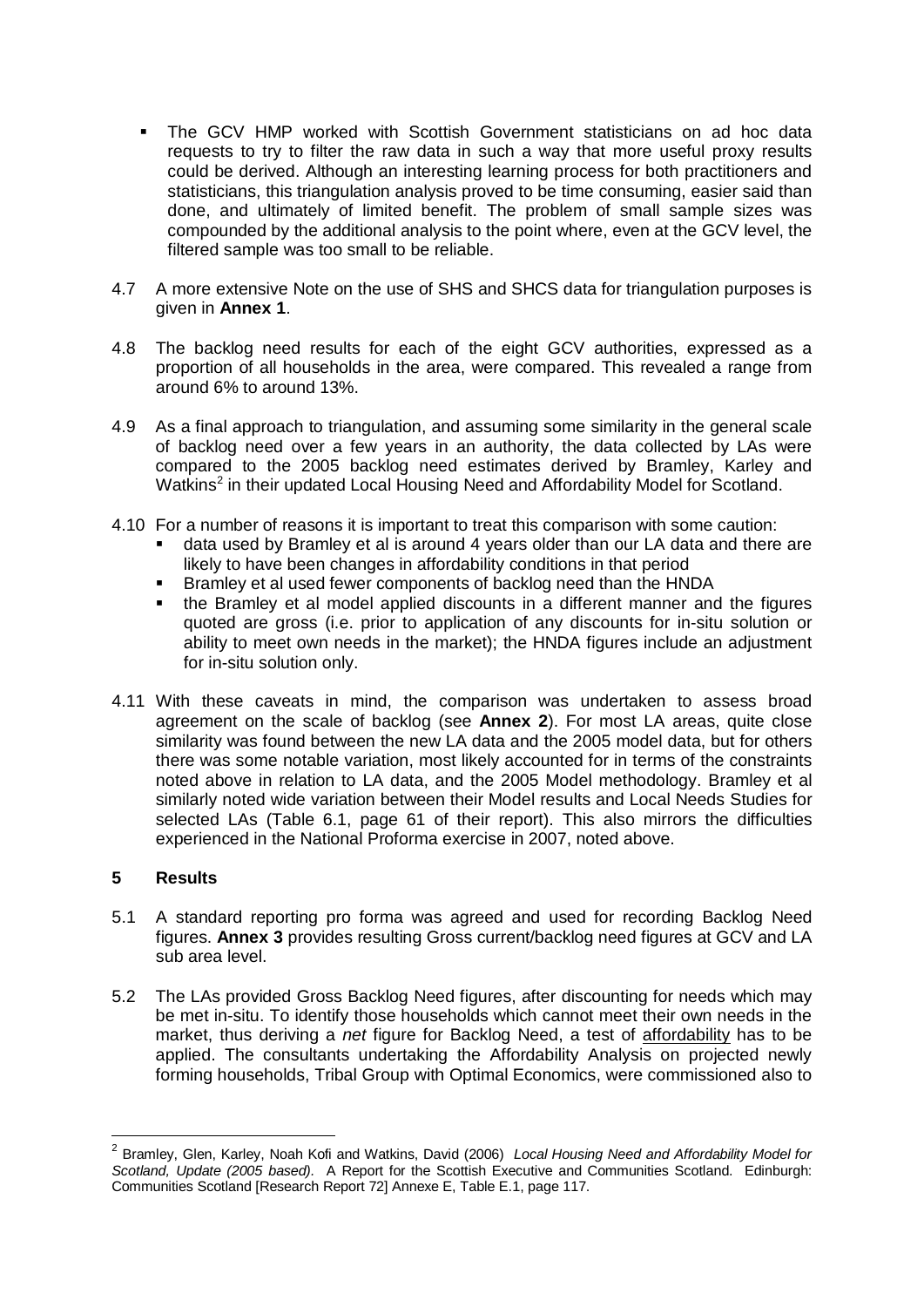apply the same analytical methodology to backlog need figures, thus ensuring consistency.

### **6 Validation**

- 6.1 Before 'signing off' the Backlog Need Analysis for the GCV area, the Housing Sub Group examined the eight pro forma submissions to satisfy itself that the Procedure Note had been followed and to check any apparently anomalous results. As a result of this iterative review process, LAs revised their figures two or three times.
- 6.2 Each LA specified the data sources used.
- 6.3 Each LA also provided a detailed commentary explaining their choice of data sources; limitations of data sources, including any additional data considered for triangulation purposes; assumptions; and judgements made (ref **Annex 4**).

### **7 Conclusions**

- 7.1 The Housing Sub Group is satisfied that its Procedure Note is broadly consistent with the HNDA Guidance and provides a suitable framework and methodology for the assessment at LA level.
- 7.2 Inevitably, some limitations remain in the consistency of data sources between LAs for certain categories of need. However, the view was taken that each authority should use the available sources which, in its judgement, provided the most reliable picture of current need for that category. LAs explained and justified their data selection decisions.
- 7.3 Although it may have been easier to commission consultants to undertake the whole backlog need exercise, all eight LAs now have a better understanding of the patterns of need in their area because the assessment was conducted in-house.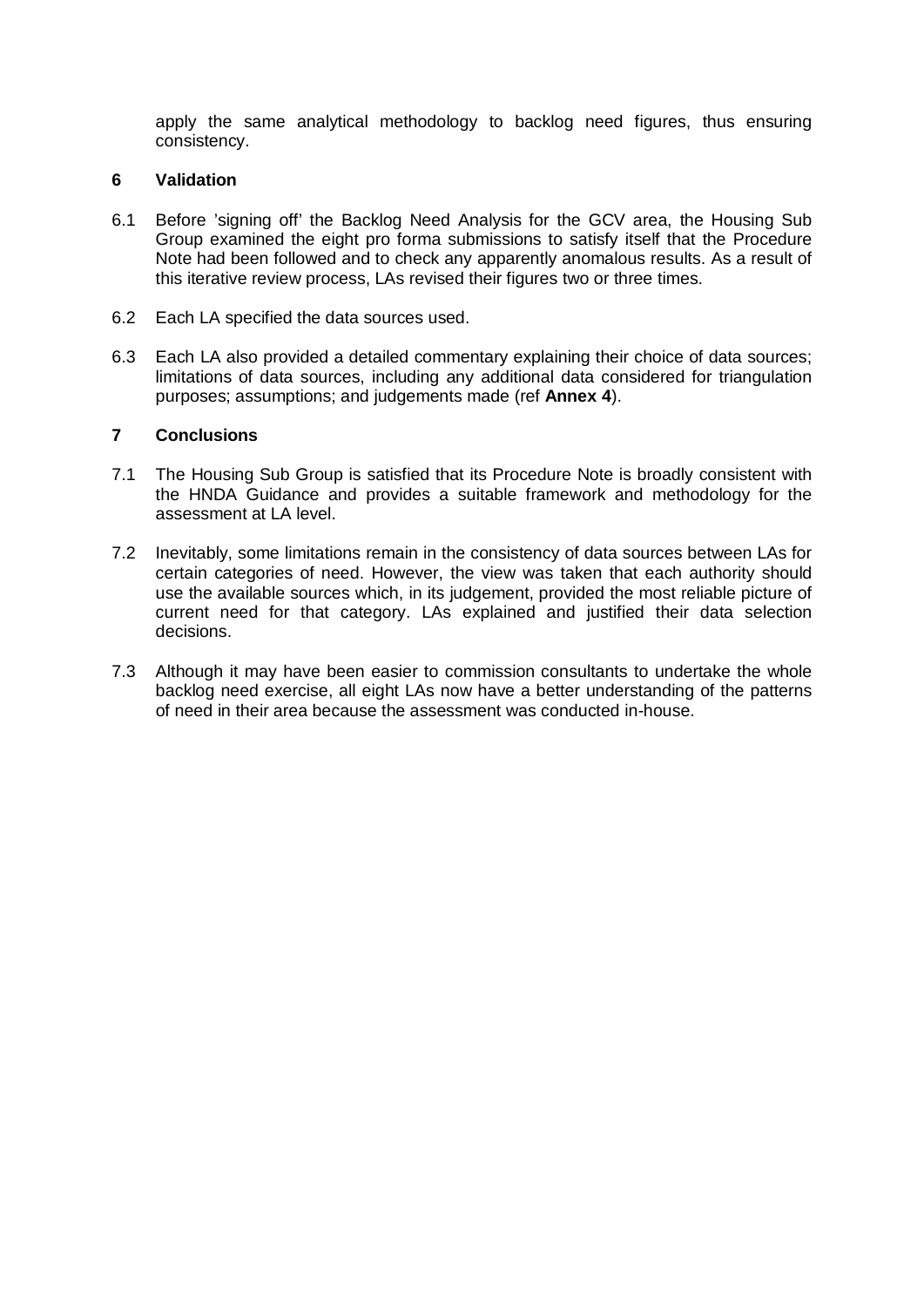## <span id="page-10-0"></span>*TA03 Annex 1*

-

### **Note on the use of SHS and SHCS data for triangulation purposes**

- 1.1 As stipulated in the HNDA Guidance (March 2008), HMPs should consider a wide range of data sources when undertaking the assessment of backlog need. A partnership must consider whether a source is reliable and robust enough for the assessment. Although the housing register of the largest social housing provider in each area is the principal data source for the backlog need assessment, the Housing Sub Group considered using the Scottish Household Survey (SHS) and the Scottish House Condition Survey (SHCS) to provide further evidence for a number of components of the backlog need assessment. The SHS and SHCS are data sources suggested in the HNDA Guidance, and have been used by the consultants who undertook a housing need and affordability study for a constituent local authority.
- 1.2 An important factor when assessing the backlog need of an area is to discount the overlap between categories. There are some categories where there is a high incidence of overlap e.g. between concealed households and overcrowded households, therefore it is very important to discount the overlap to ensure there is no over-estimation of housing need. With the SHS and the SHCS, the only approach to discount the overlap between categories was to access the raw survey data and pull out the analysis by using a sophisticated software package such as Statistical Package for the Social Sciences (SPSS). This approach required knowledge of the surveys, SPSS and also a good understanding of the concept of backlog need. As the Housing Sub Group had limited working knowledge of the SHCS and SHS, and limited experience of SPSS, the SHS and SHCS teams at the Scottish Government were approached and asked for assistance with extracting the required data. The survey teams' knowledge of the housing concepts was limited therefore some time was spent ensuring each party understood the concepts, the information available and the limitations with the data.
- 1.3 The SHS and SHCS teams were asked to provide results from their respective surveys on the number of overcrowded households, concealed households and households with support needs for each local authority, with the overlap between the categories discounted. The GCV HMP was advised early on in the process that the SHS 2007/08 could not provide the required data as the relevant questions which were to be used as proxy indicators for the categories had changed; the 2005/06 survey would therefore provide the most robust data source for our requirements.
- 1.4 The SHCS team provided analysis from the 2004-2007 surveys. The bedroom standard was used to ascertain whether a household is overcrowded and questions on household composition were used as a proxy to determine concealed households. In terms of assessing households with medical support needs, it was viewed that the best approach was to consider households which have a long term illness or disability and require an adaptation, and then apply a 50% reduction for needs that could be met insitu $^3$  $^3$ .
- 1.5 Prior to the request, the Housing Sub Group was aware that the sample size used for the SHCS was smaller than the SHS sample (hence why the analysis is taken across

 $3$  Tribal completed a housing needs and affordability study for East Renfrewshire where they used the SHS to assess the number of households that require a new home due to support needs. The approach used is similar to the one outlined in the main text above and they applied a 50% reduction based on a previous study they completed for Lothian local authorities. They study concluded that 50% of perceived need for an adaptation could be met in–situ; the remainder required to be re-housed. This approach was adopted for the GCV Procedure Note.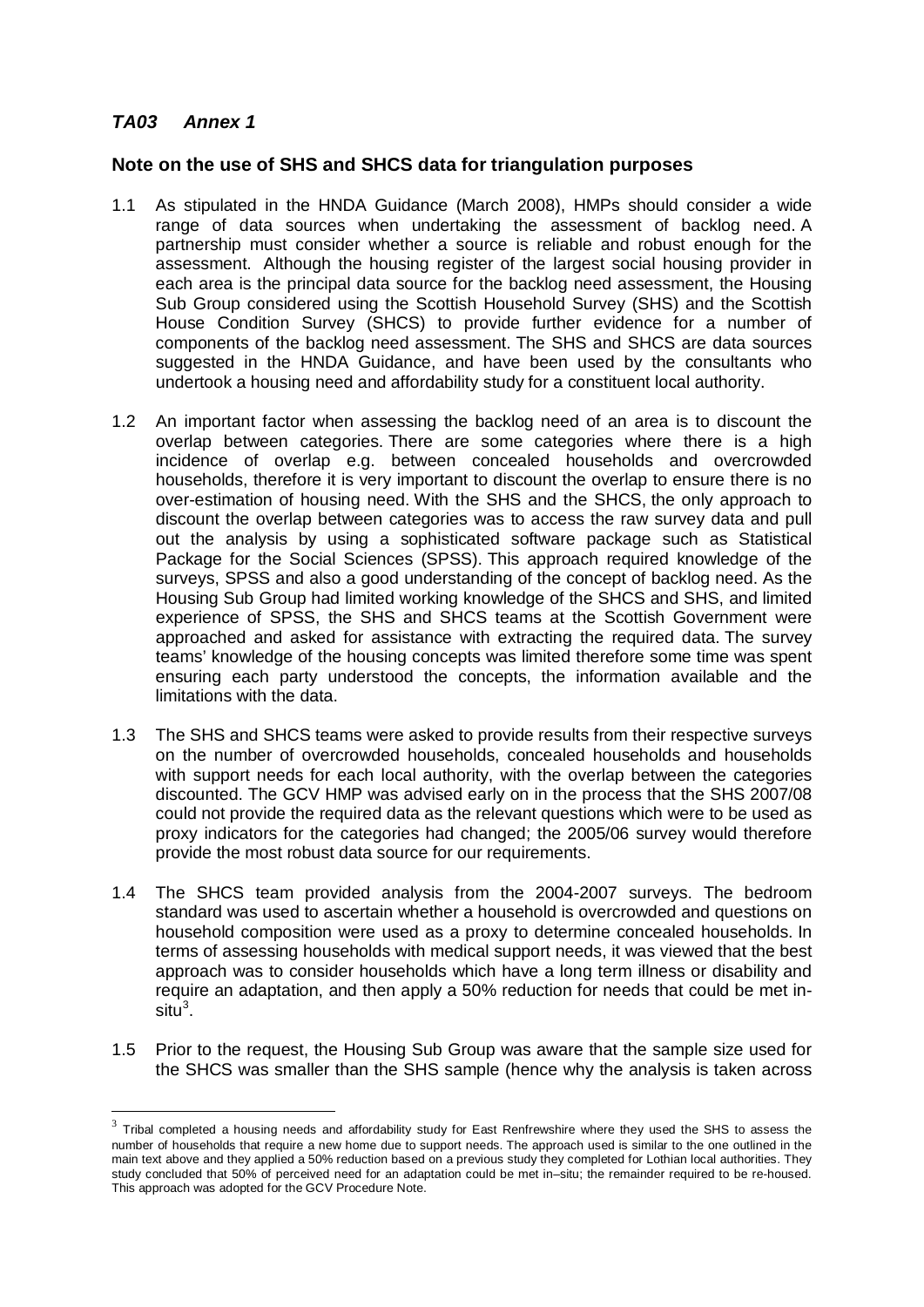a number of years). When the SHCS team provided the results from the SHCS, the number of responses and the sample size for the GCV area were fairly low and it was deemed that the results could not be broken down by local authority area to provide a reliable estimate. A summary of the SHCS analysis is in Table TA03-2 below.

|                              | <b>Survey responses</b> | <b>Survey responses</b><br>weighted |
|------------------------------|-------------------------|-------------------------------------|
| Overcrowded                  | 81                      | 24,750                              |
| Concealed                    | 33                      | 11,550                              |
| Overcrowded and              | 3                       | 1,327                               |
| Concealed                    |                         |                                     |
| <b>Support Needs</b>         | 58                      | 16,370                              |
| <b>Concealed and Support</b> |                         | 160                                 |
| <b>Needs</b>                 |                         |                                     |
| Overcrowded and Support      | O                       |                                     |
| <b>Needs</b>                 |                         |                                     |
| Sample Size                  | 2,782                   | 788,319                             |

**TABLE TA03-2: Summary of SHCS 2004-2007 results for the GCV area**

- 1.6 A comparison between the weighted responses from the SHCS and the results from the housing register assessment showed that there were large differences between the overcrowded, concealed and support needs categories. Given the small sample size and the low number of responses, the Housing Sub Group decided that the analysis from the SHCS was not robust enough to be used for the assessment of backlog need.
- 1.7 Although the SHCS analysis could not be used for this assessment, it was important for the Housing Sub Group to investigate this data source to deem whether it was robust and reliable.
- 1.8 Unfortunately, due to pressure of Scottish Government business at the same time, the SHS team were unable to produce any specific analysis in time for the HNDA assessment of backlog need, and only published SHS data tables were thus available and used in the Procedure Note.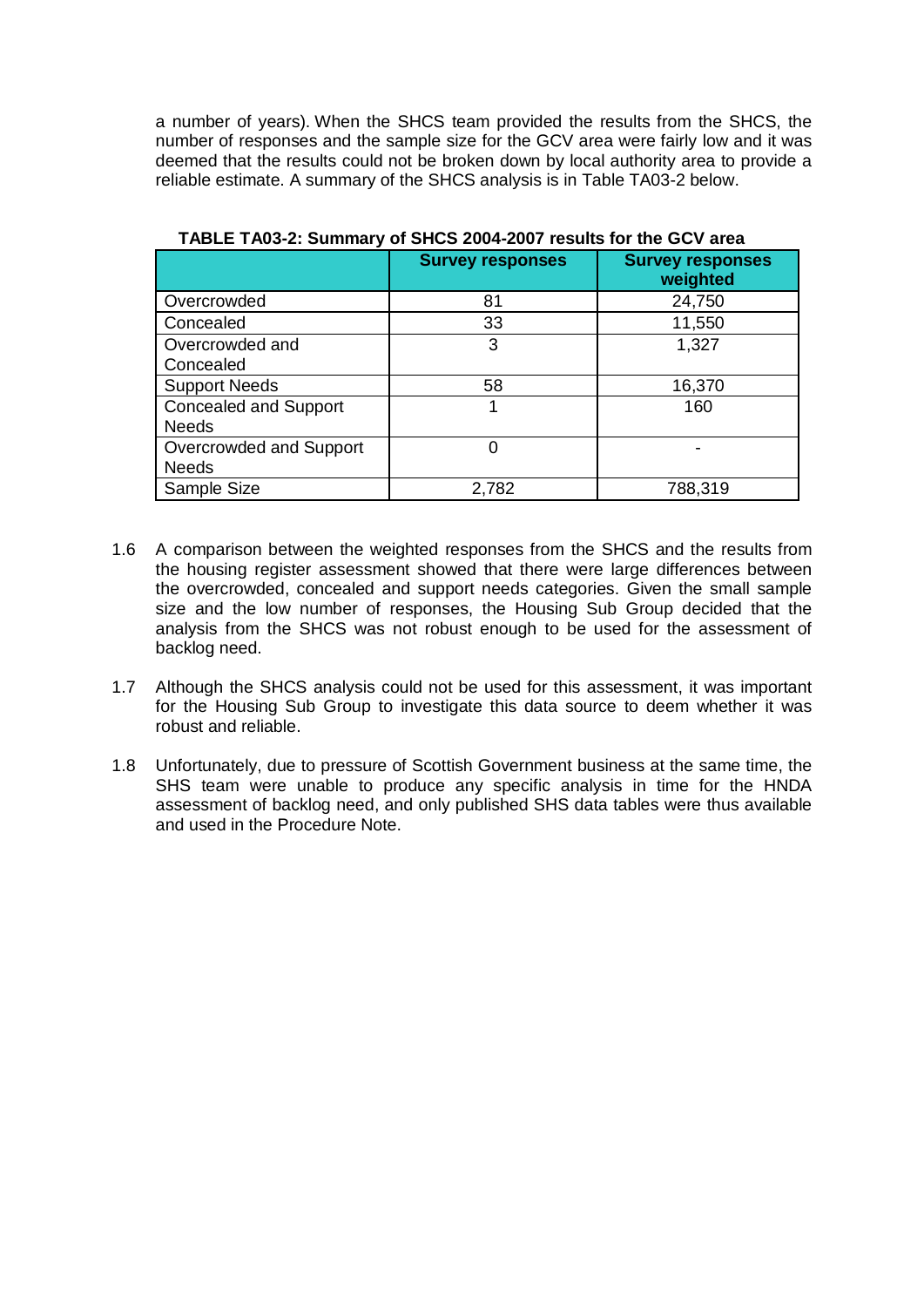## *TA03 Annex 2*

**Comparison of HNDA Backlog Need Assessment data from Local Authorities (2009) with Bramley et al model data (2005)**

| <b>Local Authority</b>     | <b>Households</b><br><b>Scenario A1</b><br>(2009) | <b>Backlog</b><br><b>Need 2009</b> | <b>Households</b><br>2005<br>(NRS) | <b>Backlog</b><br>$Need -$<br><b>Bramley</b><br><b>Model 2005</b> |
|----------------------------|---------------------------------------------------|------------------------------------|------------------------------------|-------------------------------------------------------------------|
|                            |                                                   | % of A1                            |                                    | % of NRS                                                          |
| <b>East Dunbartonshire</b> | 43,227                                            | 4,074                              | 43,405                             | 3,655                                                             |
|                            |                                                   | 9                                  |                                    | 8                                                                 |
| <b>East Renfrewshire</b>   | 35,988                                            | 2,918                              | 36,728                             | 2,428                                                             |
|                            |                                                   | 8                                  |                                    | $\overline{7}$                                                    |
| <b>Glasgow City</b>        | 284,533                                           | 28,428                             | 294,819                            | 29,603                                                            |
|                            |                                                   | 10                                 |                                    | 10                                                                |
| Inverclyde                 | 37,156                                            | 4,117                              | 39,376                             | 2,484                                                             |
|                            |                                                   | 11                                 |                                    | 6                                                                 |
| <b>North Lanarkshire</b>   | 143,715                                           | 9,041                              | 142,679                            | 10,833                                                            |
|                            |                                                   | 6                                  |                                    | 8                                                                 |
| <b>Renfrewshire</b>        | 79,037                                            | 6,325                              | 80,632                             | 6,042                                                             |
|                            |                                                   | 8                                  |                                    | $\overline{7}$                                                    |
| <b>South Lanarkshire</b>   | 138,354                                           | 13,417                             | 136,862                            | 7,114                                                             |
|                            |                                                   | 10                                 |                                    | 5                                                                 |
| <b>West Dunbartonshire</b> | 42,699                                            | 4,517                              | 43,827                             | 2,524                                                             |
|                            |                                                   |                                    |                                    |                                                                   |
|                            |                                                   | 11                                 |                                    | 6                                                                 |
| <b>GCV</b> Area            | 804,709                                           | 72,837                             | 818,328                            | 64,683                                                            |
|                            |                                                   | 9%                                 |                                    | 8%                                                                |

#### **Sources:**

- *Proposed Household Formation Assumptions based on 1991-2008 data (Scenario A1).* Prepared by Jan Freeke, Glasgow City Council, for GCV Housing Market Partnership (2009).
- *Backlog Need 2009.* Returns from each of the GCV authorities (2009).
- *Households 2005.* NRS data, number of dwellings.
- Bramley, Glen, Karley, Noah Kofi and Watkins, David (2006) *Local Housing Need and Affordability Model for Scotland, Update (2005 based).* A Report for the Scottish Executive and Communities Scotland. Edinburgh: Communities Scotland [Research Report 72] Annexe E, Table E.1, page 117.

#### **Notes:**

- Percentages are rounded to nearest integer.
- Comparisons should be treated with caution as the HNDA approach and the Bramley et al model use slightly different methodologies and lists of need categories; the HNDA figures have been discounted for in-situ solution, whereas the Bramley et al model provides gross backlog need figures without discounts.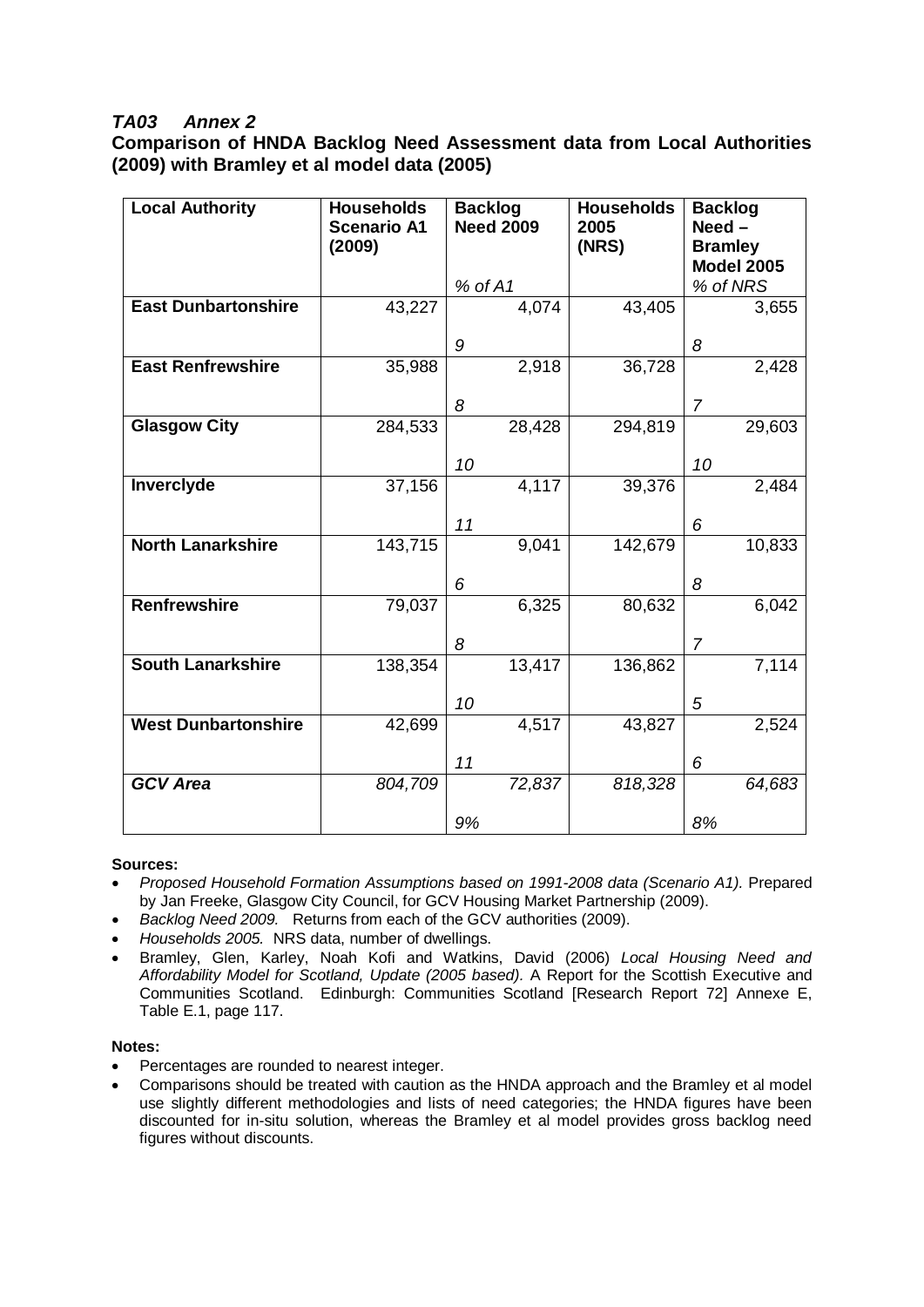### *TA03 Annex 3* **Gross Current/ Backlog Need**

| <b>TA04-3: Total Current Need</b>                    |                                                  |                           |                                |              |                                |                 |                   |                            |                                               |
|------------------------------------------------------|--------------------------------------------------|---------------------------|--------------------------------|--------------|--------------------------------|-----------------|-------------------|----------------------------|-----------------------------------------------|
| <b>Local Authority</b>                               | <b>Homeless</b><br>and in<br>temporary<br>accomm | <b>Insecure</b><br>Tenure | Concealed<br><b>Households</b> | Overcrowding | <b>Support</b><br><b>Needs</b> | Poor<br>Quality | <b>Harassment</b> | Other<br><b>Categories</b> | <b>Total</b><br><b>Current</b><br><b>Need</b> |
| <b>East Dunbartonshire</b>                           | 455                                              |                           | .490                           | 833          | 712                            | 577             |                   |                            | 4,074                                         |
| East Renfrewshire                                    | 92                                               |                           | 267                            | 990          | 1,259                          | 310             |                   |                            | 2,918                                         |
| <b>Glasgow City Council</b>                          | 3,900                                            |                           | 7,275                          | 617          | 1.189                          | 6.494           | 59                | 8.894                      | 28,428                                        |
| <b>Inverclyde Council</b>                            | 243                                              |                           | 838                            | 1.653        | 455                            | 925             |                   | 3                          | 4,117                                         |
| North Lanarkshire Council                            | 682                                              | 1,735                     | 4.514                          | 253          | 564                            | 540             | 22                | 731                        | 9,041                                         |
| Renfrewshire Council                                 | 210                                              | 820                       | 2,401                          | 1,476        | 414                            | 644             |                   | 360                        | 6,325                                         |
| South Lanarkshire Council                            | 1.351                                            | 2,827                     | 6.727                          | 342          | 1.449                          | 493             | 3                 | 225                        | 13,417                                        |
| West Dunbartonshire Council                          | 252                                              |                           | 369                            | 2,450        | 1,425                          | 9               | $12 \overline{ }$ |                            | 4,517                                         |
| Glasgow & Clyde Valley <sup>2</sup><br><b>Notice</b> | 7,185                                            | 5,382                     | 23,881                         | 8,614        | 7,467                          | 9,992           | 103               | 10,213                     | 72,837                                        |

Notes

1: The total has already been adjusted by the authorities to remove existing social renters, and households that can adopt in-situ solutions, so this is not a true "gross" current need figure.

2: \* Total not identical to HSMA total due to rounding

Source: GCVSDPA Housing Affordability Study, Tribal October 2011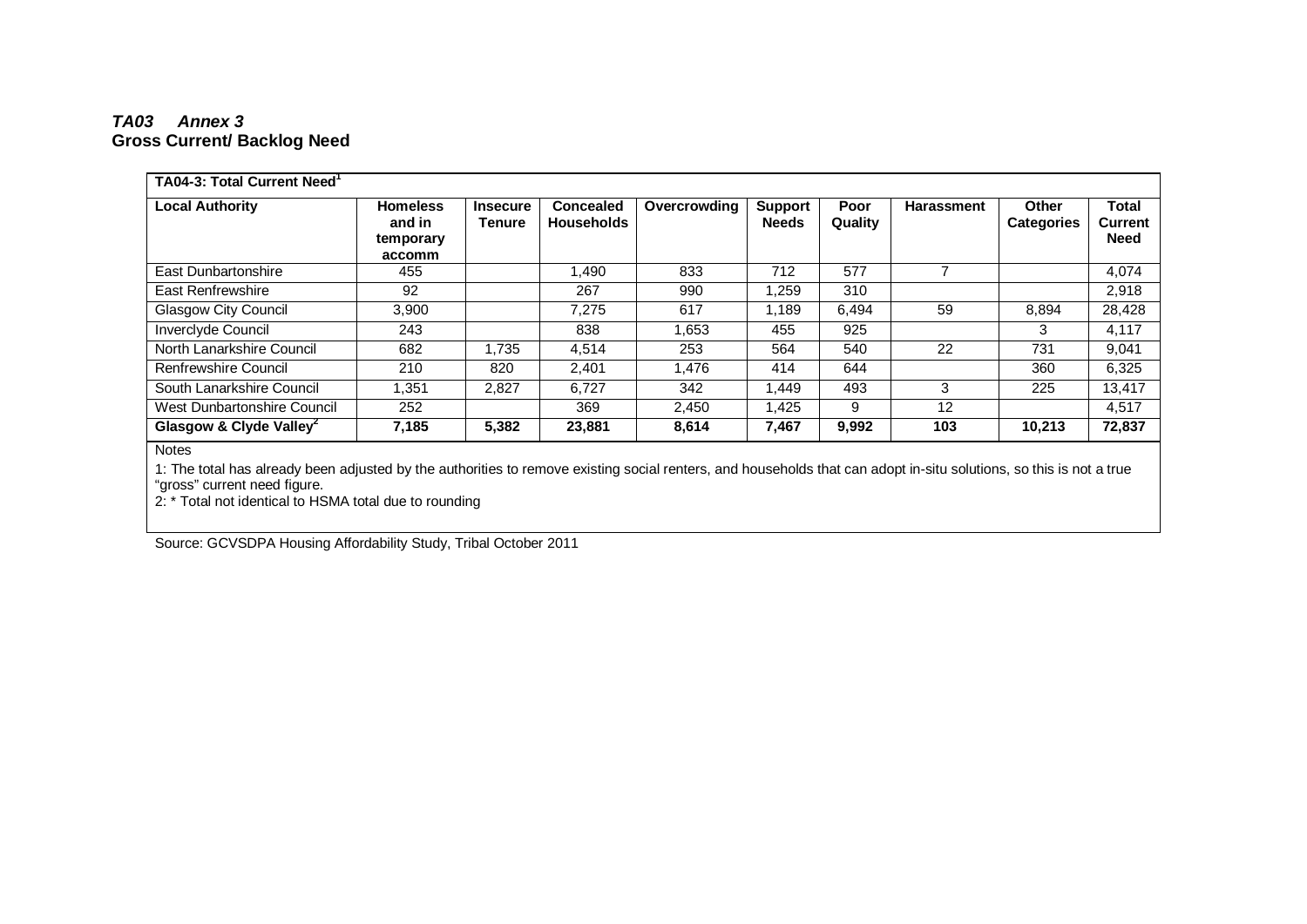### *TA03 Annex 4 Current / Backlog Need Assessment Explanatory Notes by LA*

**Current / Backlog Need Assessment Explanatory Notes**

### **East Dunbartonshire Council**

These Explanatory Notes have been prepared by the above local authority to:

- document the **data sources used** and their limitations (both data used as base information and for triangulation purposes)
- make explicit the **assumptions made and judgements exercised**, and explain and justify them

\_\_\_\_\_\_\_\_\_\_\_\_\_\_\_\_\_\_\_\_\_\_\_\_\_\_\_\_\_\_\_\_\_\_\_\_\_\_\_\_\_\_\_\_\_\_\_\_\_\_\_\_\_\_\_\_\_\_\_\_\_\_\_\_\_\_\_\_\_\_\_\_\_\_\_\_\_\_\_\_\_\_\_\_\_\_\_\_\_

• explain and justify any **departure from the agreed methodology** as detailed in the Procedure Note on Backlog Need (Final Version 6, December 2009), and

\_\_\_\_\_\_\_\_\_\_\_\_\_\_\_\_\_\_\_\_\_\_\_\_\_\_\_\_\_\_\_\_\_\_\_\_\_\_\_\_\_\_\_\_\_\_\_\_\_\_\_\_\_\_\_\_\_\_\_\_\_\_\_\_\_\_\_\_\_\_\_\_\_\_\_\_\_\_\_\_\_\_\_\_\_\_\_\_\_\_\_\_\_\_\_\_\_\_\_\_\_\_\_\_\_\_\_\_\_\_\_\_\_

• describe **validation procedures** adopted within the authority.

#### *1 General Comments*

Main data source was Saffron Housing Management System. Electronic download was as at 26 October 2009. Assessed stats from 31<sup>st</sup> March 2009 and decided that as no review of the waiting list had been carried out in the previous 6 months the number of applicants either joining or leaving the list was static and therefore the 26 October was reliable for the purposes of assessing backlog need.

Common Housing Register is not currently live in East Dunbartonshire but for the last year the 2 partner RSL's namely Hillhead Housing Association and Antonine Housing Association have been using the common application form. Applicants for all 3 partners are on the council's waiting list (Saffron system). We were therefore able to extract information and identify the level of overlap between the council and RSL waiting lists.

- Other sources include Homelessness databases.
- HL1 statistics were not used because this was deemed unreliable by the Homeless Team as many were missing.
- John Martin Partnership private sector Local House Condition Survey (2005)
- Geography data has been collected at Local Authority and Local Authority Sub areas ie Kirkintilloch, Bishopbriggs, Twechar, Bearsden, Milngavie, Torrance, Lennoxtown and Milton of Campsie.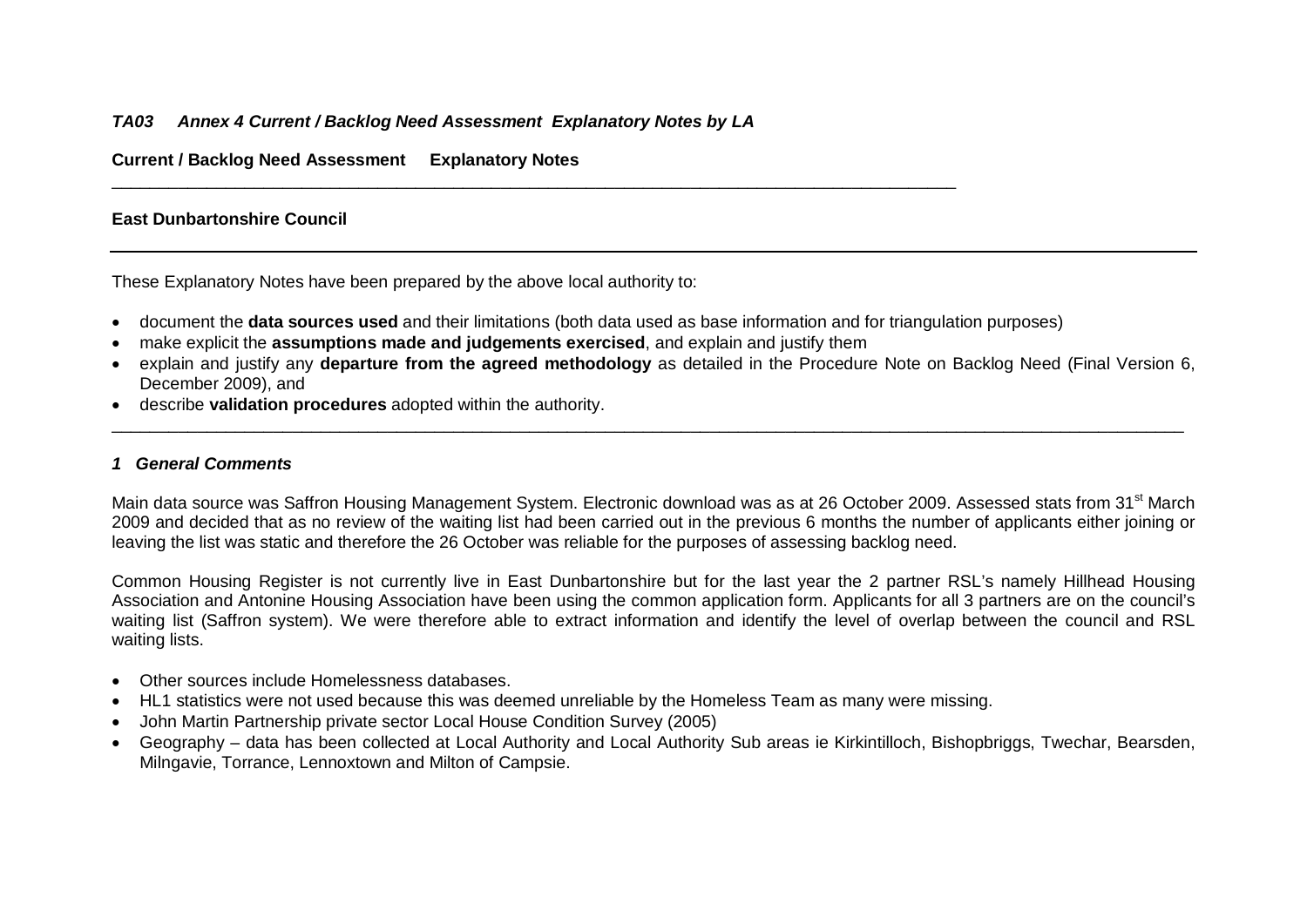### **Electronic download of 26 October 2009 provided the following information:**

- Applicants on queues: A1- homeless, A3-urgent medical, A7-demolition, A8-special case, B-waiting list general needs, C1-wheelchair access, C2-sheltered high priority and D-outwith area
- Date of application, Queue number, Areas of choice, overcrowded, sharing facilities, lack of amenities, poor quality/condition, separate household and medical.

### **Working assumptions:**

- All applicants with zero points were removed
- All transfer applicants were removed
- Data collected included applicant origin ie where they live currently

### **Backlog need categories identified from the electronic download:**

- Concealed (living with non household members)
- Overcrowded (households experiencing overcrowding)
- Support needs (those with points for sheltered housing, health and access points, wheelchair user
- Poor condition (property significantly below BTS)
- Harassment (within and outwith home)
- Other East Dunbartonshire did not have any applicants falling within this category

### *2 Methodology: explanation for any departure(s) from agreed Procedure Note*

We initially removed all applicants with zero points and all applicants who are currently social renters within East Dunbartonshire (ie transfers). The remaining applicants formed the basis for East Dunbartonshire's backlog need which was analysed by identifying applicant category.

Double counting was avoided as each need category was netted off in the order identified above (for example if an applicant was awarded points under one need category then they were netted out the other needs categories.

• The homelessness figure includes all live cases ie 372 on priority homeless queue, 48 cases under investigation and 35 cases obtaining advice and assistance. Information provided from Council's waiting list and homeless databases. HL1 data was not used as not reliable. This figure also includes 50 tenants whose properties are due to be demolished in the Twechar Regeneration programme.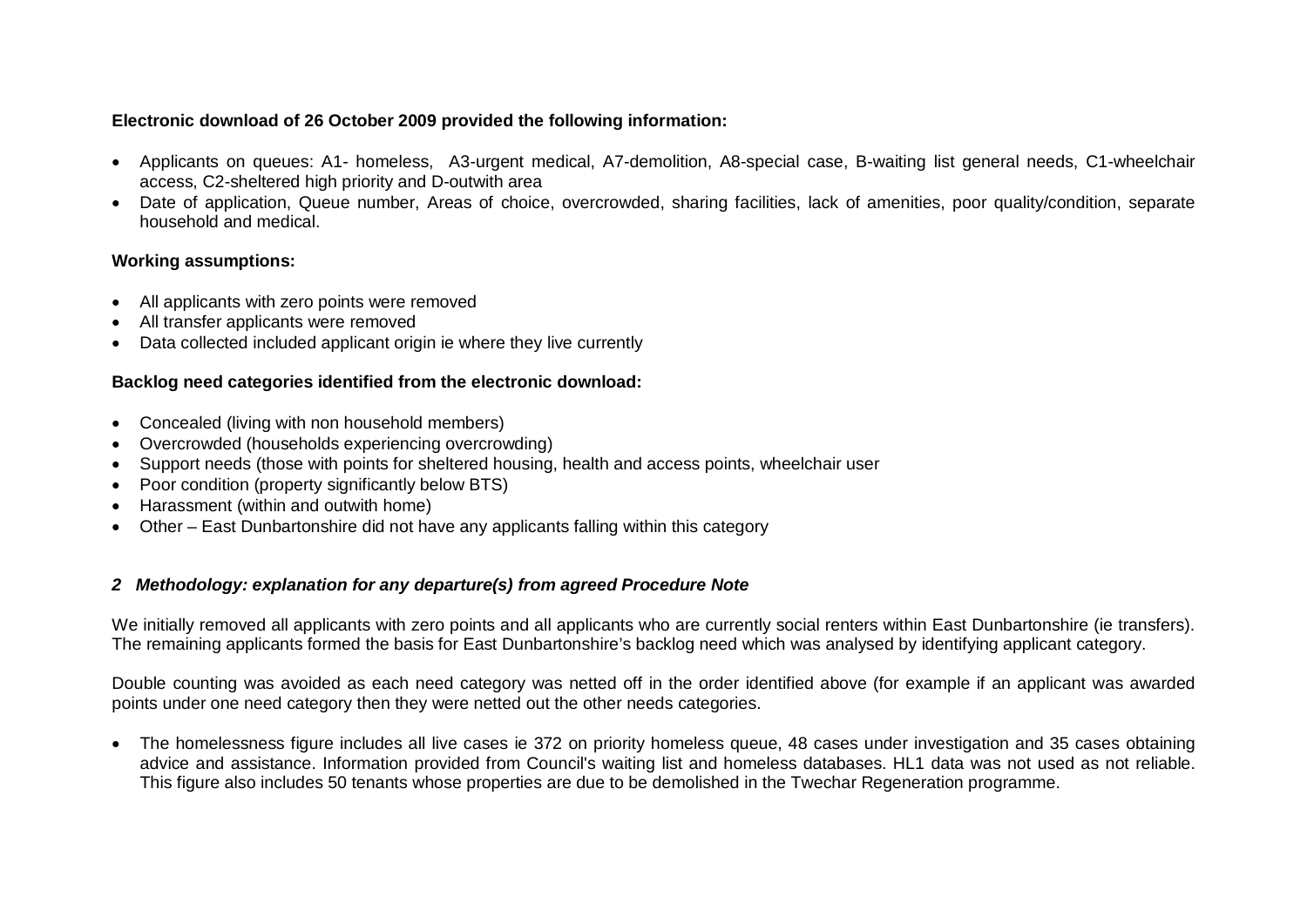- This figure includes 43 applicants who are on transfer queue but sharing amenities. This figure does not include sons/daughters.
- This figure is the total on the waiting list who have points for overcrowding.
- This category includes urgent special needs, urgent medical, wheelchair access and sheltered high priority. This figure includes numbers from specialist RSL's waiting lists.
- No steps have been taken to remedy possible overlap of applicants with other local authorities
- Poor quality this figure was taken from the private sector local house condition survey as only 12 people on the council's waiting list currently have points for poor condition property

### *3 Validation procedures within the authority*

East Dunbartonshire Council's last Housing Needs Assessment was carried out in 2001 and updated in 2006 by Fordham. No other validation process was undertaken.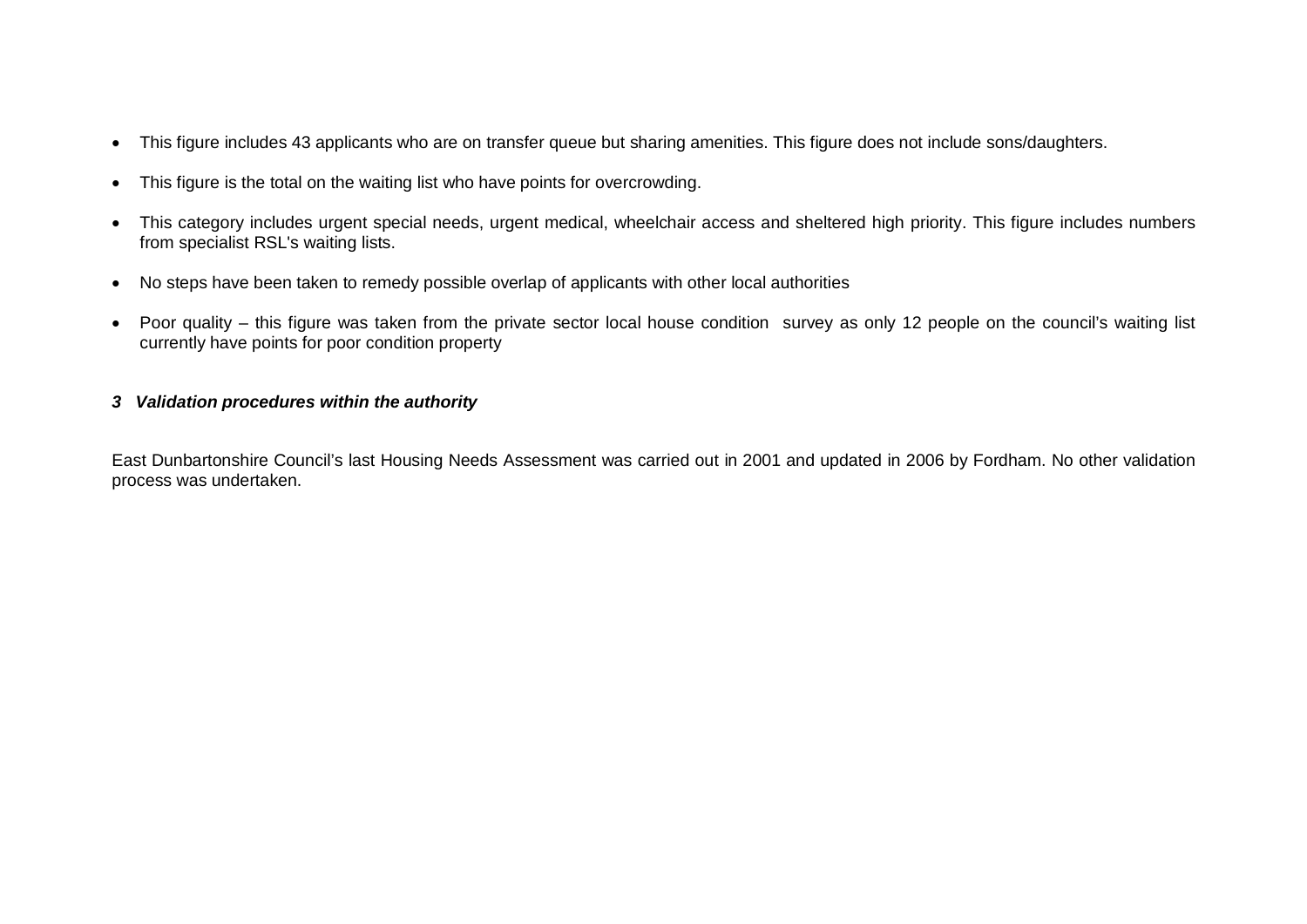### *4 Data Sources*

| <b>Need Category</b>                                        | Source(s) and any limitations                                                                                                                                                                                                                                                                                                                                                                                         | Additional Source(s) used for<br>Triangulation and any caveats | Assumptions made; judgements<br>required                                                                                                                                                                                                         | <b>Additional Comments</b> |
|-------------------------------------------------------------|-----------------------------------------------------------------------------------------------------------------------------------------------------------------------------------------------------------------------------------------------------------------------------------------------------------------------------------------------------------------------------------------------------------------------|----------------------------------------------------------------|--------------------------------------------------------------------------------------------------------------------------------------------------------------------------------------------------------------------------------------------------|----------------------------|
| Homeless households and those<br>in Temporary accommodation | Saffron<br>Source:<br>Source:<br>Housing<br>Management electronic downlowad of<br>Council's waiting list as at 26.10.09. This<br>figure includes all live cases ie 372 on<br>priority homeless queue, 48 cases under<br>investigation and 35 cases obtaining advice<br>and assistance. This figure also includes 50<br>tenants whose properties are due to be<br>demolished in the Twechar Regeneration<br>programme. |                                                                | HL1 stats were looked at and<br>deemed to be unreliable as many<br>records were missing. Difference<br>between Saffron download and<br>homeless team database.                                                                                   |                            |
|                                                             | Source: Saffron Housing Management<br>electronic download of Council's waiting list<br>as at 26.10.09.                                                                                                                                                                                                                                                                                                                |                                                                |                                                                                                                                                                                                                                                  |                            |
| <b>Concealed households</b>                                 | Source: Saffron Housing Management<br>electronic download of Council's waiting list<br>as at 26.10.09.                                                                                                                                                                                                                                                                                                                |                                                                | This figure includes 43 applicants<br>who are on transfer queue but<br>sharing amenities. This figure<br>does not include sons/daughters.                                                                                                        |                            |
| Overcrowding                                                | Source: Saffron Housing Management<br>electronic download of Council's waiting list<br>as at 26.10.09.                                                                                                                                                                                                                                                                                                                |                                                                | This figure is the total on the<br>waiting list who have points for<br>overcrowding.                                                                                                                                                             |                            |
| <b>Support Needs</b>                                        | Source: Council's waiting list as at 26.10.09.<br>This category includes urgent special needs,<br>urgent medical, wheelchair access and<br>sheltered high priority. This figure includes<br>numbers from specialist RSL's waiting list.<br>Transfers have been excluded                                                                                                                                               |                                                                | This category includes urgent<br>special needs, urgent medical,<br>wheelchair access and sheltered<br>high priority. This figure includes<br>numbers from specialist RSL's<br>waiting list                                                       |                            |
| <b>Poor Quality</b>                                         | Source: Council's Private Sector Stock<br>Condition Survey 2005.<br>This figure includes 12 BTS from Council's<br>Waiting list. Also includes 565 which have<br>been extracted from the council's local<br>house condition survey (2005) and deemed<br>BTS. These people are not currently on the<br>council's waiting list.                                                                                          | John Martin Partnership Local<br>House Condition Survey 2005   | This figure includes 12 BTS from<br>Council's Waiting list and 565<br>which have been extracted from<br>the council's local house condition<br>survey (2005) and deemed BTS.<br>These people are not currently on<br>the council's waiting list. |                            |
| <b>Harassment</b><br><b>Other Categories: define:</b>       |                                                                                                                                                                                                                                                                                                                                                                                                                       |                                                                |                                                                                                                                                                                                                                                  |                            |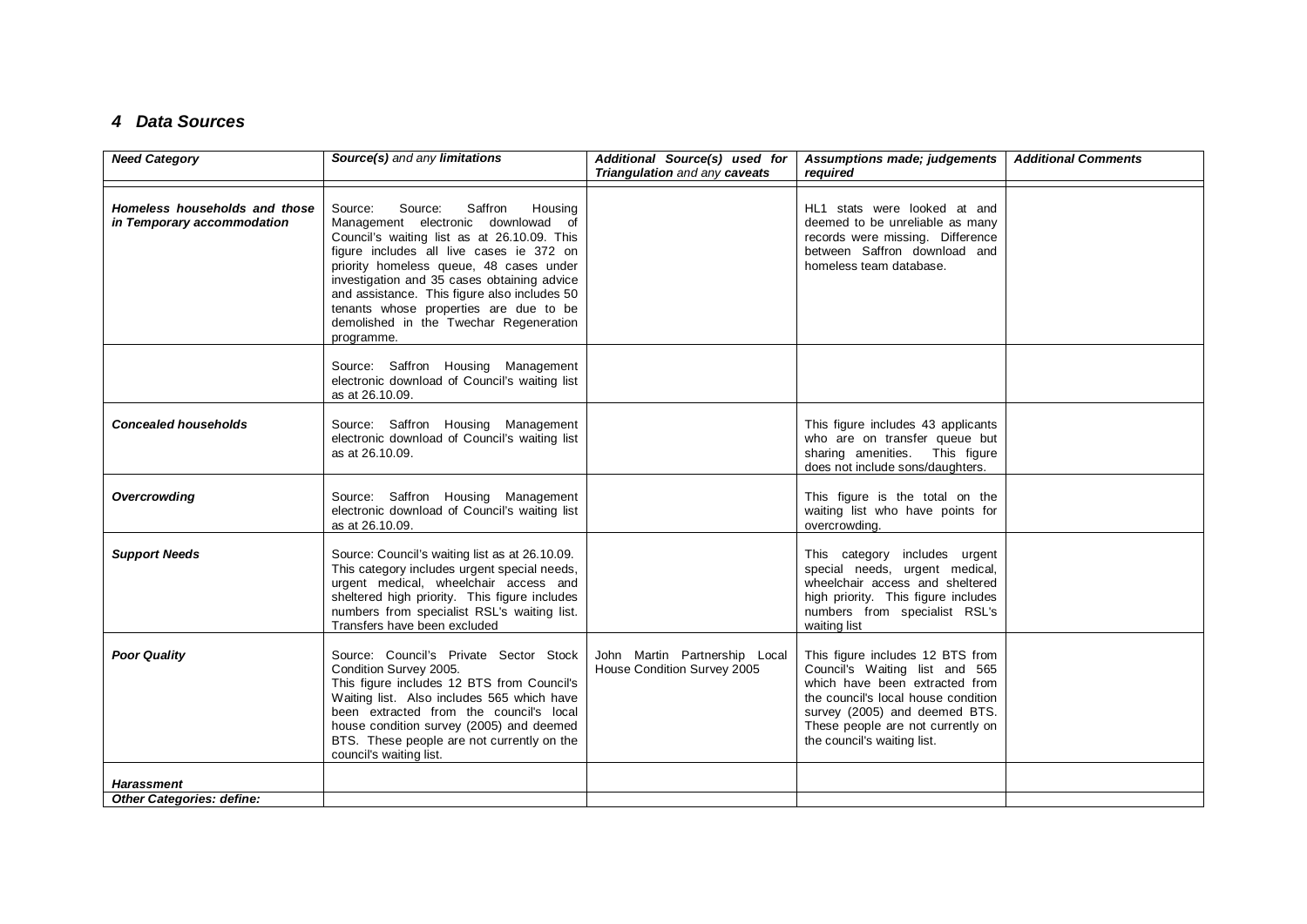### **Glasgow and the Clyde Valley HOUSING NEED & DEMAND ASSESSMENT**

**Current / Backlog Need Assessment Explanatory Notes**

#### **East Renfrewshire Council**

These Explanatory Notes have been prepared by the above local authority to:

- document the **data sources used** and their limitations (both data used as base information and for triangulation purposes)
- make explicit the **assumptions made and judgements exercised**, and explain and justify them
- explain and justify any **departure from the agreed methodology** as detailed in the Procedure Note on Backlog Need (Final Version 6, December 2009), and
- describe **validation procedures** adopted within the authority.
	- *1 General Comments*

Please refer to East Renfrewshire Housing Need and Market Assessment technical appendix D.

\_\_\_\_\_\_\_\_\_\_\_\_\_\_\_\_\_\_\_\_\_\_\_\_\_\_\_\_\_\_\_\_\_\_\_\_\_\_\_\_\_\_\_\_\_\_\_\_\_\_\_\_\_\_\_\_\_\_\_\_\_\_\_\_\_\_\_\_\_\_\_\_\_\_\_\_\_\_\_\_\_\_\_\_\_\_\_\_\_

### *2 Methodology: explanation for any departure(s) from agreed Procedure Note*

Please refer to East Renfrewshire Housing Need and Market Assessment technical appendix D.

### *3 Validation procedures within the authority*

Please refer to East Renfrewshire Housing Need and Market Assessment technical appendix D.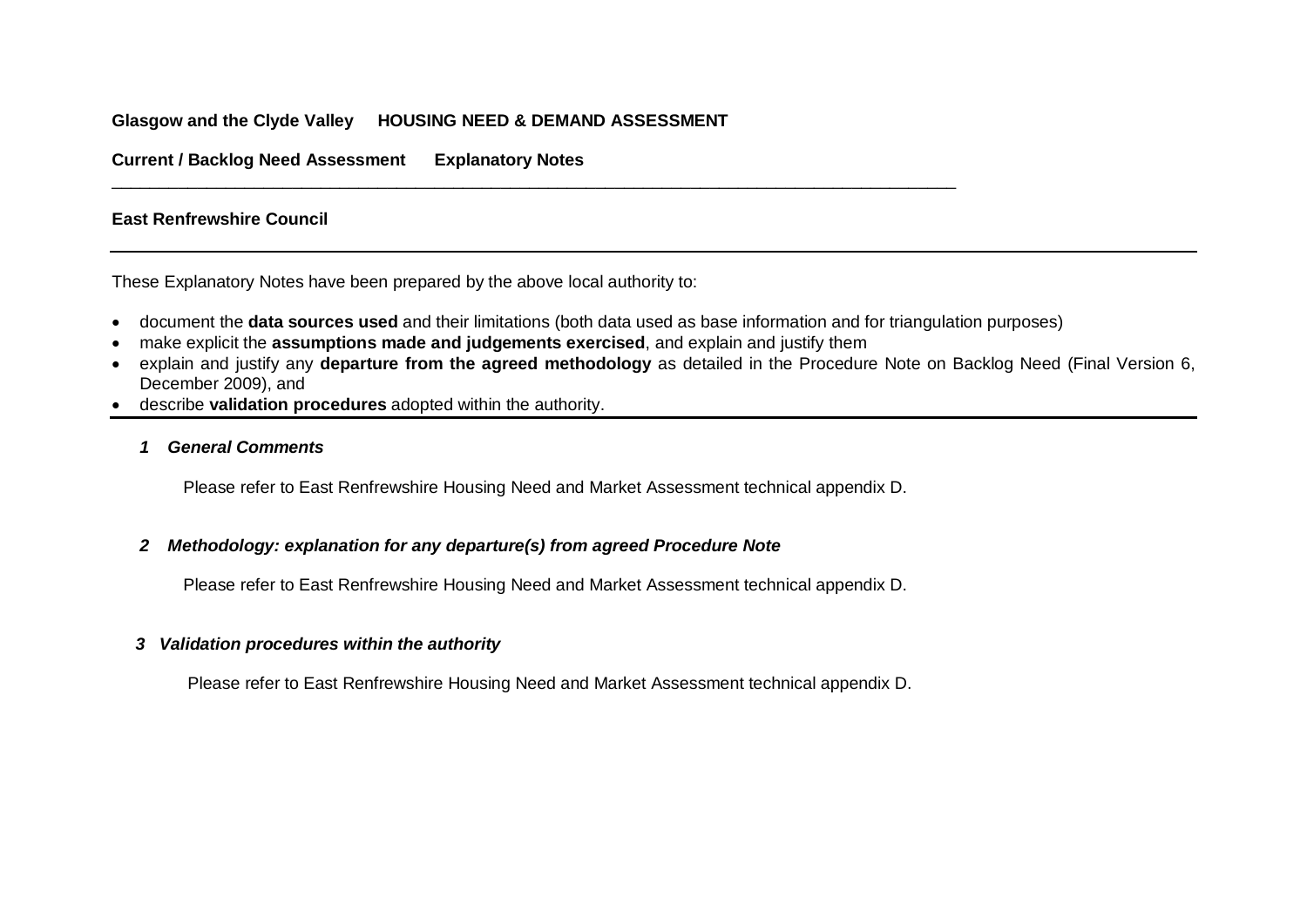### *4 Data Sources*

| <b>Needs Element</b> | <b>Definition</b>                                                                                                                                                              | <b>Sources Considered</b> | <b>Source Used</b> | <b>Rationale</b>                                                                                                                                                                                                                                                                                                    | <b>Comments/Notes</b>                                                                                                                                                                                                                                                                                                                                                                                     |
|----------------------|--------------------------------------------------------------------------------------------------------------------------------------------------------------------------------|---------------------------|--------------------|---------------------------------------------------------------------------------------------------------------------------------------------------------------------------------------------------------------------------------------------------------------------------------------------------------------------|-----------------------------------------------------------------------------------------------------------------------------------------------------------------------------------------------------------------------------------------------------------------------------------------------------------------------------------------------------------------------------------------------------------|
| Homelessness         | Currently homeless<br>households (live cases),<br>including all those accepted<br>as homeless through statute<br>by local authority and entitled<br>to permanent accommodation | HL1 returns               | HL1 returns        | Only source available on<br>outstanding homeless<br>cases at the baseline point<br>in time.                                                                                                                                                                                                                         | Local authority collected data,<br>no concerns over robustness                                                                                                                                                                                                                                                                                                                                            |
| Concealed Households | Unrelated households sharing<br>a kitchen, bathroom or WC<br>with another household but<br>not sharing meals                                                                   | SHS, SHCS, ERPSSCS        | <b>SHS</b>         | ERPSSCS does not<br>provide the variables<br>required to estimate<br>concealed households.<br>SHS provides a<br>significantly larger sample<br>size in ERC than the<br>SHCS and provides<br>flexibility within variables<br>to define the need element<br>and consider double<br>counting across other<br>elements. | Potential issues of non-response<br>bias within the SHS estimates<br>have been noted. Given the<br>response rates achieved in the<br>area $(63\%$ in 2005/06) it is not<br>considered that this is likely to<br>result in a significant bias. At a<br>national level it is noted that<br>SHS $(1.6\% +/- 0.14\%)$ and<br>SHCS $(2.3\% +/- 0.5\%)$ provide<br>broadly similar results for this<br>element. |
| Overcrowding         | Households overcrowded<br>according to the bedroom<br>standard (using the Below<br>Tolerable Standard<br>Definition)                                                           | SHS, SHCS, ERPSSCS        | <b>ERPSSCS</b>     | <b>ERPSSCS</b> provides a<br>larger sample size at the<br>local area than other<br>surveys and is considered<br>a more robust source                                                                                                                                                                                | From review of the<br>methodology and sampling<br>frame used in the ERPSSCS,<br>Tribal are satisfied as to the<br>robustness of the survey as a<br>data source. The survey's large<br>local sample size and currency<br>make it a more attractive source<br>of data than the available<br>national surveys.                                                                                               |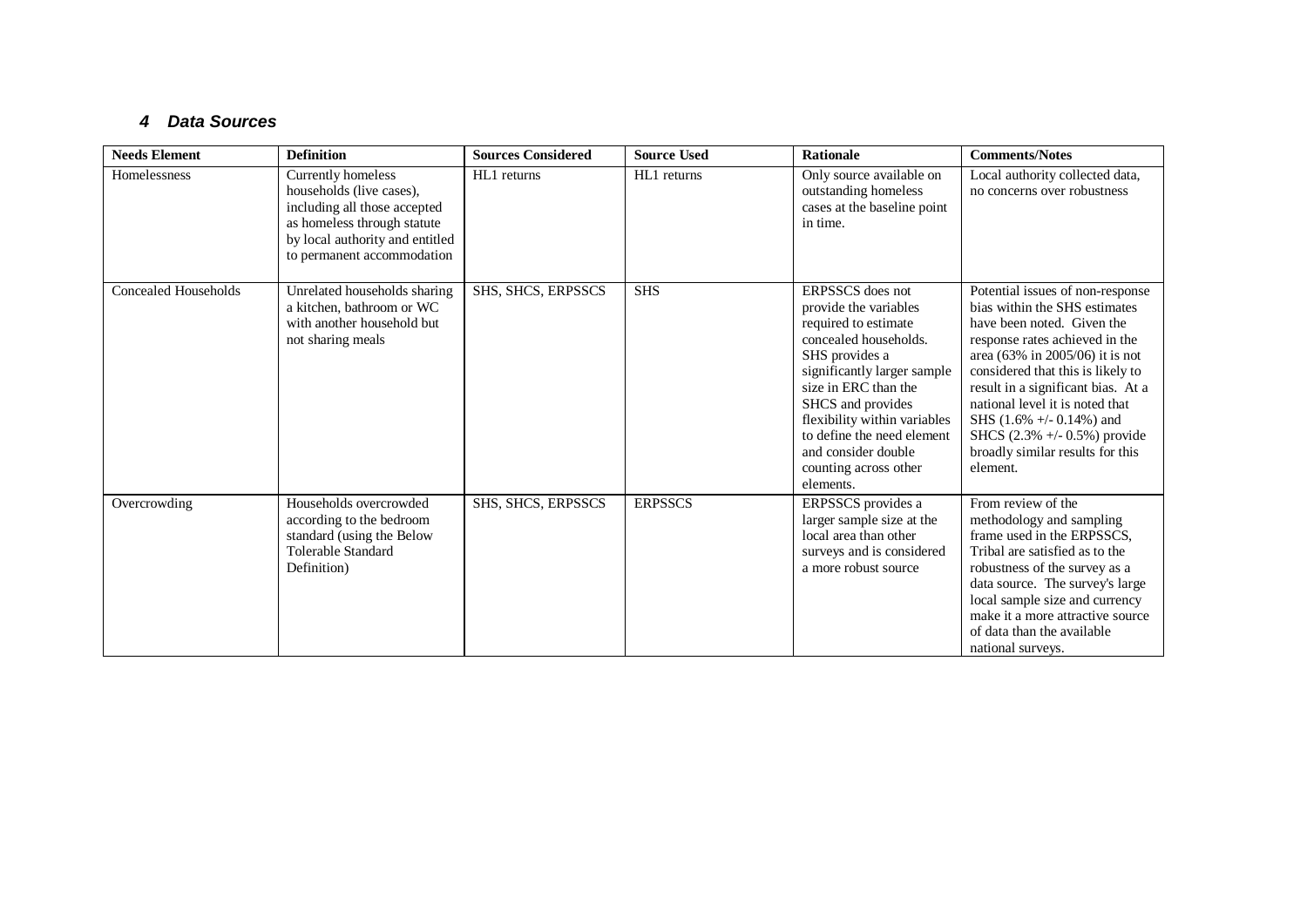| <b>Needs Element</b> | <b>Definition</b>                                                                                                                                                        | <b>Sources Considered</b> | <b>Source Used</b> | Rationale                                                                                                                                                                                                                                                                                                               | <b>Comments/Notes</b>                                                                                                                                                                                                                                                                                                                                                                                                                                                                                                                                                                                                                                                                                              |
|----------------------|--------------------------------------------------------------------------------------------------------------------------------------------------------------------------|---------------------------|--------------------|-------------------------------------------------------------------------------------------------------------------------------------------------------------------------------------------------------------------------------------------------------------------------------------------------------------------------|--------------------------------------------------------------------------------------------------------------------------------------------------------------------------------------------------------------------------------------------------------------------------------------------------------------------------------------------------------------------------------------------------------------------------------------------------------------------------------------------------------------------------------------------------------------------------------------------------------------------------------------------------------------------------------------------------------------------|
| <b>Support Needs</b> | Households containing people<br>with mobility impairment or<br>other specific support needs,<br>living in an unsuitable<br>dwelling                                      | SHS, SHCS, ERPSSCS        | <b>SHS</b>         | ERPSSCS does not<br>provide the variables<br>required to estimate<br>Support households. SHS<br>provides a significantly<br>larger sample size in ERC<br>than the SHCS and<br>provides flexibility within<br>variables to define the<br>need element and consider<br>double counting across<br>other elements.          | Potential issues of non-response<br>bias within the SHS estimates<br>have been noted. Given the<br>response rates achieved in the<br>area (63% in 2005/06) it is not<br>considered that this is likely to<br>result in a significant bias. The<br>local estimate is similar to the<br>national estimate. The Scottish<br>figure is $5.4\% +1.0.25\%$ and the<br>local figure is $3.8 +/- 1.83$ ; thus,<br>there is no statistical difference.<br>At national level, comparing this<br>SHS variable with data from the<br>2002 SHCS the estimates are<br>similar $(5.5\% =/- 0.27)$ ; the<br>2004-2007 SHCS which is<br>publicly available does not<br>contain these variables to derive<br>an up to date estimate. |
| Poor Quality Housing | Households in dwellings<br>which lack a bathroom.<br>kitchen or inside WC or are<br>subject to major disrepair.<br>(Properties that are below the<br>tolerable standard) | SHS, SHCS, ERPSSCS        | <b>ERPSSCS</b>     | ERPSSCS provides a<br>larger sample size at the<br>local area than other<br>surveys and is considered<br>a more robust source                                                                                                                                                                                           | From review of the<br>methodology and sampling<br>frame used in the ERPSSCS,<br>Tribal are satisfied as to the<br>robustness of the survey as a<br>data source. The survey's large<br>local sample size and currency<br>make it a more attractive source<br>of data than the available<br>national surveys.                                                                                                                                                                                                                                                                                                                                                                                                        |
| Harassment           | No estimate of harassment is<br>included in the estimate of<br>current need.                                                                                             |                           |                    | Where a household<br>required a move because<br>of harassment we would<br>expect their need to be<br>reflected in the<br>homelessness statistics.<br>However, typically, we<br>would expect the authority<br>to move the harasser, not<br>the household being<br>harassed. The authority is<br>best placed to deal with |                                                                                                                                                                                                                                                                                                                                                                                                                                                                                                                                                                                                                                                                                                                    |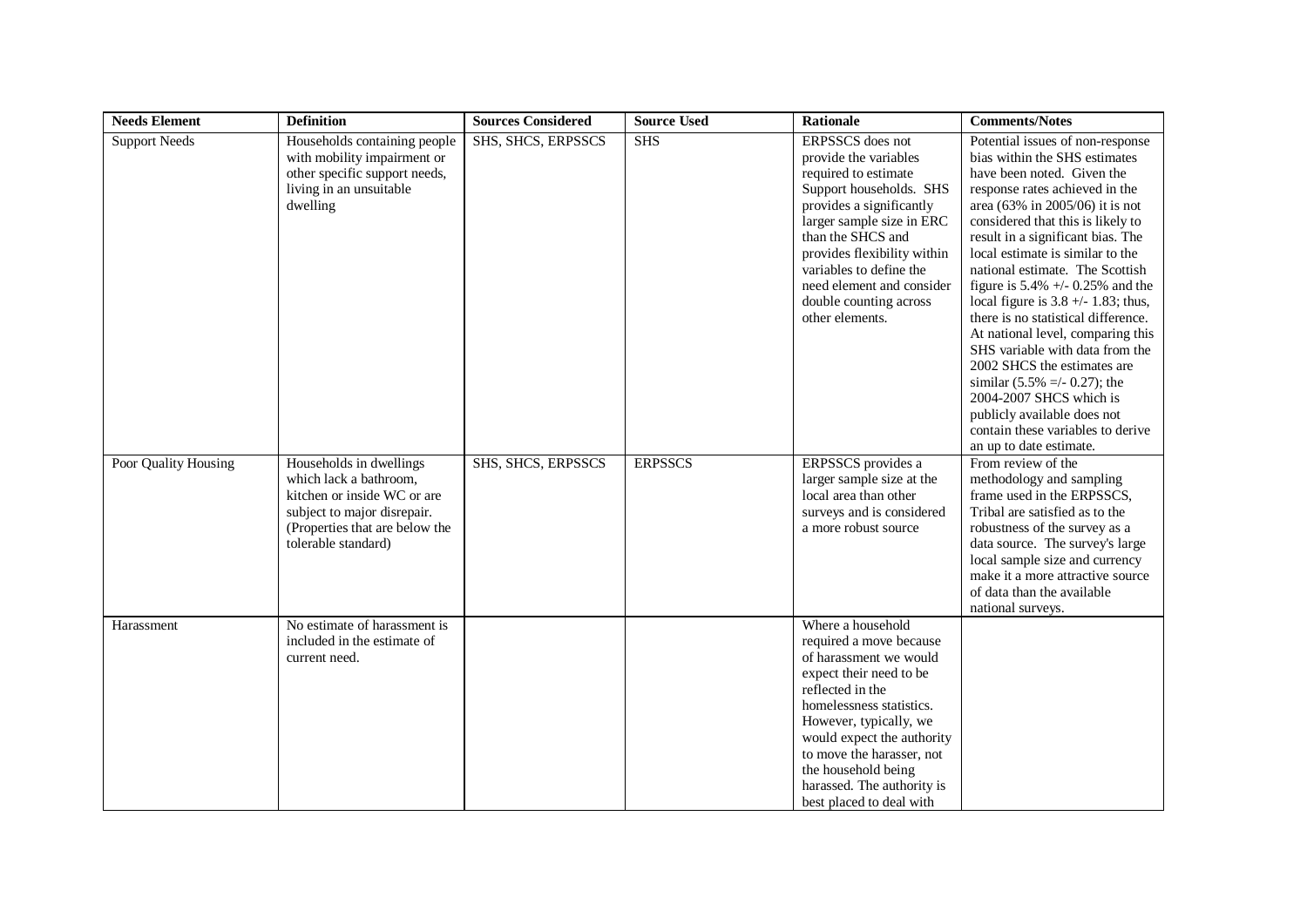| <b>Needs Element</b> | <b>Definition</b> | <b>Sources Considered</b> | <b>Source Used</b> | <b>Rationale</b>            | <b>Comments/Notes</b> |
|----------------------|-------------------|---------------------------|--------------------|-----------------------------|-----------------------|
|                      |                   |                           |                    | such situations within the  |                       |
|                      |                   |                           |                    | social rented sector, where |                       |
|                      |                   |                           |                    | any such moves would        |                       |
|                      |                   |                           |                    | take the form of "churn",   |                       |
|                      |                   |                           |                    | not net need for additional |                       |
|                      |                   |                           |                    | homes                       |                       |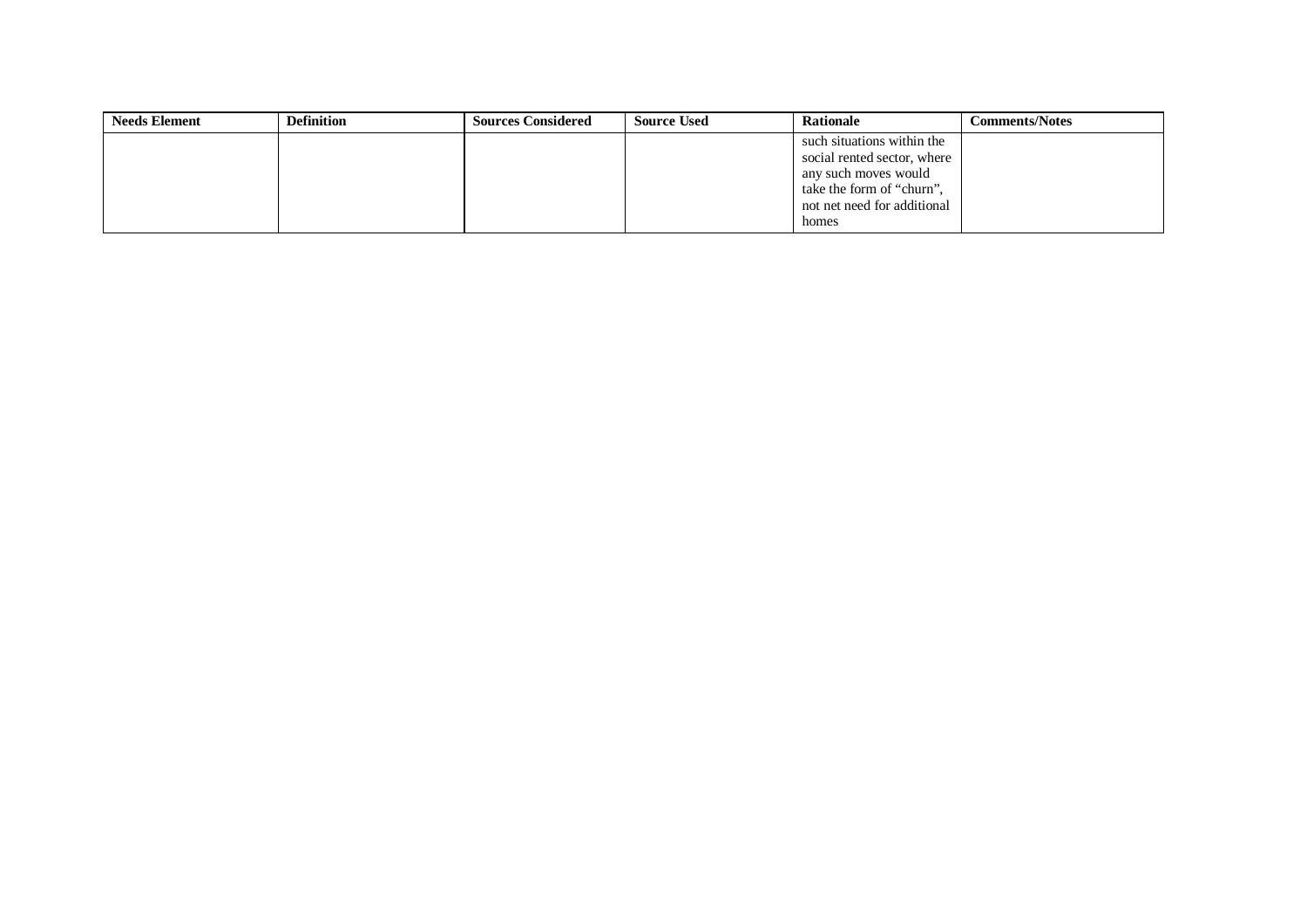### **Glasgow and the Clyde Valley HOUSING NEED & DEMAND ASSESSMENT**

**Current / Backlog Need Assessment Explanatory Notes**

### **Glasgow City Council**

These Explanatory Notes have been prepared by the above local authority to:

- document the **data sources used** and their limitations (both data used as base information and for triangulation purposes)
- make explicit the **assumptions made and judgements exercised**, and explain and justify them

\_\_\_\_\_\_\_\_\_\_\_\_\_\_\_\_\_\_\_\_\_\_\_\_\_\_\_\_\_\_\_\_\_\_\_\_\_\_\_\_\_\_\_\_\_\_\_\_\_\_\_\_\_\_\_\_\_\_\_\_\_\_\_\_\_\_\_\_\_\_\_\_\_\_\_\_\_\_\_\_\_\_\_\_\_\_\_\_\_

• explain and justify any **departure from the agreed methodology** as detailed in the Procedure Note on Backlog Need (Final Version 6, December 2009), and

\_\_\_\_\_\_\_\_\_\_\_\_\_\_\_\_\_\_\_\_\_\_\_\_\_\_\_\_\_\_\_\_\_\_\_\_\_\_\_\_\_\_\_\_\_\_\_\_\_\_\_\_\_\_\_\_\_\_\_\_\_\_\_\_\_\_\_\_\_\_\_\_\_\_\_\_\_\_\_\_\_\_\_\_\_\_\_\_\_\_\_\_\_\_\_\_\_\_\_\_\_\_\_\_\_\_\_\_\_\_\_\_\_

• describe **validation procedures** adopted within the authority.

#### *1 General Comments*

Glasgow City Council and Inverclyde Council faced particular challenges in completing this exercise as these authorities no longer own social rented stock. Glasgow's situation is unique in other respects not least in the scale of the sector and its diversity. Although Glasgow Housing Association is the largest Registered Social Landlord (RSLs) in the city with over 60,000 units there are 67 other RSLs, mainly small and community based, which own about 45,000 properties in the sector. Currently there is no Common Housing Register covering the whole city from which we could collate relevant data. So there has been a challenging logistical exercise in collecting information from social landlords.

#### *2 Methodology: explanation for any departure(s) from agreed Procedure Note*

As states above we were entirely dependent for this exercise on the support and co-operation of Glasgow Housing Association (GHA), other RSLs operating in the city and the Glasgow Homelessness Partnership (GHP) in the provision of data. As GHA stock constitutes 60% of the sector GHA data would form the core of the information needed together with HL1 data, as is consistent with the Procedure Note. But the 'Other RSLs' data was also essential to provide a more complete assessment/estimation of backlog need in the city.

Our approach was to seek the support of our partners involved in the social rented sector in Glasgow (as indicated above). Following discussion, the exercise and method of collating information was agreed. A covering letter was signed by SFHA/GWOSF partners for our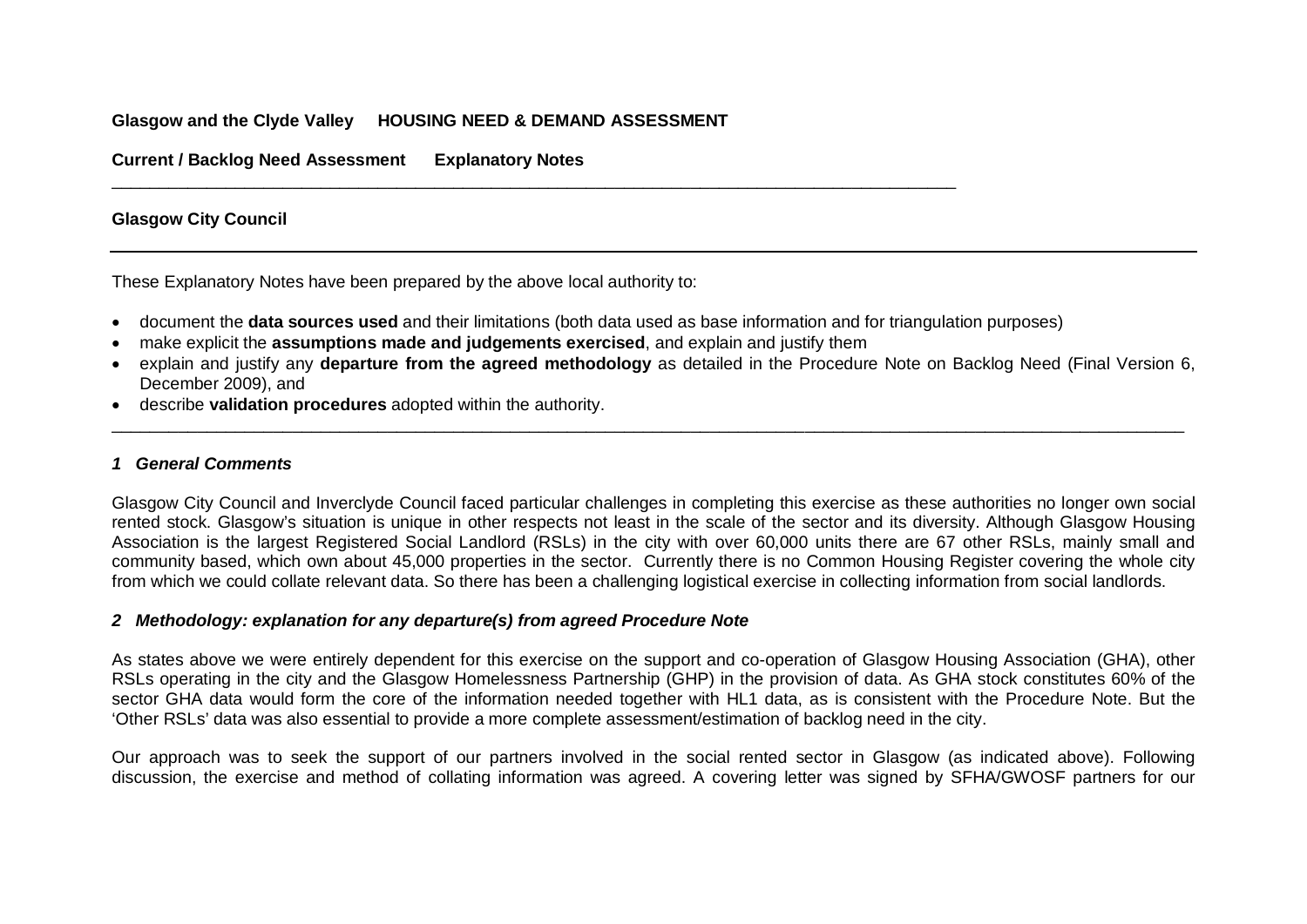request to 'Other RSLs' and note on the information that we needed was approved. We requested that RSLs provide as much information as possible in whatever electronic format preferable.

GHA and GHP furnished their datasets separately.

There were three stages in our approach to estimation of backlog need using data/information received: -

- Data Cleansing and Filtering
- Eliminating Overlap
- Estimation

The key assumptions drawn up as part of our estimation of backlog need are also described at each stage.

*Data Cleansing and Filtering*: A number of applications on the GHA housing list were excluded in our estimation of backlog need as per the Procedure Note, including:

- Those on the Homeless List, assumed already included in the HL1-based calculation
- Transfer applicants, as these are already social tenants, where data made this possible.

12,000 GHA records were omitted because they were not general list applicants.

In the case of the 'other RSLs' we were unable to distinguish transfer from general list applicants. We made the assumption that the ratio of backlog need to total applicants of all categories was the same as for the GHA. We added a further element for non-reporting RSLs in proportion to their stock.

### *3 Validation procedures within the authority*

At each stage of the process the outputs where scrutinised by three members of the Strategy Group. Validation of the figures for homelessness was provided by the Glasgow Homelessness Partnership. The overall Backlog Need figures were compared with Bramley's for validation purposes. Validation of figures below city level against external surveys was not possible although further work will be carried out on validating these figures.

Further scrutiny was carried out by the same members for each category of need figures and validated with external sources where possible. With respect to BTS figures (Quality) these are not comparable with Scottish House Condition Survey (SHCS) as the Older Private Housing Survey (2006) from which the figures are derived used a different sampling methodology.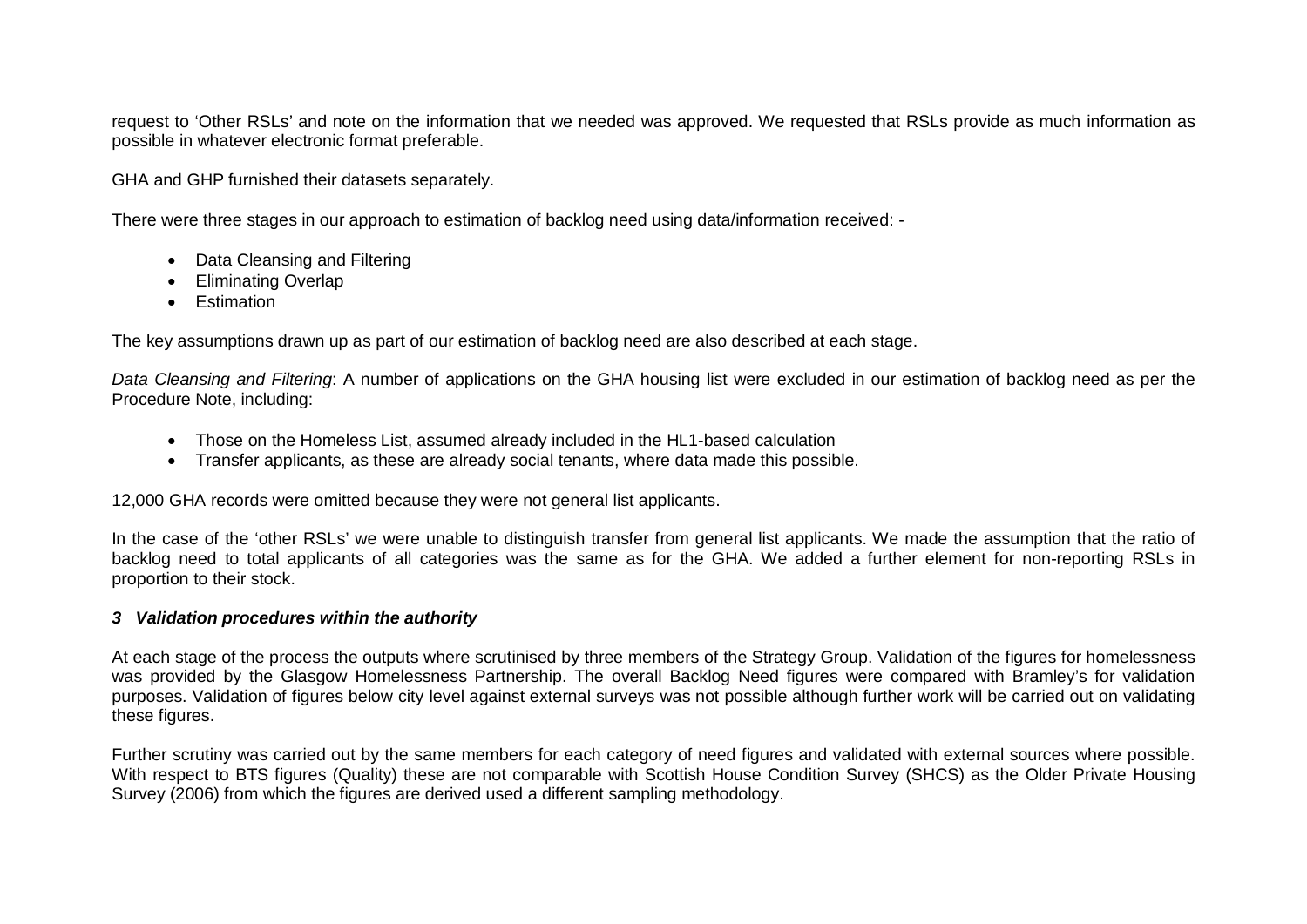## *4 Data Sources*

| <b>Need Category</b>                                           | Source(s) and any limitations          | Additional Source(s) used for<br>Triangulation and any caveats | <b>Assumptions</b><br>made:<br>judgements<br>required                                                                                                                                                                                                                                                                                                                                                                                                                                                                                                                                                                                                                                                                                          | <b>Additional Comments</b>                                                                                                                                              |
|----------------------------------------------------------------|----------------------------------------|----------------------------------------------------------------|------------------------------------------------------------------------------------------------------------------------------------------------------------------------------------------------------------------------------------------------------------------------------------------------------------------------------------------------------------------------------------------------------------------------------------------------------------------------------------------------------------------------------------------------------------------------------------------------------------------------------------------------------------------------------------------------------------------------------------------------|-------------------------------------------------------------------------------------------------------------------------------------------------------------------------|
| Homeless households<br>and those in Temporary<br>accommodation | HL <sub>1</sub>                        | Figures validated by Glasgow<br>Homelessness Partnership       | In a report made by DRS in July 2009 it<br>was calculated that there was an<br>accommodation requirement of 625 per<br>year for 5 years, or a total of 3,250 lets, to<br>clear the backlog housing need. Account<br>must now also be taken of approximately<br>635 Asylum Legacy cases (this figure has<br>become available only recently); giving a<br>rounded total of 3,900. All homeless<br>applicants have been removed from RSL<br>waiting lists as far as is practicable to<br>avoid double counting.                                                                                                                                                                                                                                   |                                                                                                                                                                         |
| <b>Insecure Tenure</b>                                         | n/a                                    |                                                                |                                                                                                                                                                                                                                                                                                                                                                                                                                                                                                                                                                                                                                                                                                                                                |                                                                                                                                                                         |
| <b>Concealed households</b>                                    | <b>GHA/Other RSL General List Data</b> | Compared<br>with<br>available<br>homelessness data             | To appropriate this definition as closely as<br>possible, for the "concealed households"<br>figure the applicants currently residing with<br>"friends or family" were examined. The two<br>categories are not separated in the GHA<br>list, but they are in the HL1 list, and this<br>indicates that about one half of the "friends"<br>and family" group are residing with non-<br>related persons. Our assumptions are<br>based on this ratio giving a concealed<br>family figure of 7,275.                                                                                                                                                                                                                                                  | the<br>Procedure<br>Note<br>As<br>indicates, it is anticipated that<br>the other half will be considered<br>as 'emerging households' in the<br>next stages of the HNDA. |
| Overcrowding                                                   | <b>GHA/Other RSL General List Data</b> |                                                                | The<br>categories<br>other<br>need<br>are<br>overcrowding, support needs,<br>poor<br>housing quality and harassment, all of<br>which can be inferred from the GHA data.<br>although these may not be complete. Only<br>the main reason for application is given;<br>and if the applicant suffers overcrowding<br>plus one of the other relevant factors, only<br>one of these may be counted. The figure<br>for support needs is possibly an<br>overestimation because we could not<br>differentiate 'households moving to give<br>support' in the data. We, therefore, could<br>not strictly adhere to the Procedure Note<br>in this regard. The figure is still much<br>lower than the relevant triangulation figure<br>provided in the Note |                                                                                                                                                                         |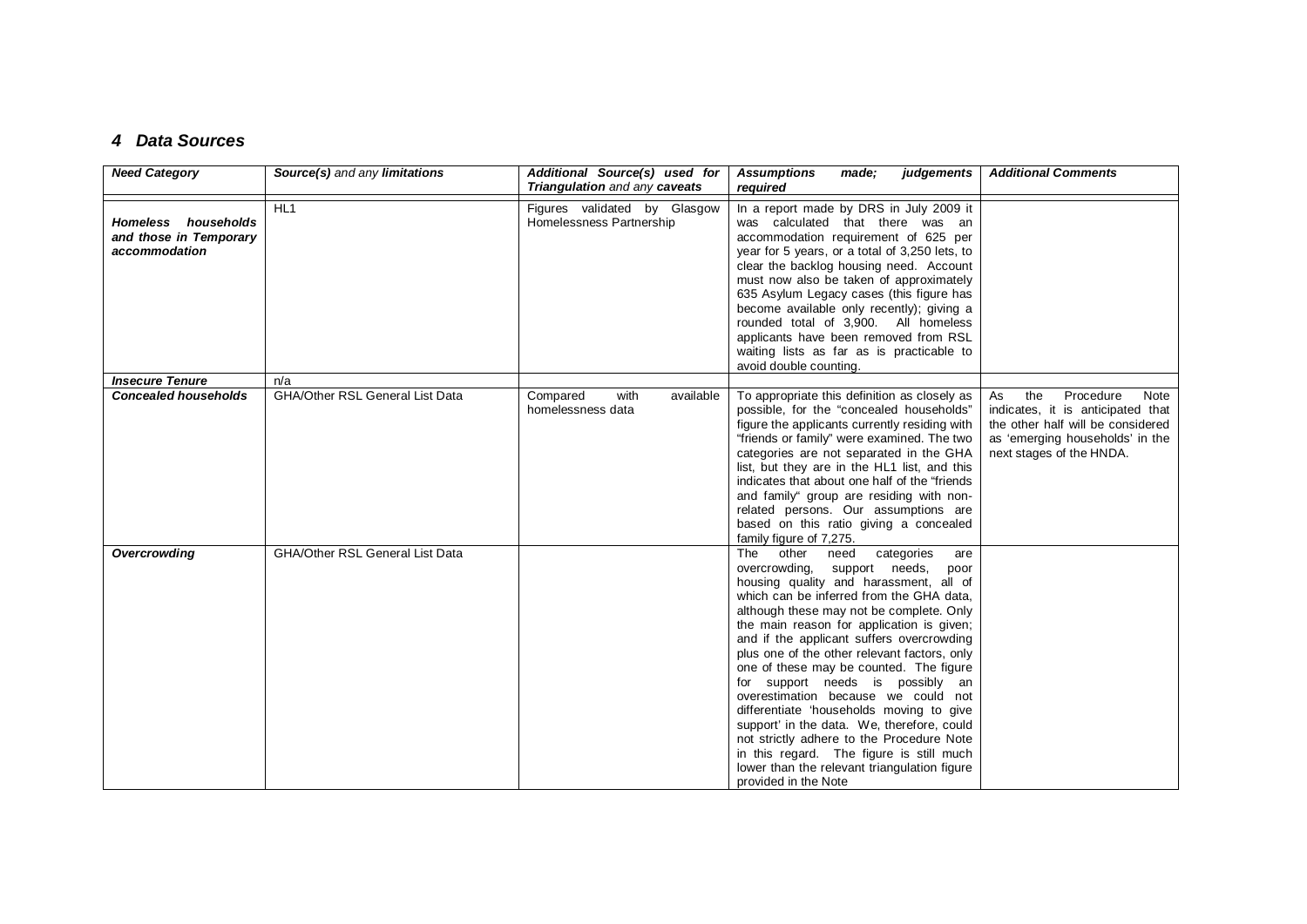| <b>Support Needs</b>                   | <b>GHA/Other RSL General List Data</b> | See 'overcrowding' above                                                                                                                                                                                                                                                                                                                                                                                                                                                                                                          | The figure for support needs is<br>possibly an overestimation<br>could<br>because<br>we<br>not<br>differentiate 'households moving<br>to give support' in the data. We,<br>therefore, could not strictly<br>adhere to the Procedure Note in<br>this regard. The figure is still<br>much lower than the relevant<br>triangulation figure provided in<br>the Note |
|----------------------------------------|----------------------------------------|-----------------------------------------------------------------------------------------------------------------------------------------------------------------------------------------------------------------------------------------------------------------------------------------------------------------------------------------------------------------------------------------------------------------------------------------------------------------------------------------------------------------------------------|-----------------------------------------------------------------------------------------------------------------------------------------------------------------------------------------------------------------------------------------------------------------------------------------------------------------------------------------------------------------|
| <b>Poor Quality</b>                    | GCC Older Private Housing Survey 2006  | As agreed at the HNDA Housing Sub<br>Group meeting with the Centre for<br>Housing Market Analysis, we have<br>included a figure for assessed BTS (in<br>private sector) in our backlog needs<br>figures. This figure (6443) is derived from<br>our Older Private Housing Survey (2006)<br>using the pre-2006 BTS definition.                                                                                                                                                                                                      |                                                                                                                                                                                                                                                                                                                                                                 |
| <b>Harassment</b>                      | <b>GHA Data</b>                        | This need was found on the GHA list to be<br>additional to the figure on the<br>homelessness data and has therefore.<br>been included.                                                                                                                                                                                                                                                                                                                                                                                            |                                                                                                                                                                                                                                                                                                                                                                 |
| <b>Other</b><br>Categories:<br>define: | Other RSL General List Data            | Overall the information received from<br>RSLs was insufficient to be disaggregated<br>between the categories agreed. We<br>decided that the Other RSLs information<br>should be recorded separately rather than<br>disaggregations across these headings<br>using the GHA backlog need proportions.<br>In addition, we have estimated a backlog<br>need figure for the balance of RSLs, which<br>were unable to provide information, based<br>on Other RSLs returns. This ensures that<br>the estimation covers the whole sector. |                                                                                                                                                                                                                                                                                                                                                                 |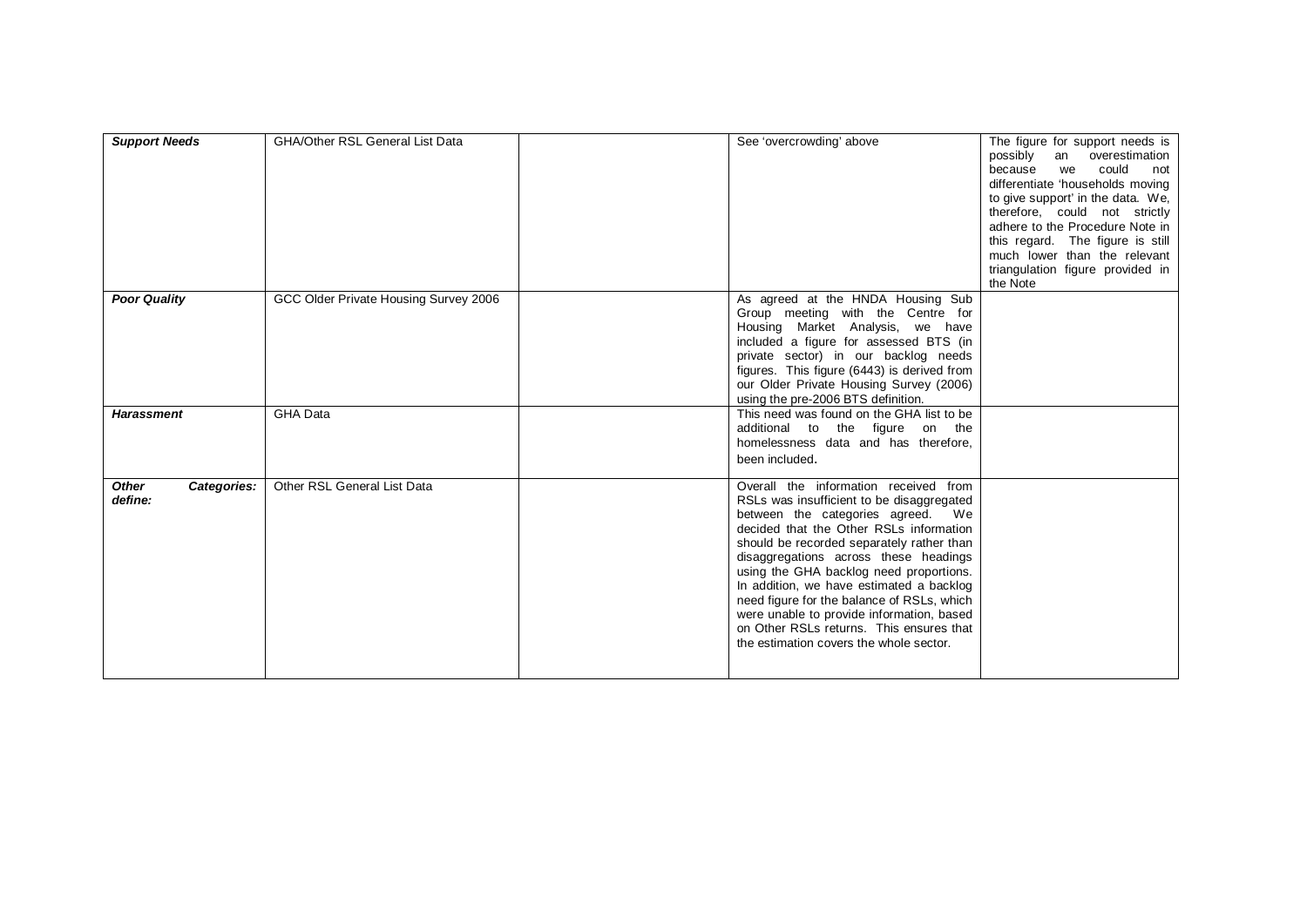### *5 Supplementary Comments*

*Eliminating Overlap*: RSLs use different formats for setting down addresses and different conventions to describe house positions. The data displayed a large number of other variations. This presented a number of challenges in reducing the addresses to a common format. For instance, some address information was incomplete as regards house positions or postcode units.

However, a list was drawn up, with the intention of identifying unique addresses from the different applicant lists, to eliminate multiple counting. We assumed that each unique address represents one, and only one, application and therefore, will be a conservative estimate.

As regards applicants' addresses within Glasgow, the street and street numbers were compared with the CT register. If there was no flat position given for a street number with more than one dwelling, it was ignored. Addresses with more than one flat were counted as duplicates only if the flat position was given, or where it was known that there is only one dwelling at that address.

*Out of Glasgow applicants*: In the case of applicants from outside the city, it was assumed that the same street and number represented the same applicant, even where no flat position was provided. This figure may also be an underestimation.

Once this was done, about 26,500 individual applicants were identified, in addition to those shown in the GHA list.

The amount of overlap could be calculated, and turned out as follows: -

Of GHA applicants, 22% have also applied to one or more other RSLs Of other RSL applicants, 82% have applied to the GHA, or to other RSLs.

The overall average overlap is 48%.

This means that many people apply only to the GHA, while those who apply to any other RSL usually choose more than one. In Castlemilk, for example, most applicants appear on both the Cassiltoun and North View lists. Analysis of the data appears to indicate that people tend to apply to all the RSLs with stock in the area they are interested in.

#### *Transfer Applicants*:

Scottish Government Guidance on Housing Needs and Demand Assessments states that transfer applicants should be omitted from the current backlog needs exercise. A reason for this is that a tenant who transfers will leave a property that can be let to a household in need. We have followed the Guidance in this respect.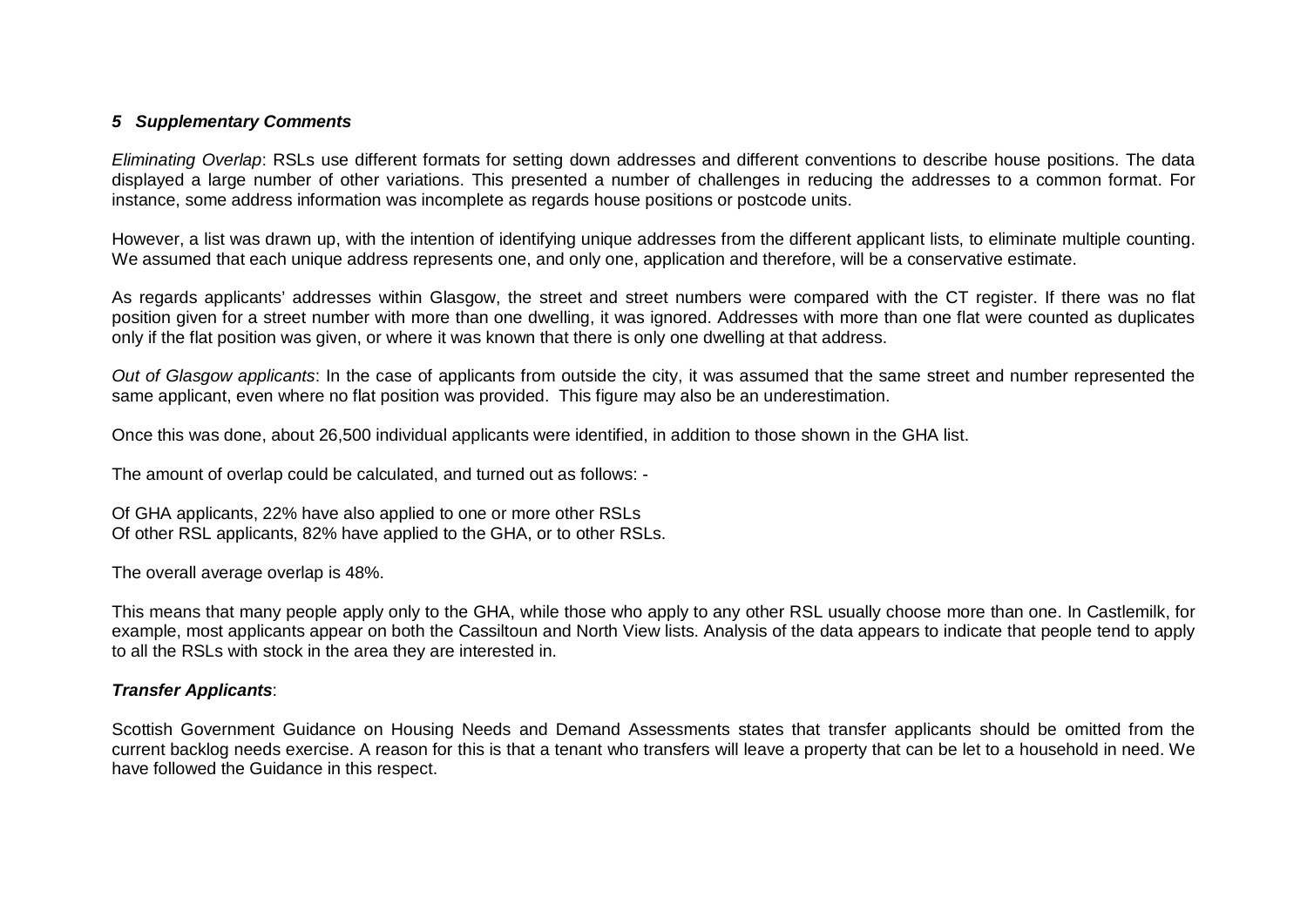However, we would draw attention to the fact that the GHA is carrying out a very significant clearance and demolition programme (now in excess of 20,000 properties) which will be completed by 2017. Clearly the Re-provisioning Programme of 6,000 new houses aids this programme.

But it will not meet all GHA's tenants rehousing needs and as such will impact on meeting housing need in the city overall. For instance many tenants (perhaps the majority) will be rehoused in existing GHA stock. There may therefore be a 'lag effect' in terms of properties becoming available to meet backlog need (as defined). In short, the available supply of houses will be reduced throughout the period of this programme because of clearances. Further consideration of this issue is needed.

### **Backlog Need by CHCP/CPP and Housing Sub Market Geographies**

The estimate at citywide level contains no information that would produce figures for backlog need by CCP area. To assess this we have looked at the pattern of demand across the city as shown by the General List of GHA applicants.

GHA general list has been used to calculate the number of choices made by people wishing to remain within the same CPP area, those residing in each area wishing to live somewhere else, and those living outside wishing to move in.

Our calculations show that inward demand is higher in the West CHCP, about average in East and South West, and below the City average in North and South East. The total net flow represents applicants currently residing outside Glasgow.

The total backlog need was divided among the 10 CCP areas, i.e. 2,843 for each area, and this figure has been applied to the medium demand areas. An extra 20% was added to West, and 10% deducted from North and South East, to reflect the lower demand.

It should be noted that demand patterns are a little different for the non-GHA housing associations: Pollokshaws and South Side is rather more popular, and Govan & Craigton less popular, with applicants for CBHA housing rather than for the GHA general list applicants.

However, much more information is available about the GHA rehousing list, and applicants for other RSLs very often also apply to the GHA (see above). For these reasons the GHA figures have been used for this calculation. In addition, the West areas are in the highest demand across the whole social sector, and a deduction of only 10% has been made for the lower demand areas.

We therefore think that this represents a reasonably fair allocation of the backlog need figure.

It is not possible to validate this analysis with data from other surveys as they are less reliable below local authority level.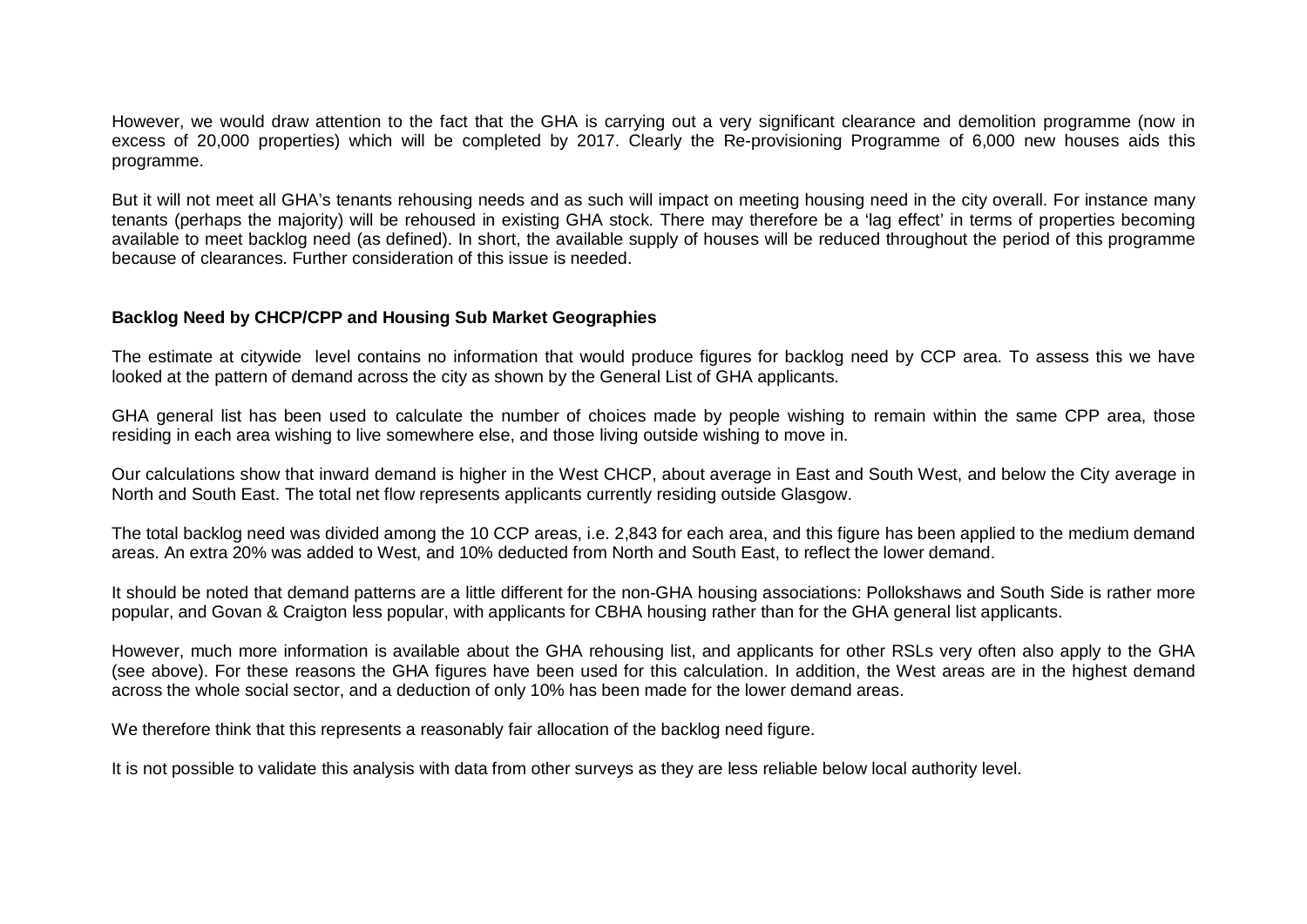### **Distribution of Backlog Need by CPPs**

As part of the HNDA exercise and as an input into Tribal's Affordability work, we have been asked to provide a distribution of need by category across Local Housing Forums.

Given the lack of sufficient data to analyse need by category at this geography we have assumed a proportionate distribution across categories for each Local Housing Forum.

This approach was chosen because we had to provide a response by return to the SDP team.

Clearly there are weaknesses in this approach. For instance, the distribution of other RSLs across the city is uneven. Also, the quality figure is based on BTS data from the Older Private Housing Survey which identified clusters of this stock in certain parts of the city rather than exhibiting an even distribution across the city.

On the other hand it may well be that in reality housing applicants may show much more mobility than implicitly assumed – as indicated in GHA's Homechoice pilot.

We are working on both sets of sub-city figures in order to validate and, if necessary, refine the figures used.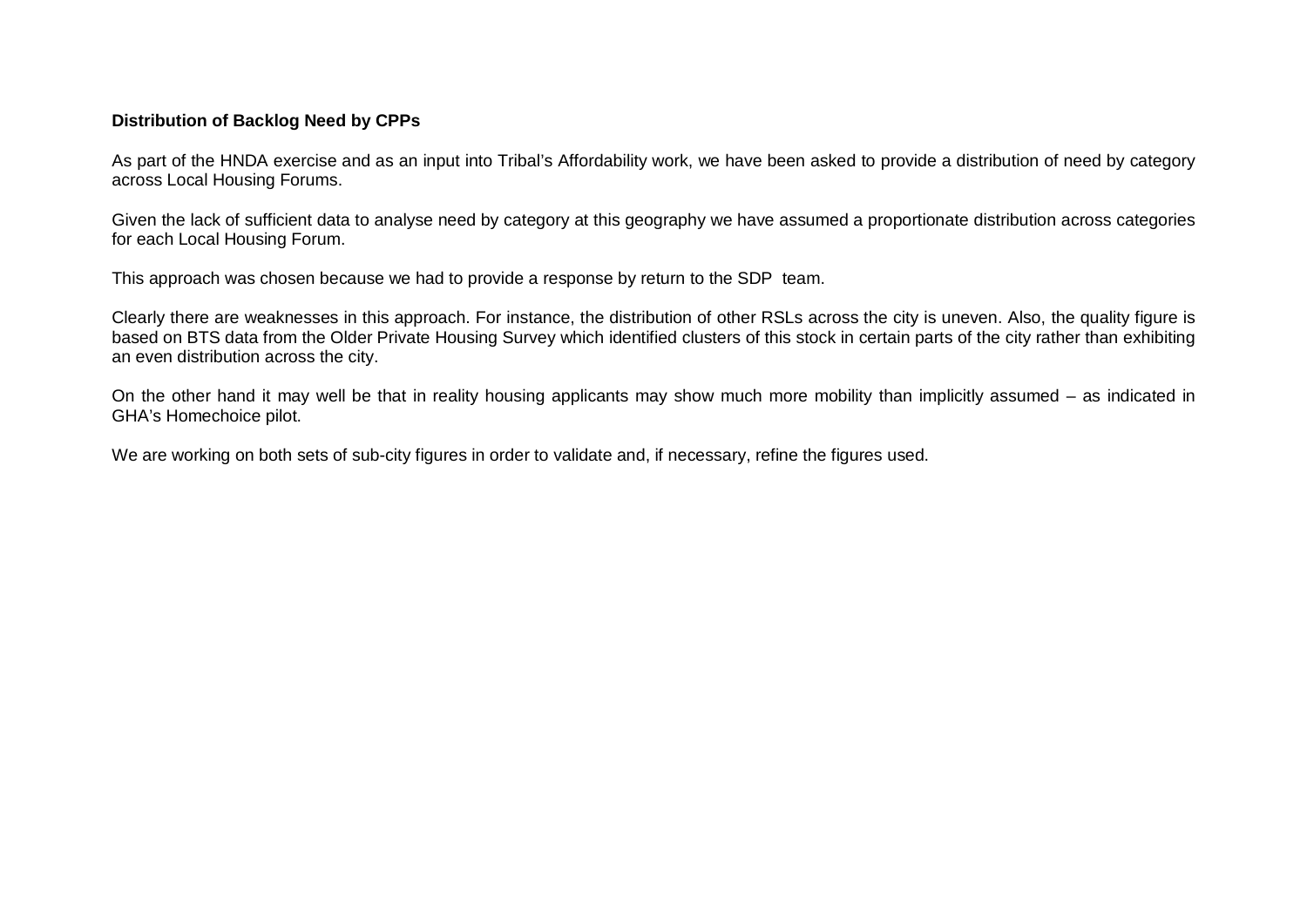### **Glasgow and the Clyde Valley HOUSING NEED & DEMAND ASSESSMENT**

**Current / Backlog Need Assessment Explanatory Notes**

#### \_\_\_\_\_\_\_\_\_\_\_\_\_\_\_\_\_\_\_\_\_\_\_\_\_\_\_\_\_\_\_\_\_\_\_\_\_\_\_\_\_\_\_\_\_\_\_\_\_\_\_\_\_\_\_\_\_\_\_\_\_\_\_\_\_\_\_\_\_\_\_\_\_\_\_\_\_\_\_\_\_\_\_\_\_\_\_\_\_\_\_\_\_\_\_\_\_\_\_\_\_\_\_\_\_\_\_\_\_\_\_\_\_\_ **Inverclyde Council**

These Explanatory Notes have been prepared by the above local authority to:

- document the **data sources used** and their limitations (both data used as base information and for triangulation purposes)
- make explicit the **assumptions made and judgements exercised**, and explain and justify them
- explain and justify any **departure from the agreed methodology** as detailed in the Procedure Note on Backlog Need (Final Version 6, December 2009), and

\_\_\_\_\_\_\_\_\_\_\_\_\_\_\_\_\_\_\_\_\_\_\_\_\_\_\_\_\_\_\_\_\_\_\_\_\_\_\_\_\_\_\_\_\_\_\_\_\_\_\_\_\_\_\_\_\_\_\_\_\_\_\_\_\_\_\_\_\_\_\_\_\_\_\_\_\_\_\_\_\_\_\_\_\_\_\_\_\_\_\_\_\_\_\_\_\_\_\_\_\_\_\_\_\_\_\_\_\_\_\_\_\_\_

• describe **validation procedures** adopted within the authority.

#### *1 General Comments*

Inverclyde Council has followed the approach set out in the Backlog Need Procedure Note. The principal data source for the backlog need assessment was the waiting list of the main social housing provider in the area, River Clyde Homes. Additional need from other RSL waiting lists was assessed together with additional information on homelessness and house condition. Within the available time and with the available data sources, the Council is confident that the assessment of gross backlog need has been completed in accordance with the Backlog Need Procedure Note and that there has been no major departures from the agreed methodology.

There was a major delay in receiving the waiting list data from RCH and therefore as consequence, some of the queries with the data were not resolved and some working assumptions were made. However, these queries were minor and will not substantially impact on the overall backlog need figures. The Council is confident that within the time constraints the available data sources have been maximised.

Social renters were netted out of the assessment as stated in the Backlog Need Procedure Note however, it should be noted that in Inverclyde there are a large number of properties that have been earmarked for demolition therefore not all of the properties that are vacated will become available for let again. Therefore netting out all of the social renters may underestimate the level of housing need.

Estimates for medical need, overcrowding and concealed households were assessed from RCH's waiting list with additional need from three other RSLs' waiting lists in Inverclyde. Homelessness and house condition were assessed from different data sources therefore estimating the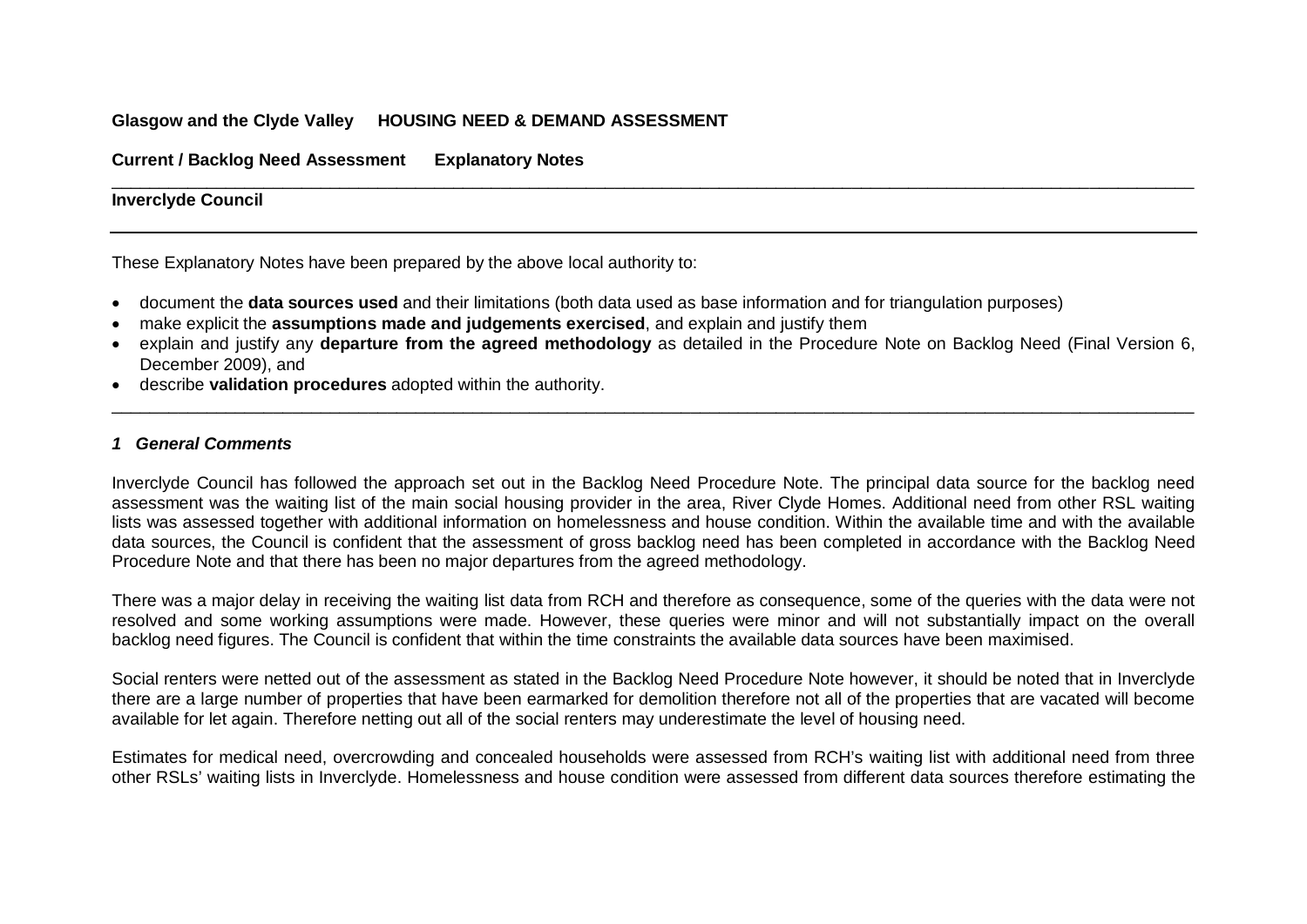overlap with the other categories was not possible. Therefore there is potential for overlap between the homelessness and house condition categories with the categories that were assessed from the waiting lists.

Inverclyde's Reprovisioning Programme is ongoing and the underpinning figures for the programme were fed into the gross backlog need assessment. Most of the households that are required to be re-housed will have a new house re-provided to them by RCH, Cloch HA or Oak Tree HA. This has created a 'neutral effect' on the gross backlog need figures i.e. they do not require a new house as there is one planned for the household. However, there are around 400 households that require to be re-housed with no reprovision. There is potential that the new build element of the Reprovisioning Programme will be affected by changes in AHIP funding and may extend beyond the next five years.

#### *2 Methodology: explanation for any departure(s) from agreed Procedure Note*

RCH's waiting list at 11th December 2009 was the primary data source for the assessment. As indicated above, there was a considerable time delay with RCH providing the waiting list. RCH indicated that the quality and content of the data was far better at December 2009, than the frozen data extraction at the 31<sup>st</sup> March 2009. The Council agreed it was better to have the best quality data for the gross backlog need assessment. There were 4,321 active applicants on the RCH waiting list at 11<sup>th</sup> December 2009.

When the zero points applicants and the social renters (transfers) were netted out there were 2,064 applicants on the RCH waiting list which demonstrated a housing need in accordance with RCH's allocations policy. Not all of the applicants' current tenure was recorded on RCH's housing management system therefore, the proportion of social renters from the available data was aggregated up to the number of applicants with points on the waiting list. If an applicant had points in more than one category, then the applicant would only be assessed in one category i.e. there was no double counting of applicants on the RCH's waiting list.

#### **Additional need from RSL registers**

There are three other general housing providers in Inverclyde: Oak Tree HA, Cloch HA and Larkfield HA (who manage Link Group's housing stock in Port Glasgow). There are four other specialist housing providers in Inverclyde: Bield HA, Key HA, Margaret Blackwood HA and Key HA who provide sheltered and very sheltered housing.

Craigforth completed a Common Housing Register Feasibility Study in 2002 which assessed the overlap of the Council's housing stock with the other mainstream social housing providers in Inverclyde. The study found there was an overlap of 46% between the three smaller RSLs' waiting lists and the Council's waiting list. Since 2002, Cloch, Larkfield and Oak Tree have implemented a single application form which allows applicants to complete one form and to be put on more than one waiting list. The number of applicants on the waiting lists in 2009 is higher than the numbers from 2002 but the RCH waiting list has far fewer numbers on it. The level of overlap is likely to be higher and the Council estimate that the current level of overlap is in the order of 70%. Some of the RSLs were able to provide a breakdown of their waiting lists which gave detail on the number of social renters and zero point applicants. Where the breakdown was not available, assumptions were made based on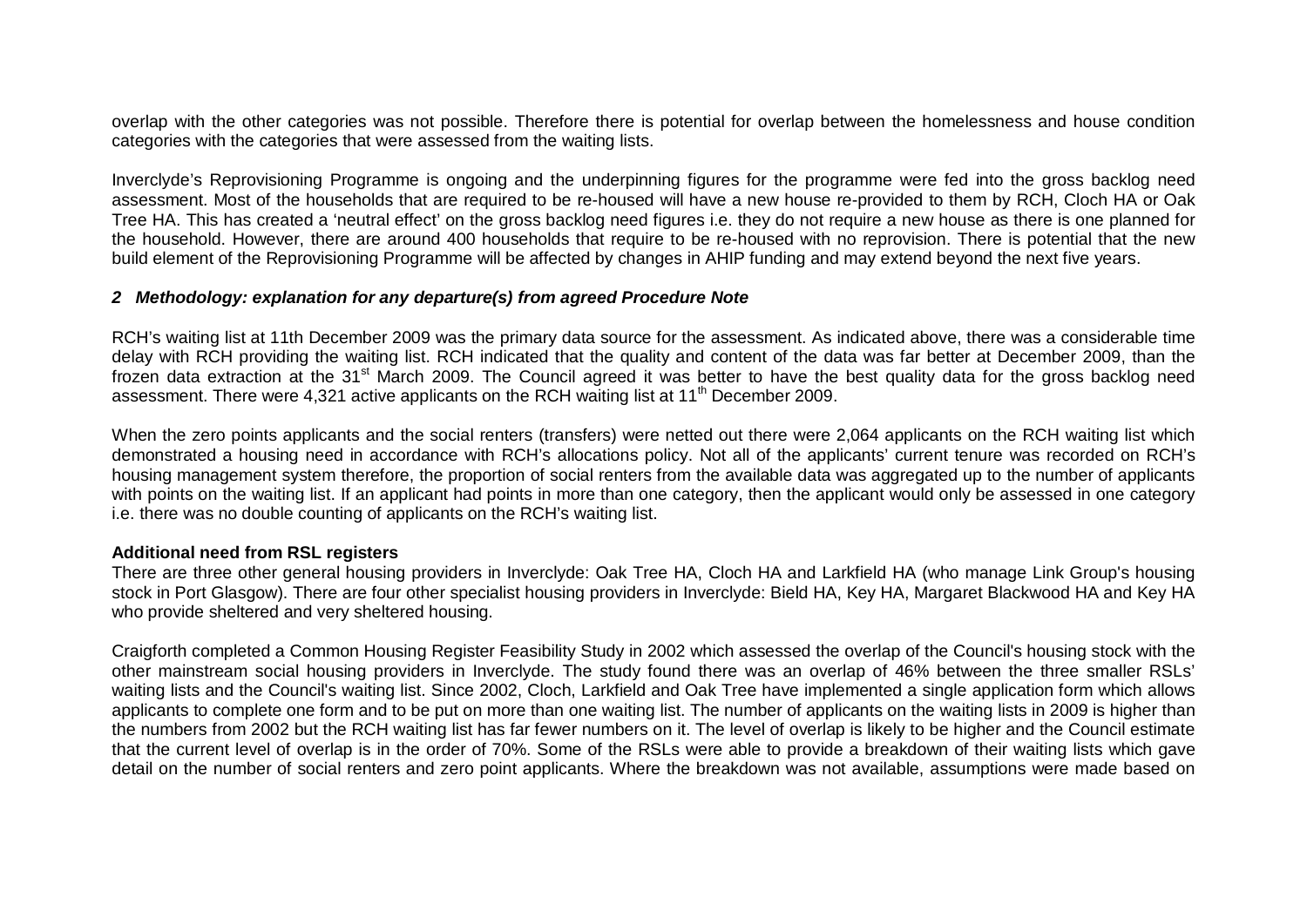the available data from the other waiting lists to produce a net figure. Additional need from other RSL registers was assessed to be 1036 applicants, this includes zero point applicants and transfer applicants netted out and a 705 reduction for overlap.

Data from each RSLs waiting list were not available for the assessment therefore the proportion of waiting list applicants in need was calculated from the RCH waiting list and then applied to the RSL's additional need figure (984). This approach assumes that the characteristics of the waiting lists are the same; the former CHR co-ordinator for Inverclyde agreed this was a valid approach.

Waiting lists for the specialist housing providers in Inverclyde were not available for this assessment. RCH is the largest provider of social sheltered housing in the area.

#### **Homelessness**

The method for assessing the number of homelessness applicants is line with the approach set out in the Backlog Need Procedure Note. The data was taken from the HL1 return for Quarter 1 2009. Inverclyde Council's Homelessness Service confirmed that the figures in the HL1 return were accurate. There is potential to include double counting from concealed households and households in poor condition however with the available information this could not be discounted. There were a number of Homelessness applicants on RCH's waiting list which were not included in the analysis because the HL1 return will cover all of the households assessed to be homeless in Inverclyde. There were 242 households assessed as Homeless. This figure includes no reduction for overlap between the other categories. No in-situ solution was assumed.

#### **Concealed Households**

RCH's waiting list was the primary source for this category. Overlap with overcrowding, medical need, redevelopment and tied tenancies were removed. The HNDA Guidance and the Backlog Need Procedure Note state that only unrelated households should be considered in the concealed households category however, the waiting list extract from RCH was limited in this respect and if a household is related or unrelated could not be identified. There is potential overlap with the newly emerging households however it was agreed at the Housing Sub Group that it was difficult to separate out the unrelated households and we should include all concealed households.

There were a number of ways of calculating the number of concealed households from RCH's waiting list. RCH's allocations policy awards points to applicants who have 'shared amenities'. RCH also record the number of 'movers' and 'non-movers' from a household which the applicant is currently living in i.e. the household/applicant that is applying is moving out from another household. However this category has not been completed (there are a number of gaps) and the figures did not match up with what is stated in the shared amenities column. The movers and non-movers category was not included in the analysis. The number of concealed households on the RCH's waiting list was 558, this represents 27% of the RCH's waiting list with social renters and applicants with zero points netted out. Additional need from other RSLs was assessed to be 280 households (27% of 1036 applicants).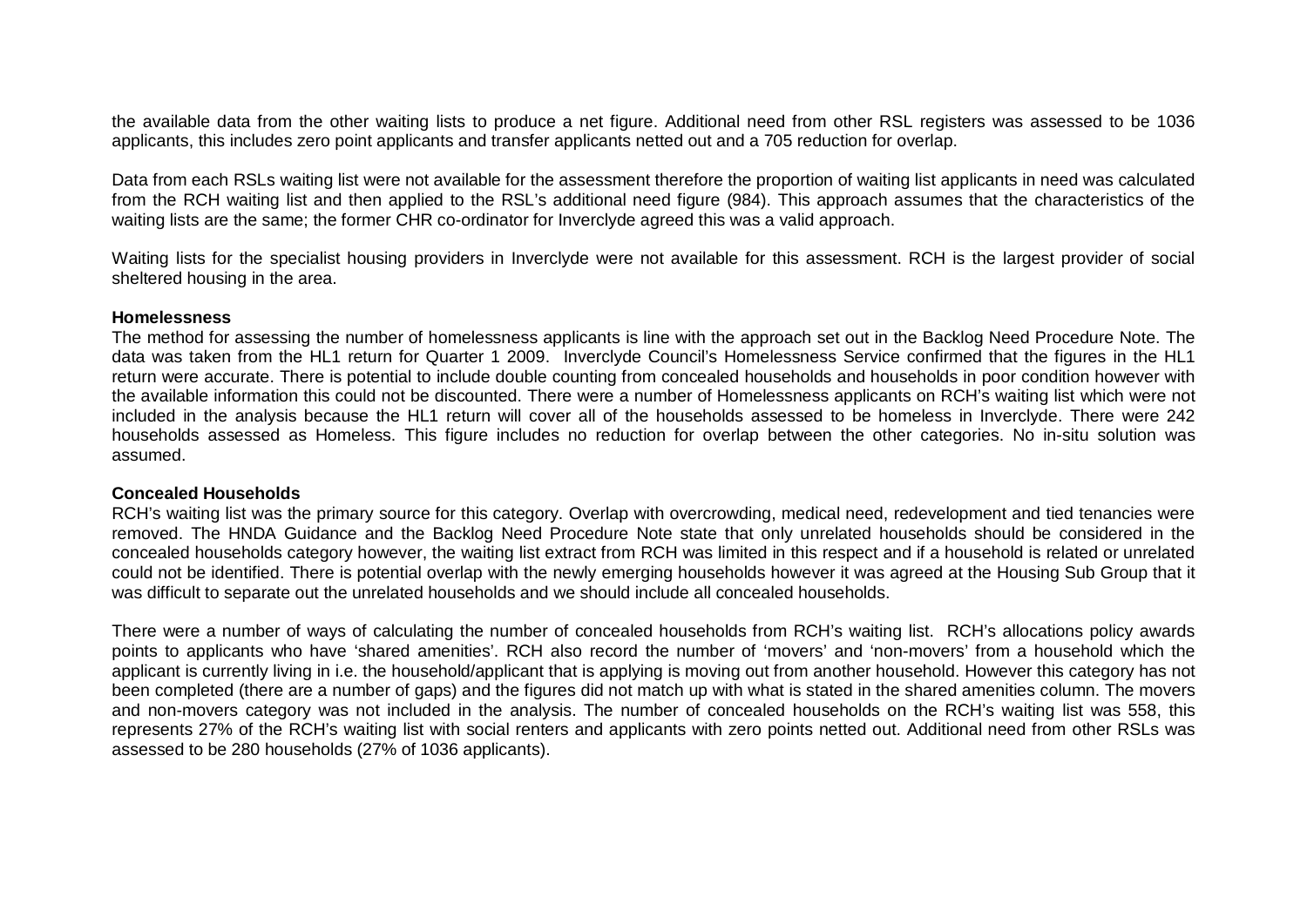#### **Overcrowding**

RCH award overcrowding points in accordance with the Bedroom Standard. Overlap with other points categories was netted out. Households that were considered to be overcrowded and concealed were included in this section and were not included in the concealed households section. The number of overcrowded households on RCH's waiting list was 1,104 and this represents 53% of RCH's waiting list with the social renters and applicants with zero points netted out. There were an additional 549 concealed households from other RSL registers (53% of 1036 applicants).

#### **Support Needs**

RCH award medical points if the provision of alternative accommodation would help to improve the applicant's quality of life and well being. Inverclyde Council and RCH jointly agree the awarding of points for medical need. There are three levels of medical need according to the urgency of the need for housing. Households with a high and medium medical need were included in this assessment.

RCH has a number of sheltered housing properties and properties that are suitable for the frail, immobile and impaired (FMI). Although there is no specific policy in place for allocating these properties, RCH has confirmed that these properties are usually allocated to applicants with a medical need. Further examination of the waiting list confirms that all of the applicants that expressed a need for a sheltered property and for a FMI property had a low medical need.

From RCH's waiting list, 300 households were assessed to have a high or medium medical need or a need for sheltered and FMI housing (minus the social renters and the double counting with other categories). This equates to 15% of the waiting list. Additional need from other RSLs was assessed to be 155 households (15% of 1036 applicants).

#### **House Condition**

The approach outlined in the Procedure Note was followed to assess the number of households in need due to house condition; the Council has included households in regeneration areas and private sector households that are below BTS.

RCH and Cloch HA estimated (at October 2009) that there were 1,713 households in properties that are of very poor quality or are in decant housing that required to be rehoused as part of the Reprovisioning Programme. Over the next five years and beyond, RCH, Cloch HA, Oak Tree HA plan to develop 1,313 units as part of the Programme. The Backlog Need Procedure states that the gross backlog need assessment should include *'households in regeneration areas and requiring rehousing, where a decision has been made to demolish but no rehousing programme has been agreed'* – there are 400 households with no reprovisioning. It is likely that these households will be re-housed through submitting a housing application to RCH and the other RSLs in the area, or they will leave the sector and make their own housing arrangements. There are concerns that the anticipated reduction in AHIP funding will impact on the rate of new build therefore this will subsequently impact on the length of time these households will be in unsuitable housing. It may be the case that a large number of households will be waiting a considerable period of time to be rehoused. RCH has stated that the figures were established from a stock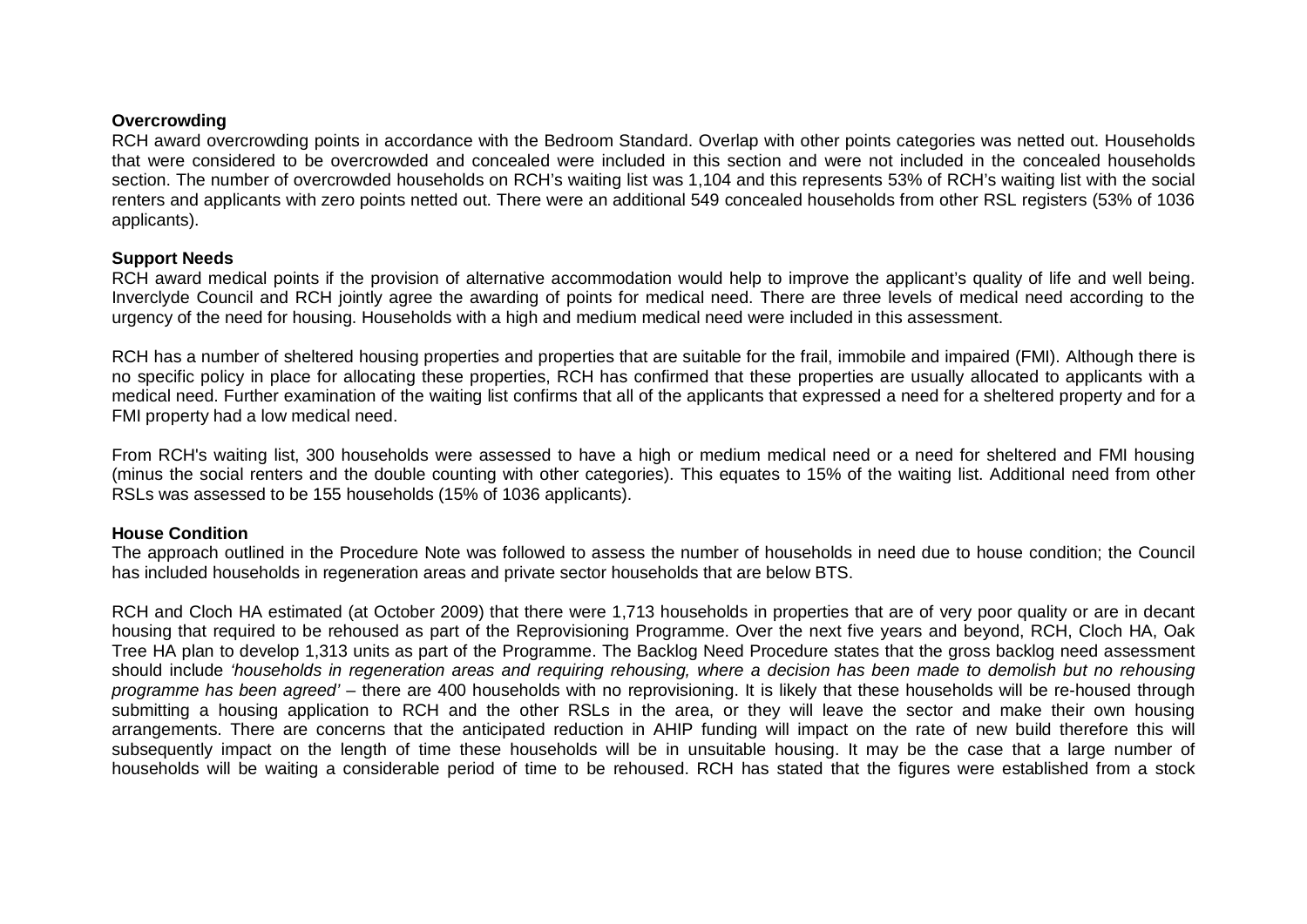condition survey prior to stock transfer. The planned new build figures were from the Inverclyde SHIP 2009 together the numbers of units that were 'on site' at the time of the assessment.

In addition to the Reprovisioning Programme, there were a number of properties in the private sector that were assessed as BTS. Inverclyde Council's Private Sector House Condition Survey 2005 was deemed to be the most robust data source for assessing the number of BTS households. The sample of the survey is larger than the sample for the SHCS 2006/07/08 and the SHS 2005/06. The local condition survey takes into account the clusters of BTS housing in Inverclyde. Inverclyde has a level of BTS housing that is twice the national average at 2.2% of all private sector households. This equates to 525 households across the authority. The survey is slightly out date (2005) the Council believes that this is counteracted by the large size of the sample in comparison with national data sources.

As house condition was not assessed from RCH's waiting list, eliminating between overlap with the overcrowded households, concealed households and support needs households was very difficult. Households that are in regeneration areas and in BTS housing could be on the RCH's waiting list in other categories. Households with redevelopment points were deducted from the other categories and are not included in the assessment. As stated in the Procedure Note, most properties assessed as BTS will possibly have an in-situ solution rather then a need for new provision. The affordability assessment should net out the households that can provide an-in situ solution.

#### **Other categories**

RCH allocate points to households in tied tenancies and bedsits. This equates to three households. RCH has indicated that there are no other needs categories with in their allocations policy.

#### *3 Validation procedures within the authority*

The previous housing needs assessment was undertaken in 2005. It was a survey based approach assessment to help inform the stock transfer. The Council has concerns about the application of the methodology that the consultants used for assessment. The gross backlog figure from the 2005 assessment was 8,366 households. Some of the reduction in gross backlog need could be accounted for by the implementation of the Reprovisioning Programme i.e. a large number of households in need will have a property reprovided.

BTS housing across the authority – 505 households (Backlog Need Procedure Note version 6)

Concealed households – 377 households (Backlog Need Procedure Note version 6). The higher number in the gross backlog need assessment is likely to be a result of the inclusion of related households

Overcrowding – 1,509 households (Backlog Need Procedure Note version 6)

Support needs – Numerous approaches outlined in Backlog Need Procedure Note. In comparison, figures from the RSL waiting lists are on the low side.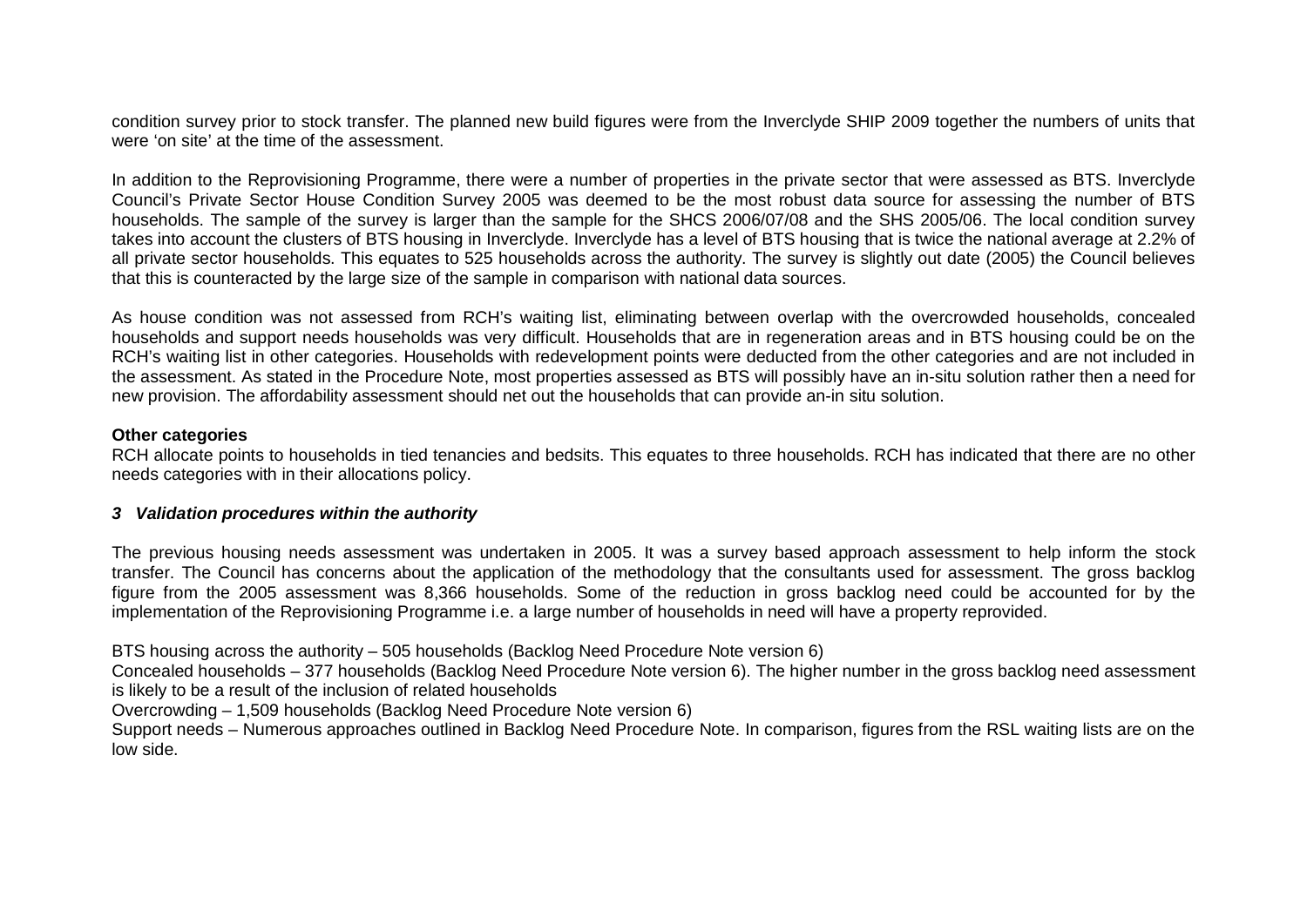### *4 Data Sources*

| <b>Need Category</b>                                             | Source(s) and any limitations                                                                                                                         | <b>Additional</b><br>Source(s)<br>used for Triangulation<br>and any caveats | <b>Assumptions</b><br>made:<br>judgements required                                                                                                                 | <b>Additional Comments</b>                                                                                                                 |
|------------------------------------------------------------------|-------------------------------------------------------------------------------------------------------------------------------------------------------|-----------------------------------------------------------------------------|--------------------------------------------------------------------------------------------------------------------------------------------------------------------|--------------------------------------------------------------------------------------------------------------------------------------------|
| Homeless households and<br>those in Temporary<br>accommodation   | HL1 housing return 31 <sup>st</sup> March 2009                                                                                                        |                                                                             | No in-situ solution. HL1 will<br>return cover all of Inverclyde<br>and not just largest RSL.                                                                       |                                                                                                                                            |
| <b>Insecure Tenure</b>                                           |                                                                                                                                                       |                                                                             |                                                                                                                                                                    |                                                                                                                                            |
| <b>Concealed households</b>                                      | RCH waiting list 11 <sup>th</sup> December 2009 plus data<br>from Cloch HA, Oak Tree HA and Larkfield<br>waiting lists (31 <sup>st</sup> March 2009). |                                                                             | Social renters netted out.<br>Assumed level of CH is the<br>same on other RSL waiting<br>lists. No mechanism to<br>separate out related/non<br>related households. | Efforts were made to obtain<br>data from SHCS and SHS<br>teams - SHCS sample was<br>too small and the SHS team<br>did not respond in time. |
| Overcrowding                                                     | RCH waiting list December 2009 plus data from<br>Cloch HA, Oak Tree HA and Larkfield waiting<br>lists $(31st March 2009)$                             |                                                                             | Social renters netted out.<br>Assumed level of<br>overcrowding is the same on<br>other RSL waiting lists.                                                          | Efforts were made to obtain<br>data from SHCS and SHS<br>teams - SHCS sample was<br>too small and the SHS team<br>did not respond in time. |
| <b>Support Needs</b>                                             | RCH waiting list 11 <sup>th</sup> December 2009 plus data<br>from Cloch HA, Oak Tree HA and Larkfield<br>waiting lists (31 <sup>st</sup> March 2009). |                                                                             | Social<br>renters netted out.<br>Assumed level of support need<br>is the same on other RSL<br>waiting lists.                                                       | Efforts were made to obtain<br>data from SHCS and SHS<br>teams - SHCS sample was<br>too small and SHS team did<br>not respond in time.     |
| <b>Poor Quality</b>                                              | Inverclyde Council Stock Condition Survey 2005<br>together with Reprovisioning Programme figures<br>from RCH, Cloch HA and Oak Tree HA                |                                                                             |                                                                                                                                                                    |                                                                                                                                            |
| <b>Harassment</b>                                                | This is recorded under homelessness                                                                                                                   |                                                                             |                                                                                                                                                                    |                                                                                                                                            |
| <b>Other Categories: define:</b><br>LA bedsit and tied tenancies | RCH waiting list December 2009                                                                                                                        |                                                                             |                                                                                                                                                                    |                                                                                                                                            |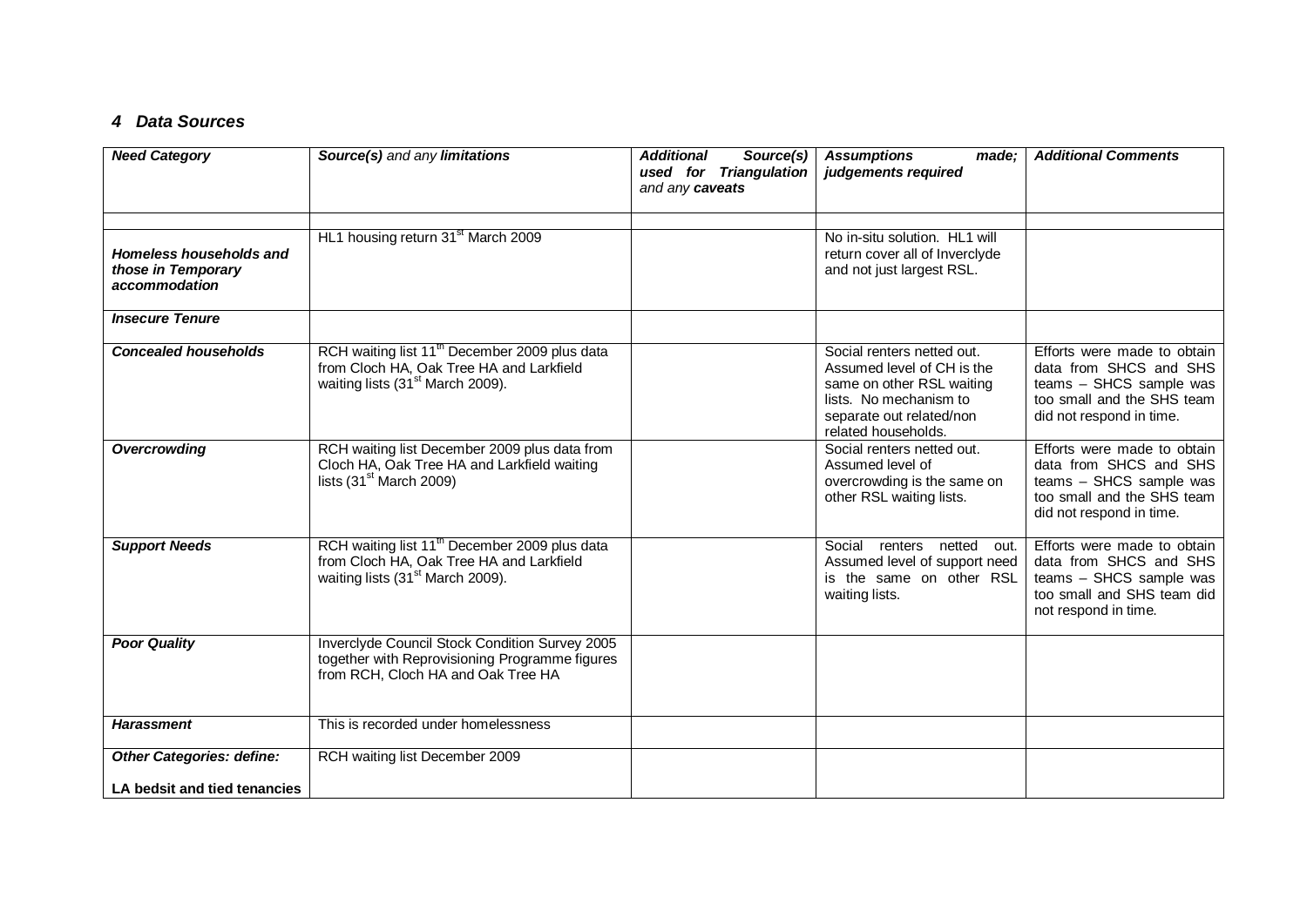### **Glasgow and the Clyde Valley HOUSING NEED & DEMAND ASSESSMENT**

**Current / Backlog Need Assessment Explanatory Notes**

### **North Lanarkshire Council**

These Explanatory Notes have been prepared by the above local authority to:

- document the **data sources used** and their limitations (both data used as base information and for triangulation purposes)
- make explicit the **assumptions made and judgements exercised**, and explain and justify them

\_\_\_\_\_\_\_\_\_\_\_\_\_\_\_\_\_\_\_\_\_\_\_\_\_\_\_\_\_\_\_\_\_\_\_\_\_\_\_\_\_\_\_\_\_\_\_\_\_\_\_\_\_\_\_\_\_\_\_\_\_\_\_\_\_\_\_\_\_\_\_\_\_\_\_\_\_\_\_\_\_\_\_\_\_\_\_\_\_

- explain and justify any **departure from the agreed methodology** as detailed in the Procedure Note on Backlog Need (Final Version 6, December 2009), and
- describe **validation procedures** adopted within the authority.

### *3 General Comments*

- Main data source has been Common Housing Register with the base date for data used being 17/8/09 (the date at which an electronic download of all applicants on the CHR was taken circa 16,000 applicants). The CHR covers applicants who have direct access to just over 90% of the social rented stock in North Lanarkshire.
- Other data sources include HL1 Homeless Assessing Applications 09-10 1<sup>st</sup> Quarter June 2009 and North Lanarkshire Council, Local House Condition Survey (All Tenures) 2007-08.
- Geography data has been collected at Local Authority and Sub Housing Market Area level. North Lanarkshire's three SHMAs (Cumbernauld, Airdrie & Coatbridge and Motherwell are consistent with SDPA SHMAs and SHIP SHMAs.
- Working Assumptions
	- o All applicants with zero points removed (except those awaiting assessment and those who have sheltered points), removed all transfers, removed all social renting applicants from within GCVSDPA
	- o Applicants with any points relating to a housing need under the Council's allocation policy were included at the first stage (prior to removal of in-situs etc)
	- o No estimate of overlap of applicants with other local authorities has been made (it is important to note that only 679 applicants in the total backlog need are from outwith the NLC area)
	- o Data collected included applicant origin (current address) and tenure of current residence (PRS, owner-occupier etc)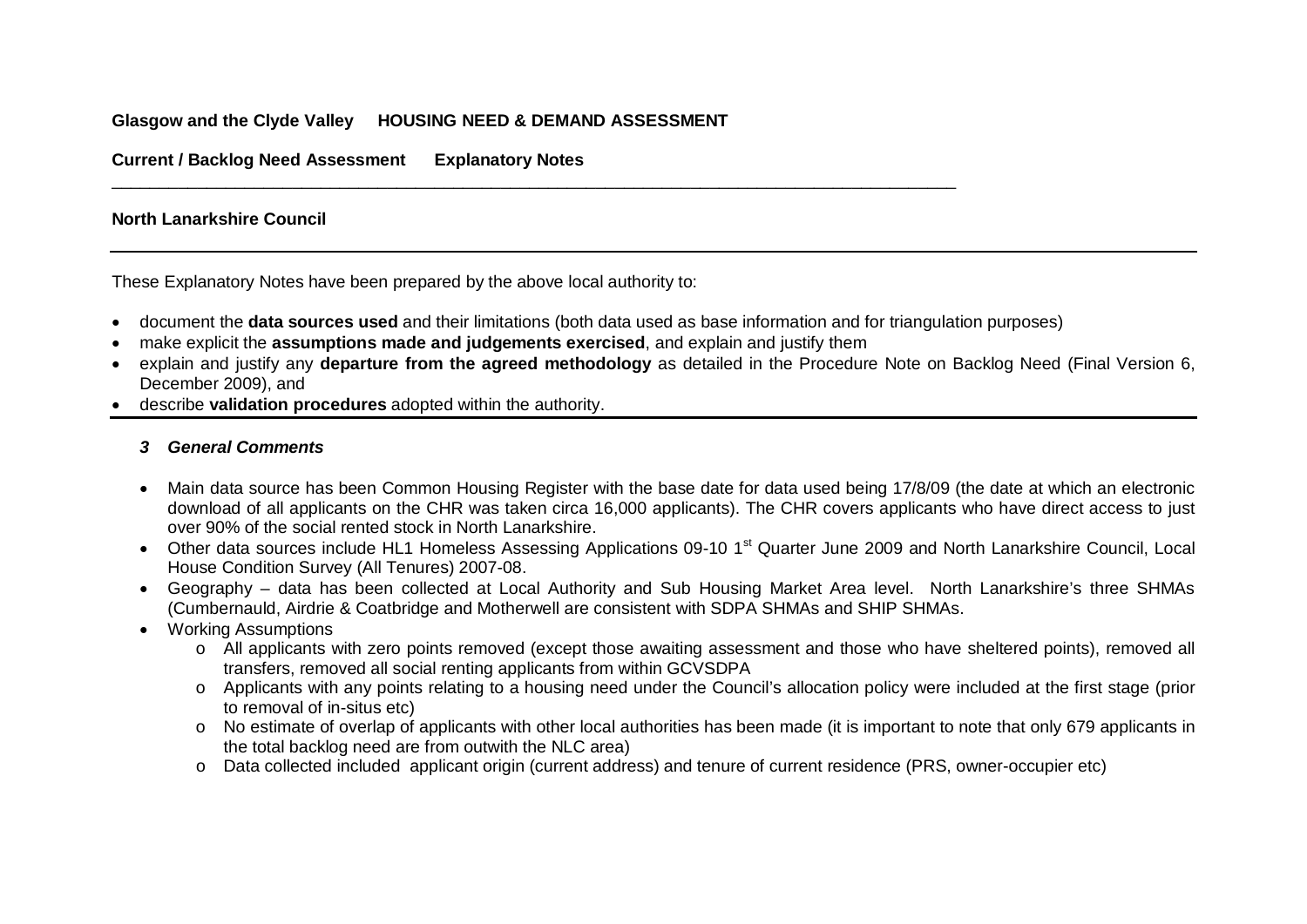- Backlog need categories identified from CHR
	- o Insecure tenure (losing accommodation within 2 months, Insecure housing, Roofless/temporary accommodation)
	- o Concealed (living with non household members)
	- o Overcrowded (households experiencing overcrowding)
	- o Support Needs (Health reason to move, persons subject to protocol, sheltered housing points)
	- o Poor Condition (Property being demolished, property significantly below BTS)
	- o Harassment (within and outwith the home)
	- o Other (Give and receive Support, Families living apart, households living in under occupied property, moving to access employment, moving to access facilities, seeking a transfer)

### *4 Methodology: explanation for any departure(s) from agreed Procedure Note*

- We initially removed all homeless applications (as the HL1 return was being used for the snapshot of backlog need), all applicants with zero points and all applicants who are currently social renters within GCVSDPA.
- The remaining applicants formed the basis for North Lanarkshire's backlog need which was analysed by identifying applicant origin and need category.
- Double counting was avoided as each need category was netted off in the order identified above (for example if an applicant was awarded points under one need category they were immediately removed from the CHR list so as not to be double counted if they had a multiple need).
- Homeless Applicants were identified from HL1 Homeless Assessing Applications 09-10 1<sup>st</sup> Quarter June 09 (466). After some considering we decided to include the difference between HL1 figure and those identified as Homeless from the CHR download. This was felt to be a more accurate measure of the actual homeless backlog at the point of the assessment). Total CHR homeless applicants 682. Therefore Homeless figure used is 466 +216 = 682.
- Only 2 applicants were identified as being in need under the poor quality category from the CHR. We therefore decided to use this figure plus data from the council's own all tenure local house condition survey which reported in March 2009. A decision was made to include only those properties identified as BTS in the owner-occupied and private rented sectors (538). This gives a total of 540 under poor quality category.
- Description of backlog need based on North Lanarkshire Council's CHR waiting list categories:
	- o Homeless (HL1 466 plus 216 from CHR = 682). It has been assumed that homeless households have no in-situ solution.
	- o Insecure Tenure (Households with tenure under notice, real threat of notice or lease coming to an end or in rent or mortgage arrears (1735). Data from CHR. Assumed no in-situ solution.
	- o Concealed Households (North Lanarkshire's figure includes households which have related adults e.g. staying with parents & family members - 4514). Data from CHR. Assumed no in-situ solution.
	- o Overcrowding (253) Data from CHR. Assumed no in-situ solution.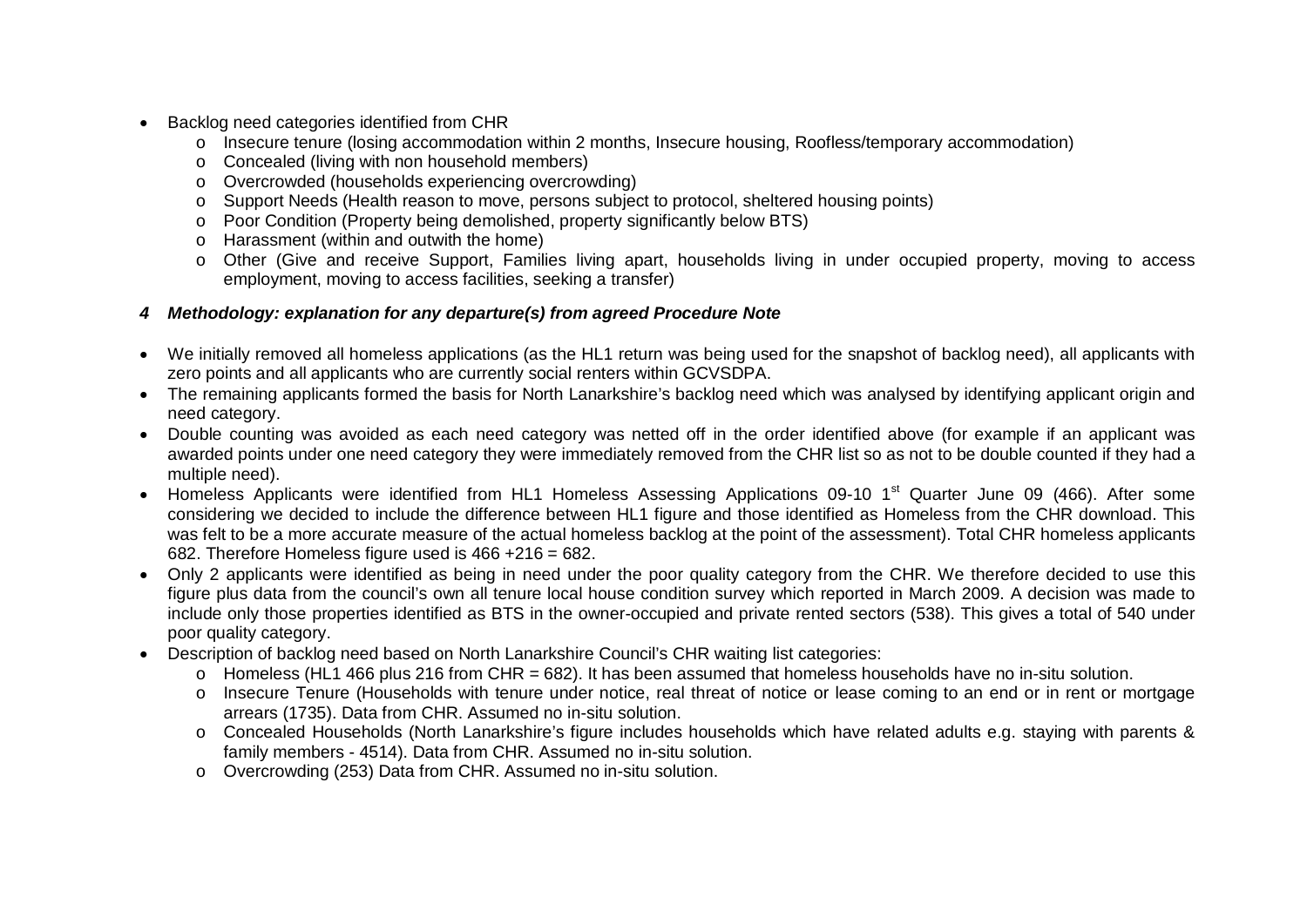- o Support Needs (564) Data from CHR. Assumed no in-situ solution. Does not include households that require to move to give care or support. Includes those who have Health reason to move, persons subject to protocol (includes care leavers, those moving from institutions), those with sheltered housing points.
- o Poor Quality (540) Data from CHR (2 applicants whose property is being demolished or whose property is significantly below BTS and Local House Condition Survey (538).
- o Harassment (22) Data from CHR. While it was originally agreed by the HMP that this category would be excluded the CHR identified applicants who need to move under this criteria who were not included in previous categories (i.e. homelessness).
- o Other (731) Data from CHR. After netting off above categories which were identified in Scottish Government Guidance there were 731 applicants who had points and had identified need – these include: Give and receive support, families living apart, households living in under occupied property, moving to access employment and moving to access facilities.
- No steps have been taken to remedy possible overlap of applicants with other local authorities.

### *3 Validation procedures within the authority*

- Overall backlog need figure (9041) is similar to figure identified in Local Housing Needs Assessment 2007/08 carried out by David Adamson and Partners on behalf of the council (9096).
- Secondary data sources:
	- o Concealed Households (996 2001 Census)
	- o Overcrowded (7187 SHS 2005-06 Households below the bedroom standard)
	- o Support Needs ( SHS and SHCS Version 6 Backlog Need Procedure Note)
	- o Poor Quality (1365 SHCS)
- Secondary data source information above provides different outputs than our CHR download. The council are happy that the information contained in the CHR provides the most realistic and up to date position for North Lanarkshire. It is an up-to-date measure of real need across the area (although limited by the fact that it requires people in housing need to self refer through the CHR) and is the best information to inform a local housing needs assessment and the LHS.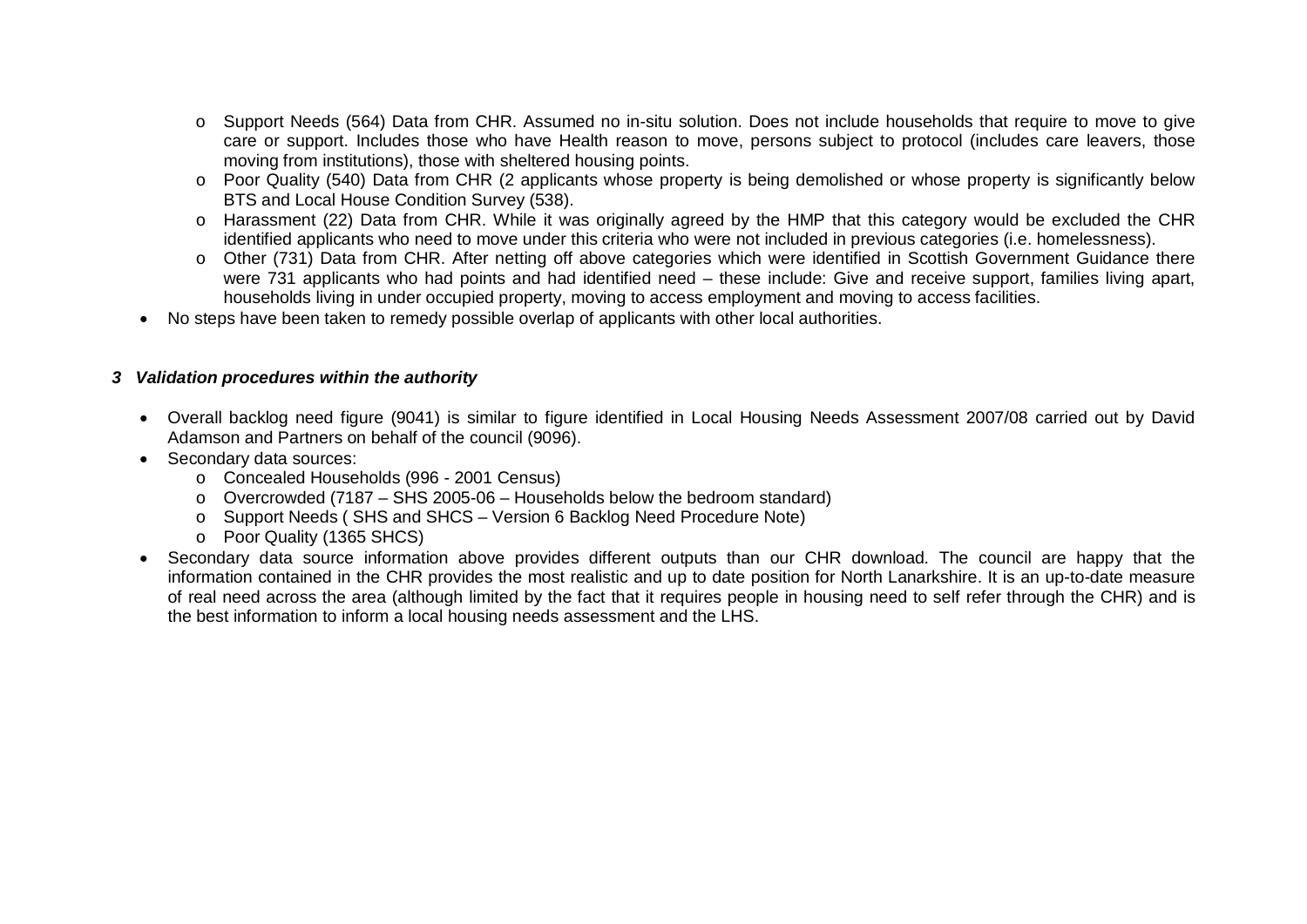#### *4 Data Sources*

| <b>Need Category</b>                                                                                                                                                                                      | Source(s) and any limitations                                                                                                             | Additional Source(s) used for<br>Triangulation and any caveats                                                                                                                      | Assumptions made; judgements<br>required                                                                                                                                                                 | <b>Additional Comments</b> |
|-----------------------------------------------------------------------------------------------------------------------------------------------------------------------------------------------------------|-------------------------------------------------------------------------------------------------------------------------------------------|-------------------------------------------------------------------------------------------------------------------------------------------------------------------------------------|----------------------------------------------------------------------------------------------------------------------------------------------------------------------------------------------------------|----------------------------|
| Homeless households and those<br>in Temporary accommodation                                                                                                                                               | HL <sub>1</sub><br>Homeless Assessing<br>Applications<br>2009-10 1 <sup>st</sup> Quarter June 2009                                        | <b>CHR</b><br><b>Difference</b><br>between<br>download figure (682) and HL1<br>figure $(466) = 216$ added to HL1<br>figure                                                          |                                                                                                                                                                                                          |                            |
| <b>Insecure Tenure</b>                                                                                                                                                                                    | Register<br>Common<br>Housing<br>download<br>17/8/09                                                                                      |                                                                                                                                                                                     |                                                                                                                                                                                                          |                            |
| <b>Concealed households</b>                                                                                                                                                                               | Housing<br>Register<br>Common<br>download<br>17/8/09                                                                                      | Includes applicants living<br>with<br>parents or family members                                                                                                                     | Judgement<br>that<br>related<br>households with points should be<br>included. If they were not to be<br>included in this category then the<br>Council would move them into the<br>overcrowding category. |                            |
| <b>Overcrowding</b>                                                                                                                                                                                       | Register<br>Housing<br>download<br>Common<br>17/8/09                                                                                      |                                                                                                                                                                                     |                                                                                                                                                                                                          |                            |
| <b>Support Needs</b>                                                                                                                                                                                      | Housing<br>Register<br>download<br>Common<br>17/8/09                                                                                      |                                                                                                                                                                                     |                                                                                                                                                                                                          |                            |
| <b>Poor Quality</b>                                                                                                                                                                                       | Register<br>download<br>Housing<br>Common<br>17/8/09 & North Lanarkshire Stock Condition<br>Survey 2007/08 by David Adamson &<br>Partners | Local stock condition information<br>only included owner occupiers and<br>private rented.                                                                                           |                                                                                                                                                                                                          |                            |
| <b>Harassment</b>                                                                                                                                                                                         | Register<br>Housing<br>download<br>Common<br>17/8/09                                                                                      |                                                                                                                                                                                     |                                                                                                                                                                                                          |                            |
| <b>Other Categories: define:</b><br>Give and receive support<br>families living apart<br>households living<br>in under<br>occupied property<br>moving to access employment<br>moving to access facilities | Common<br>Housing<br>Register<br>download<br>17/8/09                                                                                      | A number of<br>applicants not<br>identified in Scottish Government<br>Guidance remained with points<br>these need to be<br>therefore<br>included and have been identified<br>above. |                                                                                                                                                                                                          |                            |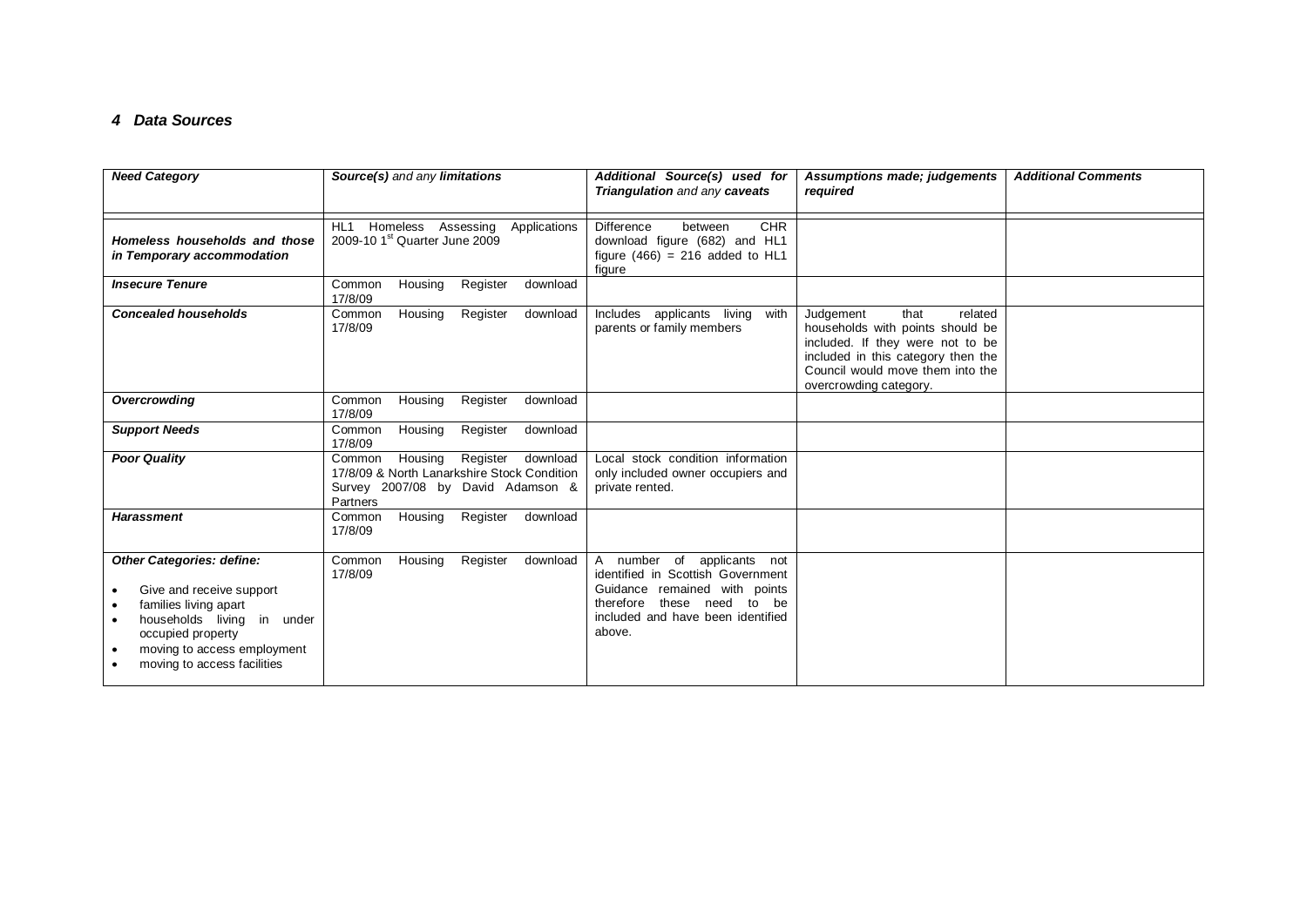### **Glasgow and the Clyde Valley HOUSING NEED & DEMAND ASSESSMENT**

**Current / Backlog Need Assessment Explanatory Notes**

### **Renfrewshire Council**

These Explanatory Notes have been prepared by the above local authority to:

- document the **data sources used** and their limitations (both data used as base information and for triangulation purposes)
- make explicit the **assumptions made and judgements exercised**, and explain and justify them
- explain and justify any **departure from the agreed methodology** as detailed in the Procedure Note on Backlog Need (Final Version 6, December 2009), and

\_\_\_\_\_\_\_\_\_\_\_\_\_\_\_\_\_\_\_\_\_\_\_\_\_\_\_\_\_\_\_\_\_\_\_\_\_\_\_\_\_\_\_\_\_\_\_\_\_\_\_\_\_\_\_\_\_\_\_\_\_\_\_\_\_\_\_\_\_\_\_\_\_\_\_\_\_\_\_\_\_\_\_\_\_\_\_\_\_\_\_\_\_\_\_\_\_\_\_\_\_\_\_\_\_\_\_\_\_\_\_\_\_

\_\_\_\_\_\_\_\_\_\_\_\_\_\_\_\_\_\_\_\_\_\_\_\_\_\_\_\_\_\_\_\_\_\_\_\_\_\_\_\_\_\_\_\_\_\_\_\_\_\_\_\_\_\_\_\_\_\_\_\_\_\_\_\_\_\_\_\_\_\_\_\_\_\_\_\_\_\_\_\_\_\_\_\_\_\_\_\_\_

• describe **validation procedures** adopted within the authority.

#### *1 General Comments*

- Main data source: Council (from download 3.9.09 and RSL waiting list data year end 08/09).
- Other data sources: BTS figures from RC stock condition survey 2002 and HL1.
- Geography: Data has been collected at LA and Sub Housing Market Areas; Paisley and Linwood, Johnstone and Elderslie, West Renfrewshire, North Renfrewshire, Renfrew.
- Working assumptions:
	- o Transfers tenants (either RC or RSL) and tenants of other local authorities were netted off at the beginning.
	- o Applicants with a need were not double counted within Council figures i.e. if they were counted in one category there were not counted again in any other category (there may have been a small element of double counting in RSL returns due to IT systems being unable to separate out categories).
	- o Account taken of overlap of applicants on Council and RSL lists appropriate overlap percentage was applied to RSL figures (We compared the waiting list information of name, address and DOB of 4 of the locally based RSLs with the Council's waiting list to identify the extent of duplication of applicants on the RSLs and Council list).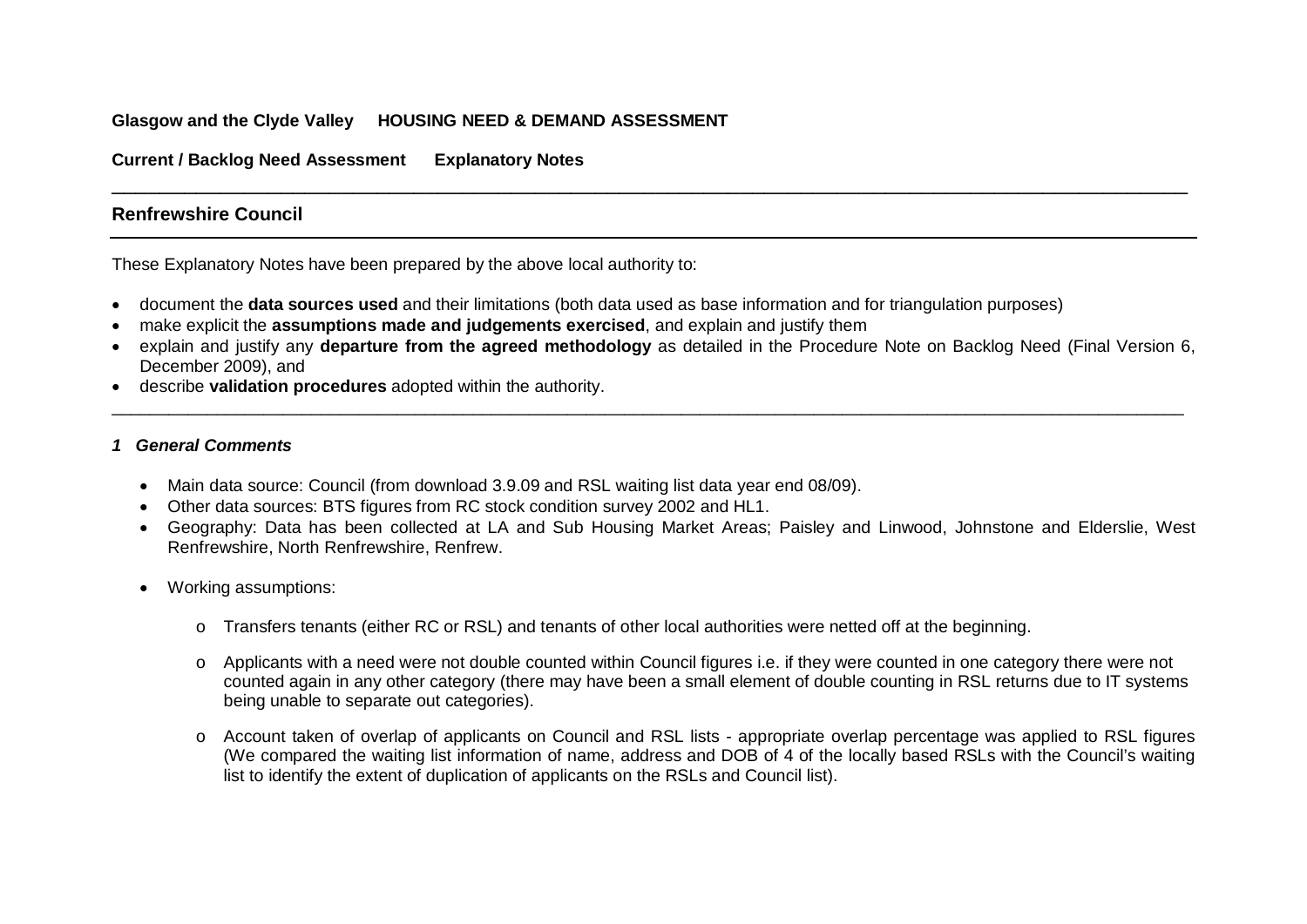### *2 Methodology: explanation for any departure(s) from agreed Procedure Note*

The procedure note was followed as closely as possible. However, in common with other local authorities, we did include two additional categories "Insecure Tenure" and "other" that are not referred to in the Procedure Note. Also in the Concealed Households category we included related adults, where the Procedure note advises to exclude this group. The reasons for doing so are explained in the relevant boxes below.

### *3 Validation procedures within the authority*

Final results were compared with Renfrewshire Council's housing needs study completed by DTZ Pieda in 2003. While methodologies differed the overall results are in line with what we would expect based on the 2003 study. In addition, we compared information with an exercise the Council carried out to establish if there was a need to apply for "pressured area" status. Again, the results of the backlog need exercise tie in with what the findings from the "pressured area" status exercise.

#### *4 Data Sources*

| <b>Need Category</b>                                                           | Source(s) and any limitations                                                                                                                                                                                                                                                                                                                                                                                                                                                                                    | Additional Source(s) used for<br>Triangulation and any caveats | <b>Assumptions made; judgements</b><br>required                                                                                                          | <b>Additional Comments</b>                                                                                                                    |
|--------------------------------------------------------------------------------|------------------------------------------------------------------------------------------------------------------------------------------------------------------------------------------------------------------------------------------------------------------------------------------------------------------------------------------------------------------------------------------------------------------------------------------------------------------------------------------------------------------|----------------------------------------------------------------|----------------------------------------------------------------------------------------------------------------------------------------------------------|-----------------------------------------------------------------------------------------------------------------------------------------------|
| Homeless<br>households and<br>those<br><b>Temporary</b><br>in<br>accommodation | Council waiting list 31.3.09<br>Plus one twelfth of the total number of:<br>accommodation too expensive, under<br>notice to quit and non-priority from HL1<br>return 2008/09. This is one twelfth of<br>the total yearly amount reported for<br>each of these categories in HL1. We<br>decided to use this method as if we did<br>not take a percentage of these<br>categories we would be using the full<br>year figures, however if we took a<br>snapshot there may be none showing<br>on that particular day. |                                                                | Did not add in all applicants in<br>temporary accommodation as<br>there would have been<br>substantial double counting<br>with those on the waiting list |                                                                                                                                               |
| <b>Insecure Tenure</b>                                                         | Council waiting list download 3.9.09.<br>Applicants who are in a private let or<br>who are tied tenants.<br>Excludes<br>those applicants already                                                                                                                                                                                                                                                                                                                                                                 |                                                                |                                                                                                                                                          | While not referred to in the<br>Procedure note, this a<br>category of need recognised<br>by the Council (and other<br>Councils in the GCVHMP) |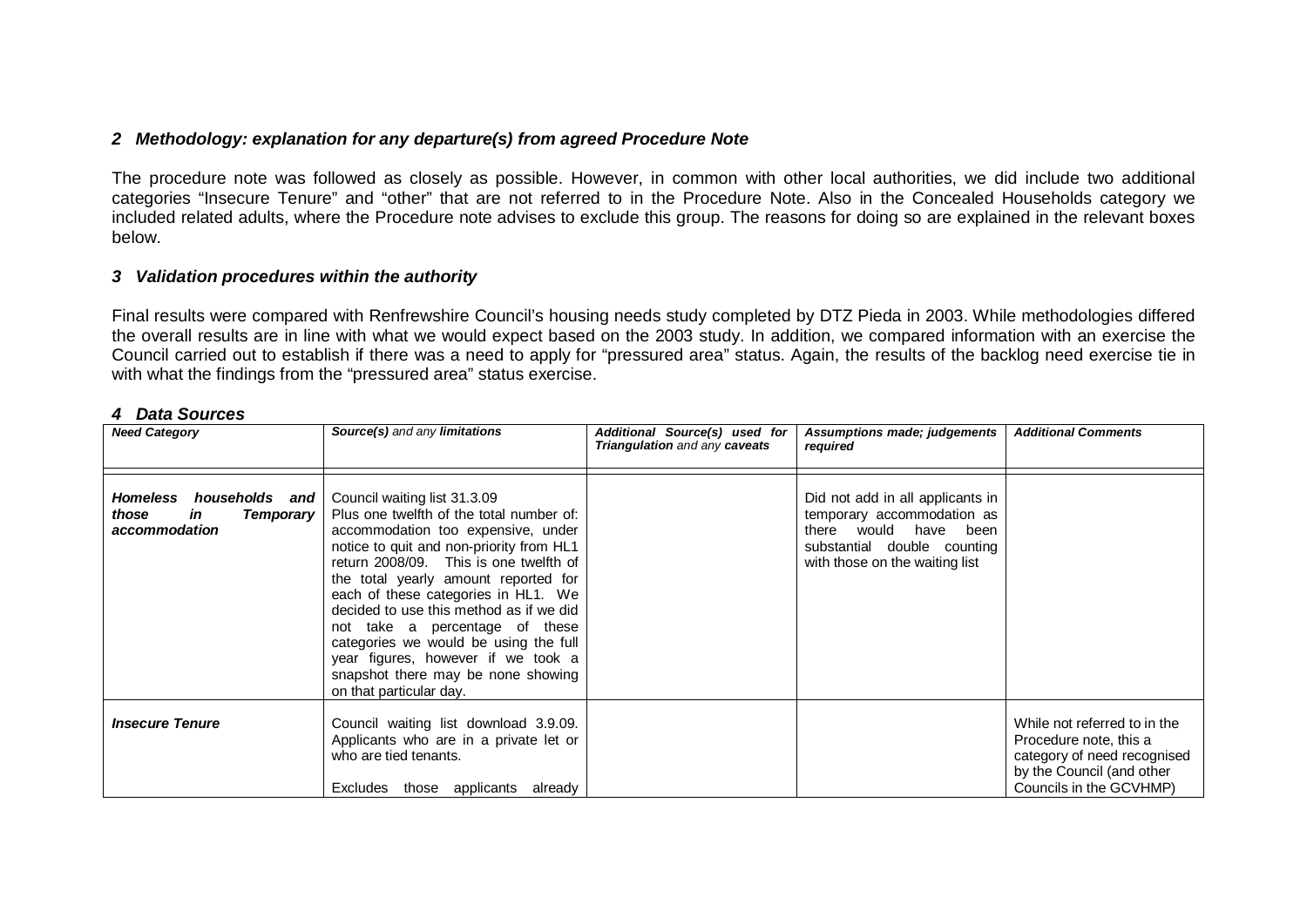|                             | counted in the concealed, overcrowded<br>or support categories.<br><b>Limitations:</b><br>This data relates only to applicants on<br>the Council waiting list.                                                                                                                                                                                                                                    |                                                                                                                                                                                                          | and this groups' needs could<br>have potentially been missed<br>out completely. This issue<br>was discussed at the<br>Housing sub-group and we<br>added it in relatively late in<br>the process. Therefore we<br>did not request this<br>information from housing<br>associations.                                                                 |
|-----------------------------|---------------------------------------------------------------------------------------------------------------------------------------------------------------------------------------------------------------------------------------------------------------------------------------------------------------------------------------------------------------------------------------------------|----------------------------------------------------------------------------------------------------------------------------------------------------------------------------------------------------------|----------------------------------------------------------------------------------------------------------------------------------------------------------------------------------------------------------------------------------------------------------------------------------------------------------------------------------------------------|
| <b>Concealed households</b> | Council waiting list 3.9.09 and RSL<br>with overlap<br>deducted.<br>returns<br>Applicants sharing amenities with<br>another person/household. Includes<br>people living with parents.<br><b>Limitations:</b><br>Does not include any estimate of those<br>who are concealed households who<br>have not applied for social housing.                                                                | The Population and Household<br>projections 2008-based<br>(prepared by Jan Freeke)<br>estimates level of concealed<br>households in Renfrewshire to<br>be 791.                                           | Related adults included as<br>per minute of Housing sub<br>group 19 <sup>th</sup> Nov 2009. Added<br>in as there was concern that<br>related adults living in the<br>same house but requiring<br>own home may not be<br>picked up in projections of<br>newly forming households<br>and therefore missed out<br>need/demand<br>from<br>calculations |
| Overcrowding                | Council waiting list 3.9.09 plus RSL<br>returns with overlap deducted.<br>Applicants awarded an overcrowding<br>priority<br>To avoid double counting applicants<br>who had already been counted under<br>concealed households were not<br>included in this count.<br><b>Limitations:</b><br>Does not include any estimate of<br>overcrowded households who have not<br>applied for social housing | <b>Scottish House Condition</b><br>Survey (updated to June 2008)<br>$-3,000$ mid point<br>Population and Household<br>projections by Jan Freeke<br>estimate 1583 households in<br>the Renfrewshire area. |                                                                                                                                                                                                                                                                                                                                                    |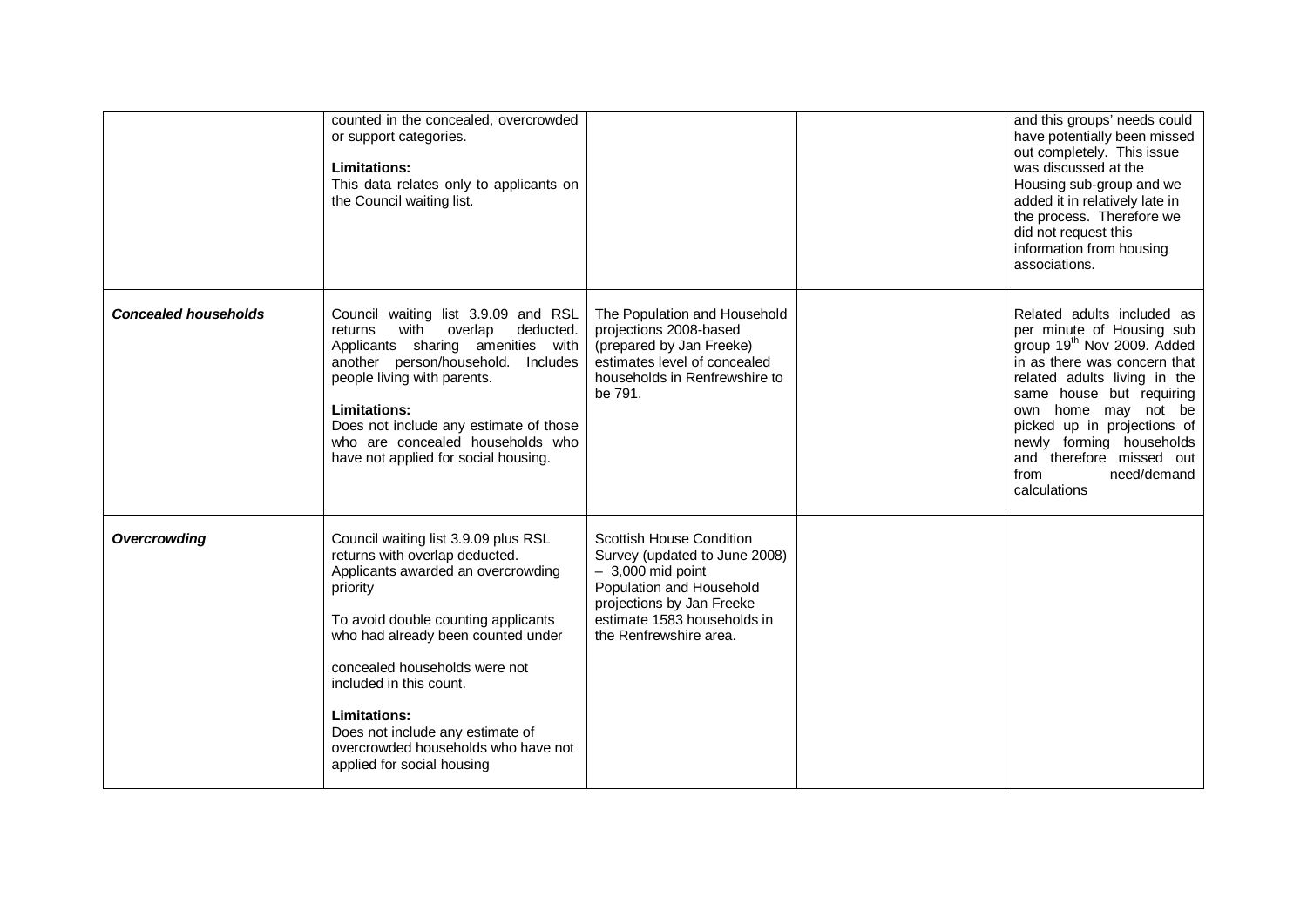| <b>Support Needs</b> | <b>Source:</b> council waiting list 3.9.09-<br>Applicants with a "mobility priority",<br>applicants who have a sheltered<br>housing priority only and who have not<br>been included in any other category<br>and applicants who wish to move to<br>"give or receive support". RSL returns<br>for "Support Need" category with<br>overlap deducted<br>Limitations:<br>The procedure note outlines the types<br>of household to be included which<br>focuses on mobility/disability issues<br>that make the current dwelling<br>unsuitable. This quite closely matches<br>Council's<br>"mobility<br>Renfrewshire<br>priority", however there is variation in<br>the definition of RSLs "support need"<br>category which may include broader<br>definitions of support.<br>The figure does not include an estimate<br>of people who have support needs who<br>have not applied to the Council or RSLs<br>for rehousing. |  | As the information is drawn<br>from waiting list data and<br>does not include<br>any<br>estimate of people who have<br>support needs but have not<br>applied for social housing,<br>the figure returned is likely to<br>be at the lower level of<br>estimated need. |
|----------------------|----------------------------------------------------------------------------------------------------------------------------------------------------------------------------------------------------------------------------------------------------------------------------------------------------------------------------------------------------------------------------------------------------------------------------------------------------------------------------------------------------------------------------------------------------------------------------------------------------------------------------------------------------------------------------------------------------------------------------------------------------------------------------------------------------------------------------------------------------------------------------------------------------------------------|--|---------------------------------------------------------------------------------------------------------------------------------------------------------------------------------------------------------------------------------------------------------------------|
| <b>Poor Quality</b>  | <b>Source: Renfrewshire Council stock</b><br>condition survey 2002 private sector<br>BTS housing figure minus housing<br>improved as reported through annual<br>LHS updates. Also a small number of<br>Council waiting list applicants who as at<br>31.3.09 had a regeneration priority with<br>no identified rehousing.                                                                                                                                                                                                                                                                                                                                                                                                                                                                                                                                                                                             |  | RSLs did supply information<br>regarding<br>numbers<br>of<br>applicants<br>in<br>poor<br>condition/quality<br>housing.<br>However given the varying<br>definitions in policies about<br>this category we decided to<br>use the BTS figure.                          |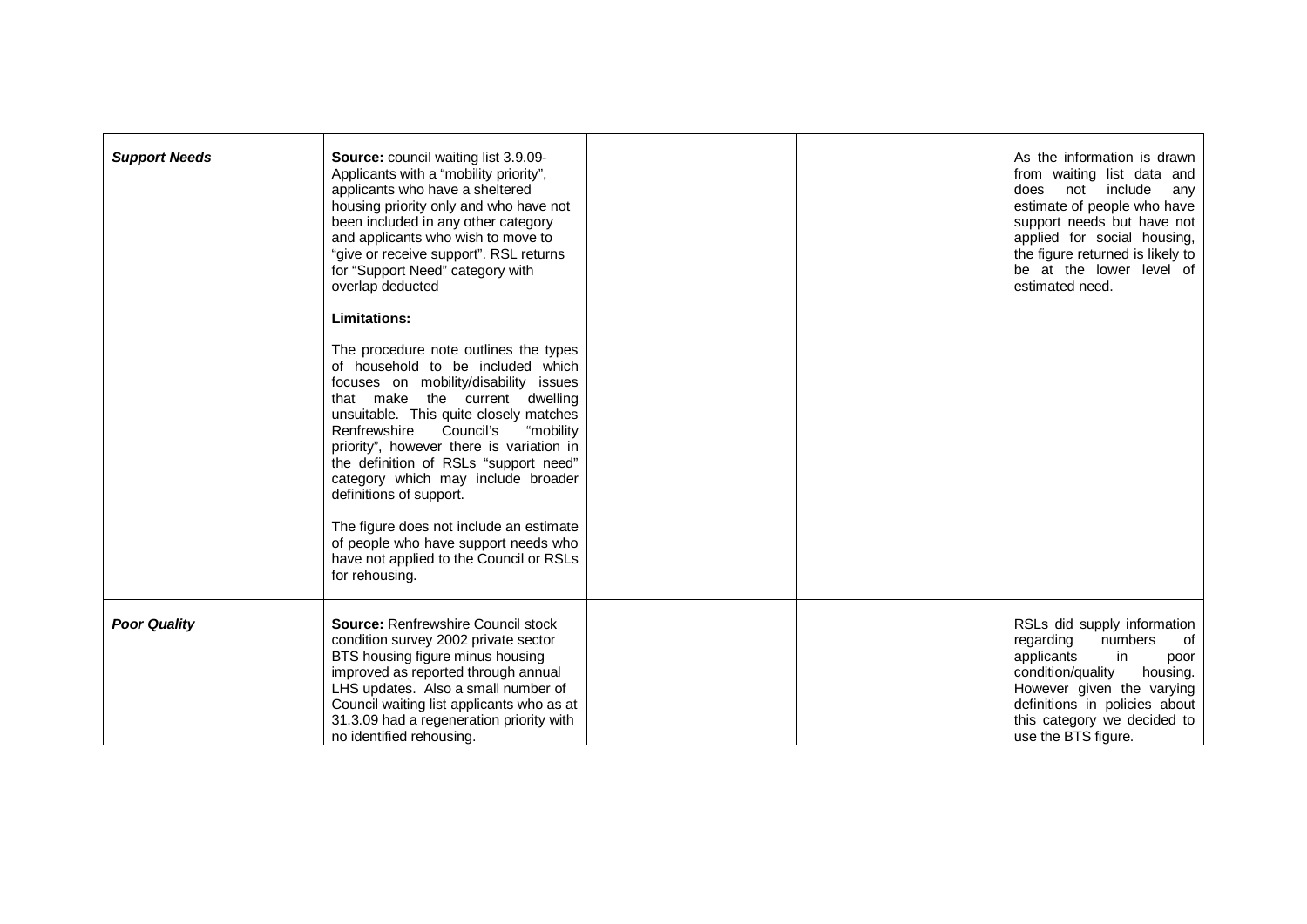| <b>Harassment</b>                | No figure returned as per guidance in<br>Procedure Note. While Renfrewshire<br>Council does recognize this as a need,<br>the number in this category, who would<br>not fall into any other category, would<br>be negligible.                  |  |                                                                                                                                                                                        |
|----------------------------------|-----------------------------------------------------------------------------------------------------------------------------------------------------------------------------------------------------------------------------------------------|--|----------------------------------------------------------------------------------------------------------------------------------------------------------------------------------------|
| <b>Other Categories: define:</b> | Renfrewshire Council waiting list<br>categories "nowhere to stay" and<br>"looking for work in area".<br>These are other categories of need the<br>Council recognises but that are not<br>included in any definition in the<br>procedure note. |  | As with Insecure Tenure, this<br>was a late addition following<br>discussion at the Housing<br>Information<br>sub-group.<br>relates only to applicants on<br>the Council housing list. |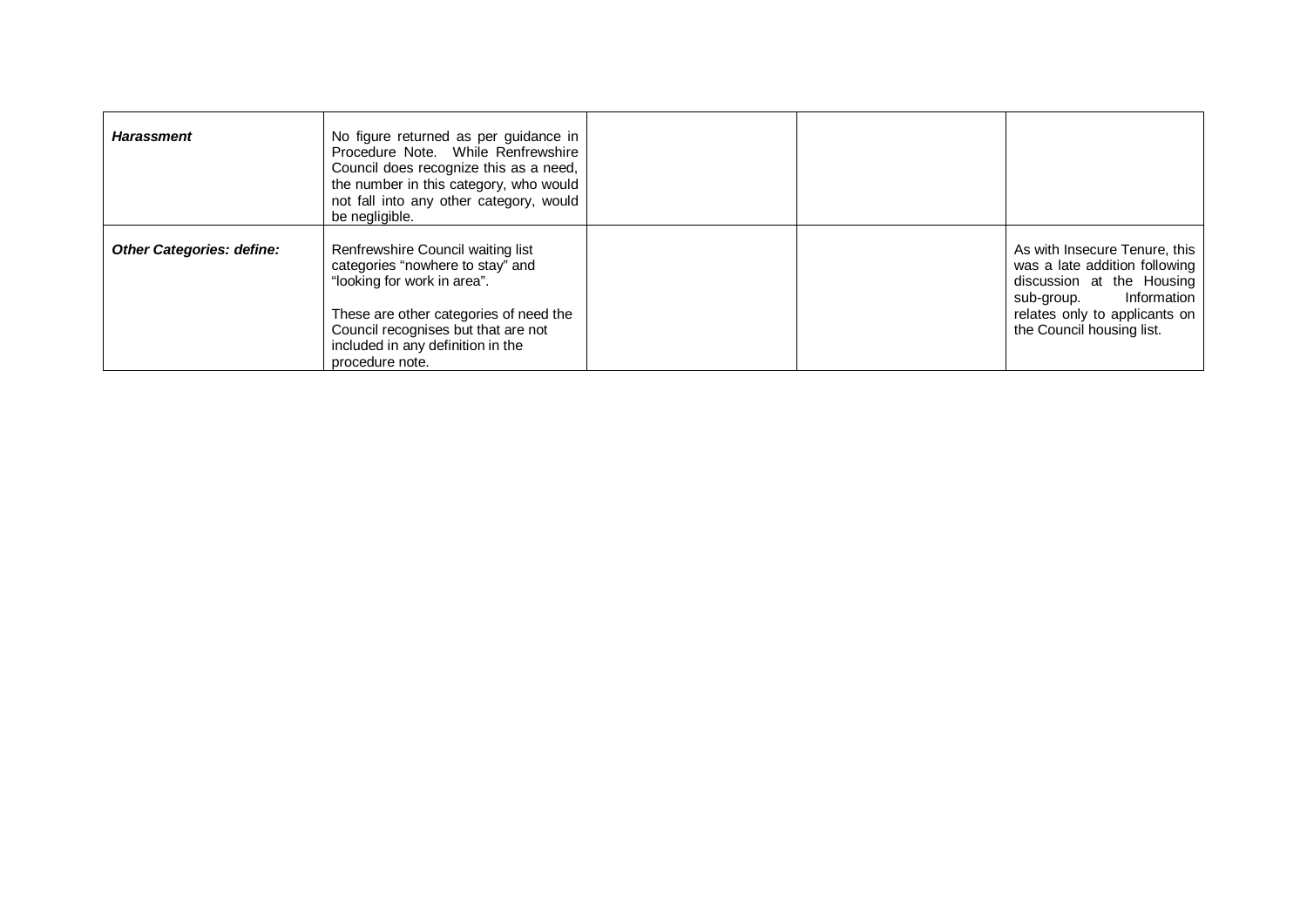### **Glasgow and the Clyde Valley HOUSING NEED & DEMAND ASSESSMENT**

**Current / Backlog Need Assessment Explanatory Notes**

#### **South Lanarkshire Council**

These Explanatory Notes have been prepared by the above local authority to:

- document the **data sources used** and their limitations (both data used as base information and for triangulation purposes)
- make explicit the **assumptions made and judgements exercised**, and explain and justify them

\_\_\_\_\_\_\_\_\_\_\_\_\_\_\_\_\_\_\_\_\_\_\_\_\_\_\_\_\_\_\_\_\_\_\_\_\_\_\_\_\_\_\_\_\_\_\_\_\_\_\_\_\_\_\_\_\_\_\_\_\_\_\_\_\_\_\_\_\_\_\_\_\_\_\_\_\_\_\_\_\_\_\_\_\_\_\_\_\_

• explain and justify any **departure from the agreed methodology** as detailed in the Procedure Note on Backlog Need (Final Version 6, December 2009), and

\_\_\_\_\_\_\_\_\_\_\_\_\_\_\_\_\_\_\_\_\_\_\_\_\_\_\_\_\_\_\_\_\_\_\_\_\_\_\_\_\_\_\_\_\_\_\_\_\_\_\_\_\_\_\_\_\_\_\_\_\_\_\_\_\_\_\_\_\_\_\_\_\_\_\_\_\_\_\_\_\_\_\_\_\_\_\_\_\_\_\_\_\_\_\_\_\_\_\_\_\_\_\_\_\_\_\_\_\_\_\_\_\_

• describe **validation procedures** adopted within the authority.

#### *1 General Comments*

The main data source used was South Lanarkshire Council's housing register with further information obtained from the larger Housing Associations about applicants on their own housing registers. The base date for the data used was 31 March 2009 as set out in the agreed procedure note.

In terms of geography, we analysed information to the local authority level and also to the well established four Housing Market Areas in South Lanarkshire. These are: Rutherglen and Cambuslang HMA; East Kilbride HMA; Hamilton HMA and Clydesdale HMA. These HMA are consistent with the Strategic Development sub areas, the Local Housing Strategy, the Local Plan and the Strategic Housing Investment Plan (SHIP).

#### *2 Methodology: explanation for any departure(s) from agreed Procedure Note*

The SLC housing register had 18,563 applications at 31 March 2009 before any filtering was carried out (Table 1).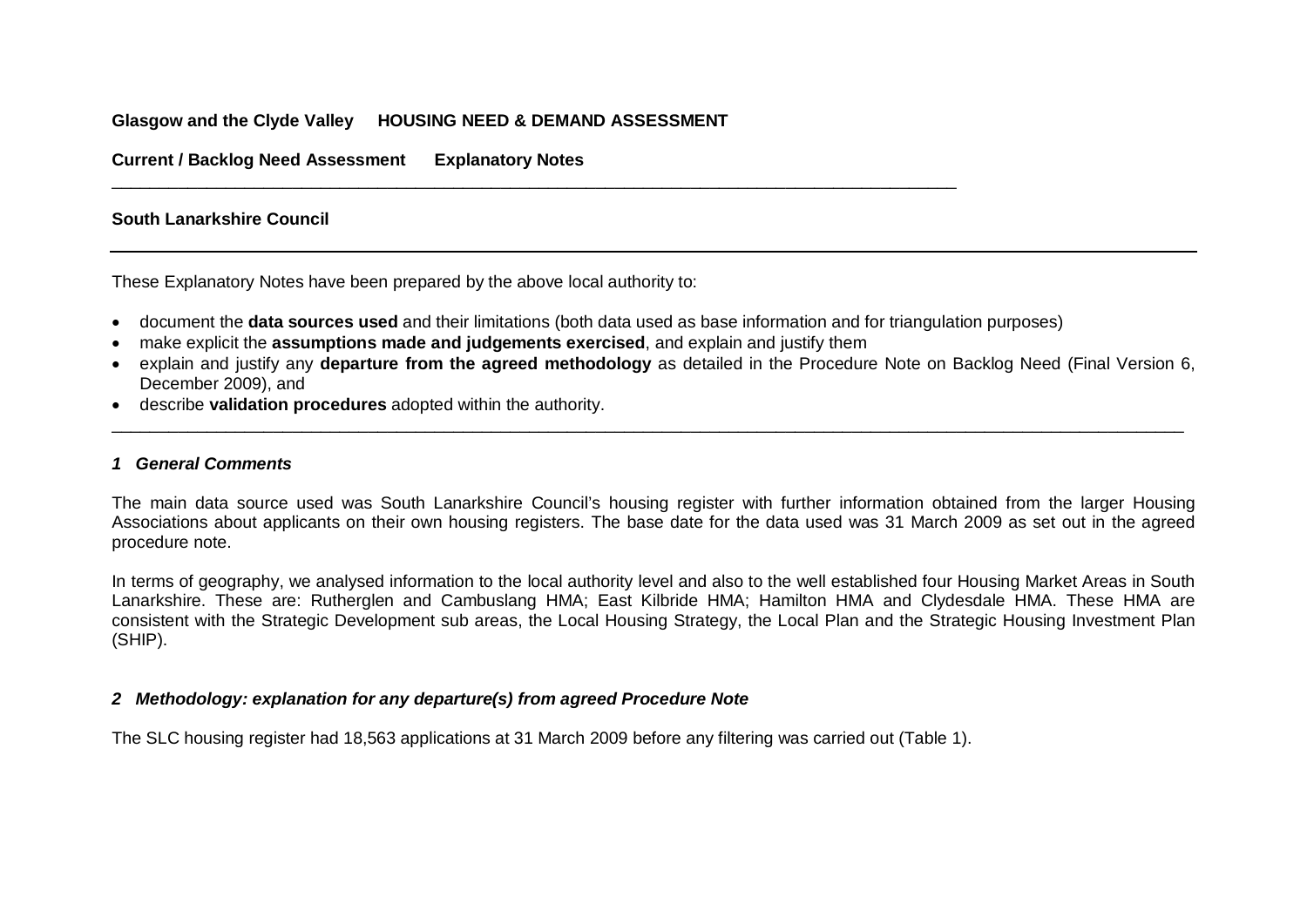|                          | <b>Waiting list</b> | <b>Transfer list</b> | <b>Homelessness list</b> | <b>Total Register</b> |
|--------------------------|---------------------|----------------------|--------------------------|-----------------------|
| Clydesdale               | 2.378               | 583                  | 185                      | 3.146                 |
| East Kilbride            | 3,561               | 461                  | 218                      | 4,240                 |
| <b>Hamilton</b>          | 5,571               | 1,145                | 396                      | 7.112                 |
| Rutherglen/Cambuslang    | 2,958               | 947                  | 160                      | 4,065                 |
| <b>South Lanarkshire</b> | 14,468              | 3,136                | 959                      | 18,563                |

### **Table 1: Applicants on SLC housing register at 31 March 2009**

Using applicants reasons for applying and the points awarded to them, we re-categorised applications to coincide with those in the procedure note which reflect those in the HNDA guidance. The outcome is this is shown in Table 2: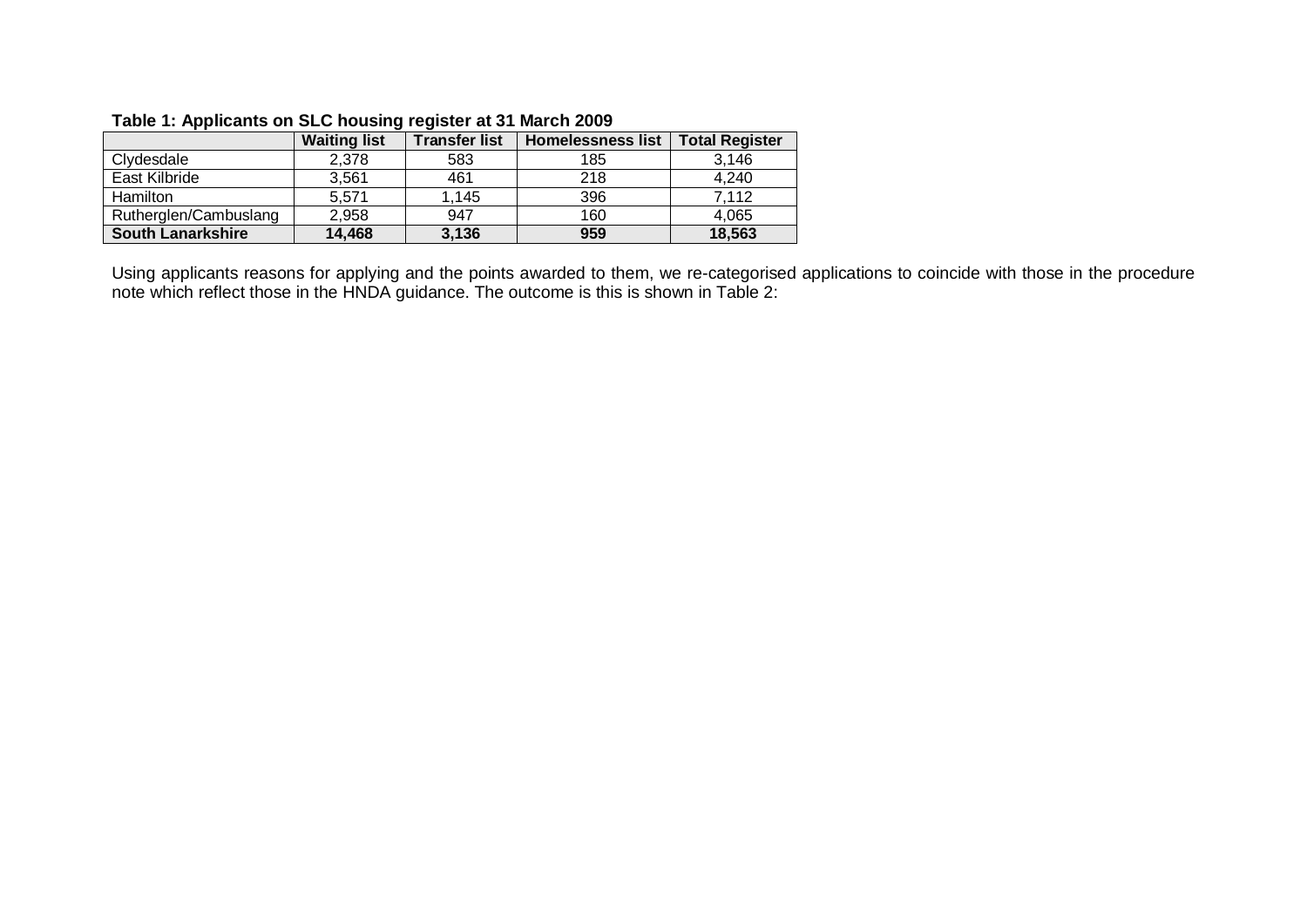#### **Table 2: Needs Categorisation**

| Procedure note/HNDA categories | South Lanarkshire Reason for Applying/ Points awarded        |
|--------------------------------|--------------------------------------------------------------|
|                                | Homelessness - maximum points                                |
|                                | <b>Child Leaving Care</b>                                    |
| <b>Homeless Households</b>     | Leaving Prison                                               |
|                                | <b>Tied Tenant - NTQ</b>                                     |
|                                | <b>HM Forces - NTQ</b>                                       |
|                                | In Temporary Accommodation                                   |
|                                | Insecurity of Tenure                                         |
|                                | NTQ from Landlord                                            |
| Notice to Quit                 | Losing Current Accommodation                                 |
|                                | Accommodation Too Expensive                                  |
|                                | Homelessness Reason (maximum points not awarded)             |
|                                | No Permanent Accommodation                                   |
|                                | <b>Concealed Household</b>                                   |
|                                | <b>Sharing Amenities</b>                                     |
|                                | Insecure Accommodation (no immediate threat of NTQ)          |
|                                | <b>Financial Difficulty</b>                                  |
| <b>Concealed Households</b>    | Future Safeguard                                             |
|                                | Insecurity                                                   |
|                                | Want to Live Independently                                   |
|                                | Overcrowded                                                  |
|                                | Relationship Breakdown                                       |
| Overcrowding                   | Points awarded for overcrowding                              |
|                                | Medical A (Urgent medical need)                              |
|                                | Medical B (Serious medical need)                             |
|                                | Special Need Unsuitable Dwelling                             |
| <b>Support Needs</b>           | <b>Wants Sheltered Housing</b>                               |
|                                | <b>Urgent Social Need</b>                                    |
|                                | Leaving Hospital                                             |
|                                | <b>Lacking Amenities</b>                                     |
|                                | Redevelopment                                                |
| Poor Quality                   | Private renters who are unable to find an in situ resolution |
|                                | through the Scheme of Assistance. All private owners         |
|                                | excluded.                                                    |
| Harassment                     | Harassment                                                   |
| Other                          | Give/Receive Care points only                                |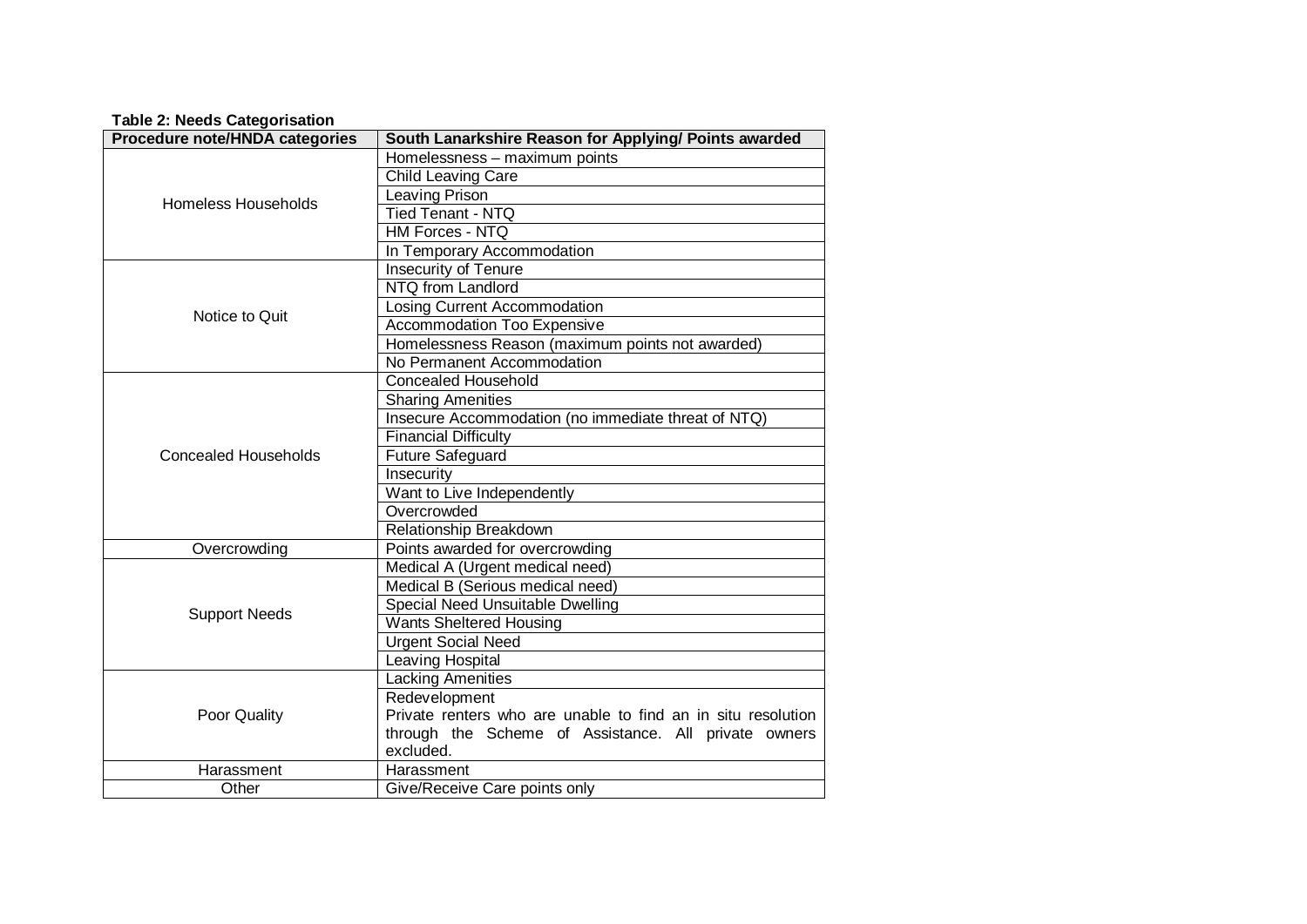The next stage of the process involved reviewing the housing register and making decisions about those applications which would be not be included as in need. These were:

- All Transfer applications.
- Applicants who had been awarded no points irrespective of reason for applying.
- Those with 'waiting points' only irrespective of reason for applying.
- Applicants with only Medical C points awarded (as these applicants may be helped with in situ measures).
- Applicants who had been suspended because they had been referred to another local authority.

This process resulted in a reduction of 8,185 applications from the council's housing register. This means that 10,378 applications comprised the core picture of backlog need arising from the Council's housing register. This represents a reduction of 55.9% from the original number on the housing register to those determined to be in backlog housing need. The outcome of this process is shown in Table 3 below:

|                      |                   | <b>East</b>     |                 | Rutherglen/ | <b>South</b> |
|----------------------|-------------------|-----------------|-----------------|-------------|--------------|
| <b>Step</b>          | <b>Clydesdale</b> | <b>Kilbride</b> | <b>Hamilton</b> | Cambuslang  | Lanarkshire  |
| Concealed            |                   |                 |                 |             |              |
| Household            | 692               | 1333            | 2292            | 1077        | 5394         |
| Harassment           |                   | 0               |                 |             | 3            |
| <b>Homeless</b>      | 193               | 238             | 480             | 173         | 1084         |
| Notice to Quit       | 319               | 498             | 974             | 475         | 2266         |
| Other                | 42                | 43              | 50              | 45          | 180          |
| Overcrowded          | 48                | 63              | 80              | 84          | 275          |
| Poor Quality         | 4                 |                 | 3               |             | 15           |
| <b>Support Needs</b> | 104               | 424             | 356             | 277         | 1161         |
| <b>Total</b>         | 1403              | 2600            | 4236            | 2139        | 10378        |

#### **Table 3: Applicants in Need**

The next stage of the assessment was to consider additional need on Registered Social Landlords (RSLs) housing registers. At 31 March 2009, there were 21 RSLs operating in South Lanarkshire with a total RSL housing stock of 5,834 units. We obtained information from the six largest RSLs in South Lanarkshire which between own 74% of the RSL stock in the authority area. The total housing registers for these RSLs amounted to 4,055, assuming same stock, the list proportions gave a total housing register for all South Lanarkshire RSLs of 5,480. It has been assumed from previous affordable housing needs assessments and work related to the development of the South Lanarkshire Common Housing Register that an overlap of 50% with those on the Council's Housing Register was not unreasonable. When this was applied, it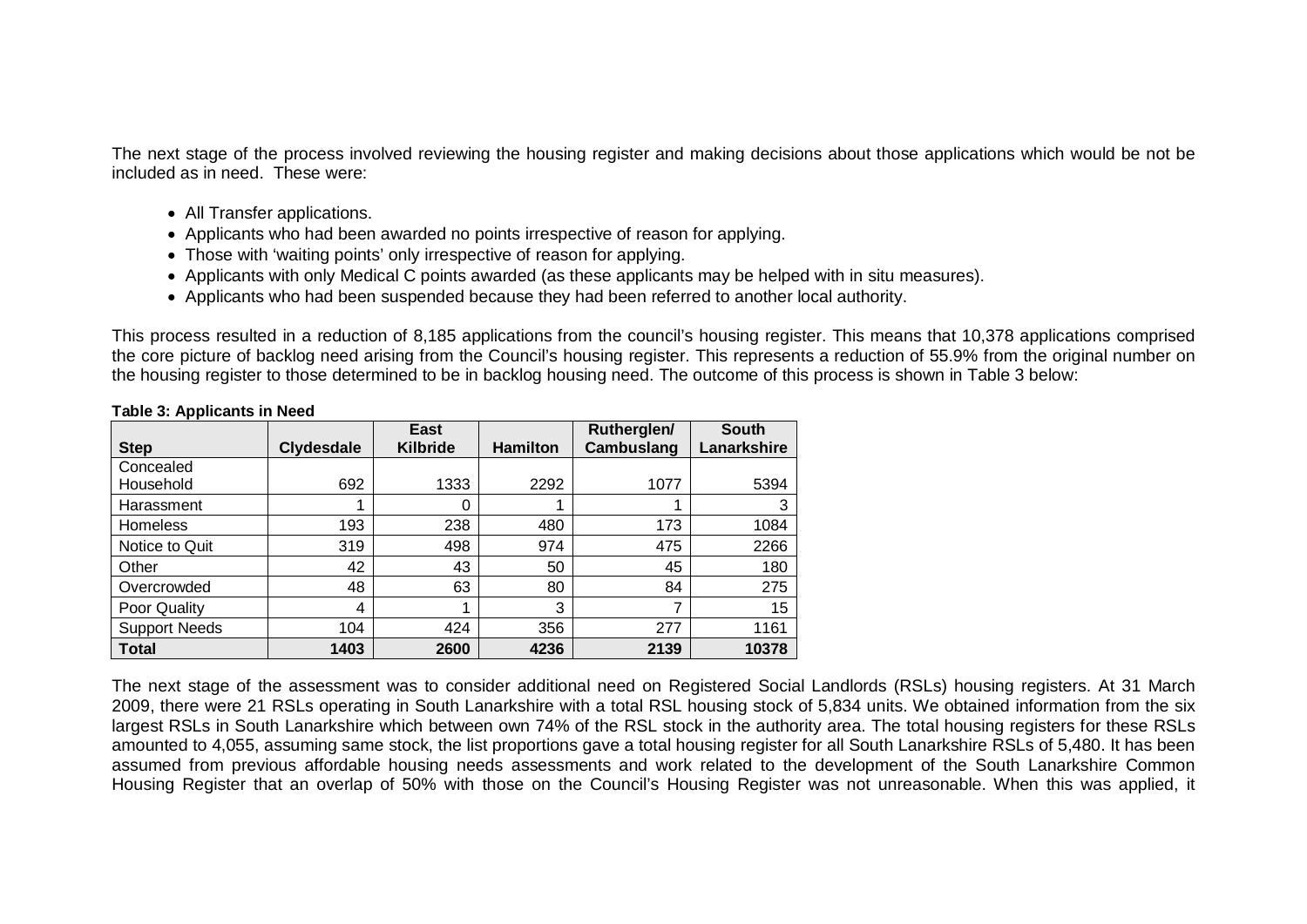reduced the number of applications to 2,740. Further analysis of the information on RSL housing registers showed that 175 were Transfer applications. When this figure was also deducted it was determined that 2,565 applications from South Lanarkshire RSLs were also from households in need.

This figure was added to the Council's core estimate of need, to provide an overall estimate of need from Social Landlord Housing Registers in South Lanarkshire of 12,943. This additional need was distributed between the four Housing Market Areas in the same proportions as in the 2004 and 2007 Affordable Housing Needs Assessments carried out Newhaven. These were based on previous analysis of waiting list profiles across these areas. The overall findings are shown in Table 4.

|                      |            | <b>Clydesdale</b> |              |            | <b>East Kilbride</b> |              |            | <b>Hamilton</b> |              |            | <b>Ruth/Camb</b> |              |            | <b>South Lanarkshire</b> |              |
|----------------------|------------|-------------------|--------------|------------|----------------------|--------------|------------|-----------------|--------------|------------|------------------|--------------|------------|--------------------------|--------------|
| <b>Step</b>          | <b>SLC</b> | <b>RSL</b>        | <b>Total</b> | <b>SLC</b> | <b>RSL</b>           | <b>Total</b> | <b>SLC</b> | <b>RSL</b>      | <b>Total</b> | <b>SLC</b> | <b>RSL</b>       | <b>Total</b> | <b>SLC</b> | <b>RSL</b>               | <b>Total</b> |
| Concealed            |            |                   |              |            |                      |              |            |                 |              |            |                  |              |            |                          |              |
| Household            | 692        | 320               | 1012         | 1333       | 147                  | 1480         | 2292       | 653             | 2945         | 1077       | 213              | 1290         | 5394       | 1333                     | 6727         |
| Harassment           |            |                   |              | 0          | 0                    | 0            |            |                 |              |            |                  |              | 3          |                          | 4            |
| <b>Homeless</b>      | 193        | 64                | 257          | 238        | 29                   | 267          | 480        | 131             | 611          | 173        | 43               | 216          | 1084       | 268                      | 1352         |
| Notice to Quit       | 319        | 135               | 454          | 498        | 62                   | 560          | 974        | 274             | 1248         | 475        | 90               | 565          | 2266       | 560                      | 2826         |
| Other                | 42         | 11                | 53           | 43         | 5                    | 48           | 50         | 22              | 72           | 45         |                  | 52           | 180        | 44                       | 224          |
| Overcrowded          | 48         | 16                | 64           | 63         | 7                    | 70           | 80         | 33              | 113          | 84         | 11               | 95           | 275        | 68                       | 343          |
| Poor Quality         | 4          |                   | 5            |            | 0                    |              | 3          | າ               | 5            |            |                  | 8            | 15         | 4                        | 19           |
| <b>Support Needs</b> | 104        | 69                | 173          | 424        | 32                   | 456          | 356        | 141             | 497          | 277        | 46               | 323          | 1161       | 287                      | 1448         |
| <b>Grand Total</b>   | 1403       | 616               | 2019         | 2600       | 282                  | 2882         | 4236       | 1257            | 5493         | 2139       | 410              | 2549         | 10378      | 2565                     | 12943        |

### **Table 4: Assessment of Gross Backlog Need**

The final stage of the process was to include 474 households whose homes were projected to be demolished. This gives an overall final assessment of backlog need of 13,417 households.

### *3 Validation procedures within the authority*

The backlog needs assessment was carried out following the guidance within the procedure note as much as possible. The assumptions and judgements used reflect those already used in the Affordable Housing Needs Assessments carried out by Tony O'Sullivan, Newhaven Research in 2004 and 2007.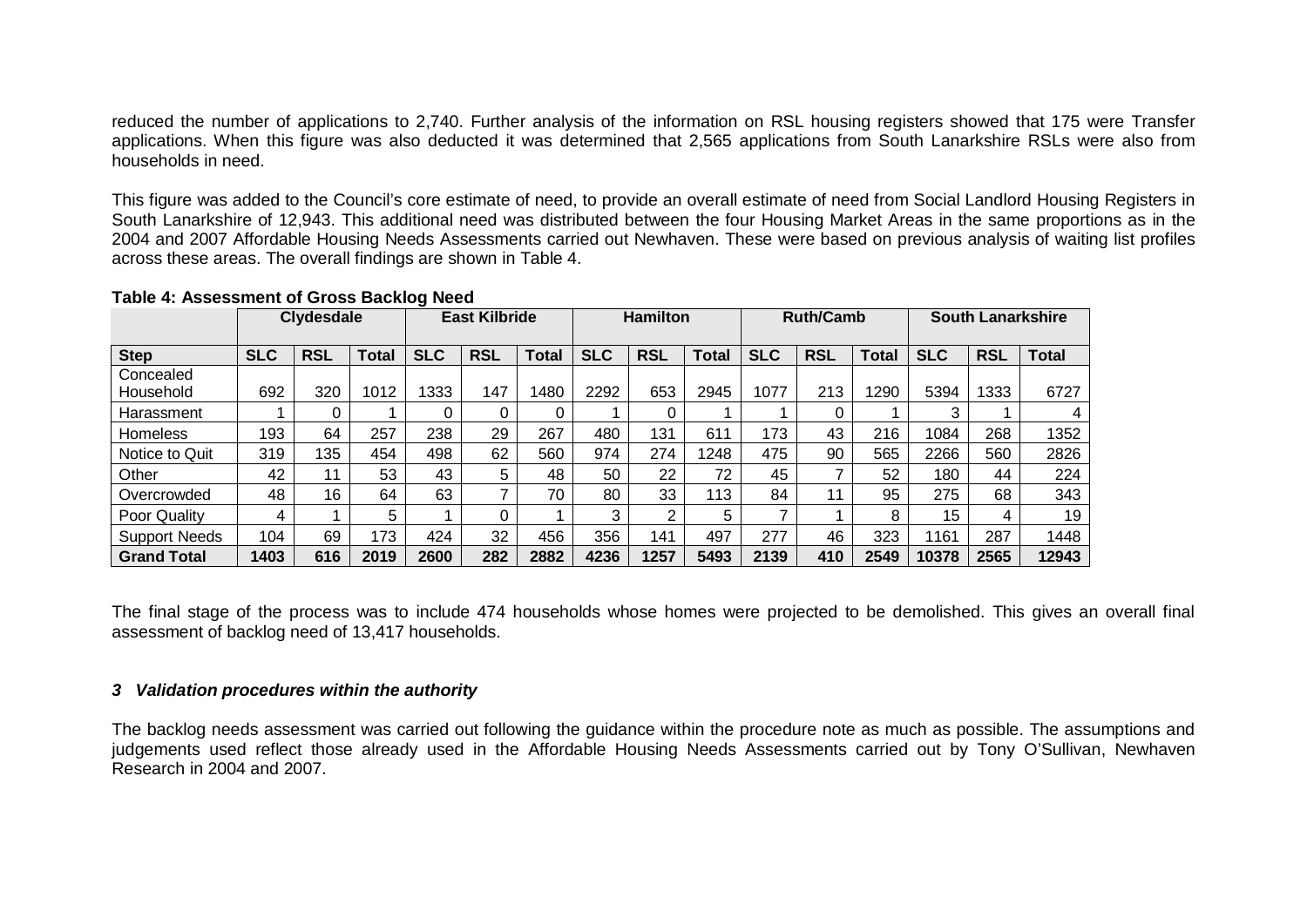### <span id="page-49-0"></span>**Glasgow and the Clyde Valley HOUSING NEED & DEMAND ASSESSMENT**

**Current / Backlog Need Assessment Explanatory Notes**

### **West Dunbartonshire Council**

These Explanatory Notes have been prepared by the above local authority to:

- document the **data sources used** and their limitations (both data used as base information and for triangulation purposes)
- make explicit the **assumptions made and judgements exercised**, and explain and justify them
- explain and justify any **departure from the agreed methodology** as detailed in the Procedure Note on Backlog Need (Final Version 6, December 2009), and

\_\_\_\_\_\_\_\_\_\_\_\_\_\_\_\_\_\_\_\_\_\_\_\_\_\_\_\_\_\_\_\_\_\_\_\_\_\_\_\_\_\_\_\_\_\_\_\_\_\_\_\_\_\_\_\_\_\_\_\_\_\_\_\_\_\_\_\_\_\_\_\_\_\_\_\_\_\_\_\_\_\_\_\_\_\_\_\_\_

• describe **validation procedures** adopted within the authority.

### *1 General Comments*

 $\overline{a}$ 

The figures presented in this exercise represent an updating of those contained in the backlog need component of the West Dunbartonshire Council's Housing Needs and Supply Study published in 2008, with variations to meet the criteria contained in the new G&CV methodology. The key elements making up the backlog need are broadly similar. The outcomes of the two exercises were not dissimilar, with the GCV one arriving at a more conservative total. In both instances overcrowding and "unsuitable for special needs" were the main reasons for households being in "backlog" housing need. The Council intends to update its own HNSS in the lead up to the preparation of the new Local Housing Strategy scheduled for completion in September 2011.

\_\_\_\_\_\_\_\_\_\_\_\_\_\_\_\_\_\_\_\_\_\_\_\_\_\_\_\_\_\_\_\_\_\_\_\_\_\_\_\_\_\_\_\_\_\_\_\_\_\_\_\_\_\_\_\_\_\_\_\_\_\_\_\_\_\_\_\_\_\_\_\_\_\_\_\_\_\_\_\_\_\_\_\_\_\_\_\_\_\_\_\_\_\_\_\_\_\_\_\_\_\_\_\_\_\_\_\_\_\_\_\_\_

### *2 Methodology: explanation for any departure(s) from agreed Procedure Note*

West Dunbartonshire Council figures are based on their HNSS Study carried out in July 2008 by Arneil Johnston, Public Sector Housing & Facilities Management Consultancy<sup>[4](#page-10-0)</sup>. Where possible, figures were updated. The methodology employed in the HNSS to ascertain backlog need is very similar to that agreed by the G&CV. The study was household survey as opposed to waiting list based. The backlog need was broken down by the settlement areas of Clydebank, Dumbarton, and Vale of Leven.

### *3 Validation procedures within the authority*

All household survey results were based on a sample size of 1,119 residents in the West Dunbartonshire Council area and have been validated against core statistical sources such as GRO population projections (2004 based) and 1991 and 2001 Census results. In addition, the HNSS

<sup>&</sup>lt;sup>4</sup> WDC Housing Needs and Supply Study Final Report July 2008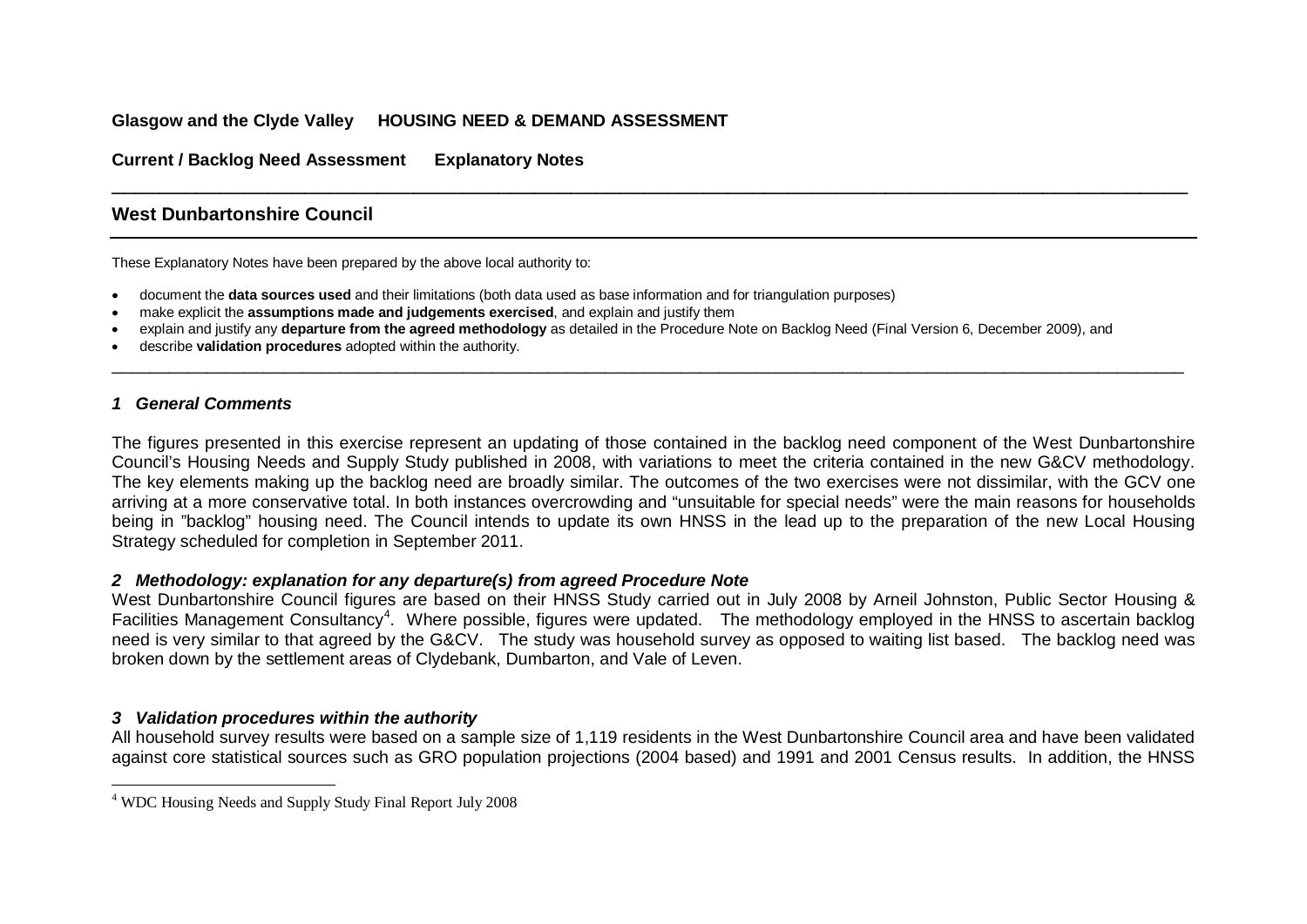project board comprising WDC and Scottish Government Housing Investment Division officers was used as a "sounding board" in progressing the work. In the course of writing the HNSS all results

Household survey outcomes were validated against GRO household projections (2004 based) to ensure that they were representative of projected household composition and age profiles. In addition, validation of the tenure profile of respondents was carried out utilising a tenure tagged Council Tax dataset. These validation checks indicated that the survey profile was representative of the wider population in terms of age, age of head of household and/or household composition, with only very small variances in the survey population and the projected population/tenure data.

#### *4 Data Sources*

| <b>Need Category</b>                                              | Source(s) and any limitations                                                                                                                                           | Additional Source(s) used for<br>Triangulation and any caveats                                                                                                                    | Assumptions made; judgements<br>required                                                                                                                                                                                           | <b>Additional Comments</b>                                                                                                                                                                                                                                                                                                                            |
|-------------------------------------------------------------------|-------------------------------------------------------------------------------------------------------------------------------------------------------------------------|-----------------------------------------------------------------------------------------------------------------------------------------------------------------------------------|------------------------------------------------------------------------------------------------------------------------------------------------------------------------------------------------------------------------------------|-------------------------------------------------------------------------------------------------------------------------------------------------------------------------------------------------------------------------------------------------------------------------------------------------------------------------------------------------------|
| households<br>Homeless<br>and those in Temporary<br>accommodation | 252<br>HL1 Statistics: Snapshot at end Q1 2008                                                                                                                          | with<br>HL1<br>Compared<br>Average<br>2004-2008.<br><b>WDC</b><br>complies<br>with<br>Also<br>temporary accommodation stock<br>list figure.                                       |                                                                                                                                                                                                                                    |                                                                                                                                                                                                                                                                                                                                                       |
| <b>Insecure Tenure</b>                                            |                                                                                                                                                                         |                                                                                                                                                                                   | Assumed to be contained in HL1<br>and concealed households figures.                                                                                                                                                                |                                                                                                                                                                                                                                                                                                                                                       |
| <b>Concealed households</b>                                       | 369<br>HNSS Survey Q18<br>It should be noted that although the Final Report is<br>dated July 2008, the survey and other figures informing<br>the report date from 2007. | <b>WDC Waiting List Points November</b><br>2009: sharing amenities- 1757.<br>HL1 Reasons for Homelessness:<br>friends/families<br>longer<br>no<br>willing/able to accommodate-208 | Having noted the low HL1 figure,<br>agreed to go with the more<br>conservative source.<br>Although the HNSS was 2 years<br>old at the time of preparing this<br>backlog<br>analysis,<br>it<br>was<br>considered to be still valid. | The figure of 369 may be on the<br>low side, especially given the<br>WL figure which however may<br>contain some double counting.                                                                                                                                                                                                                     |
| Overcrowding                                                      | 2450<br>HNSS Survey Q21(3469)<br>WL Households with 1 or more bedrooms fewer than<br>needed excluding single people<br>(1430).                                          |                                                                                                                                                                                   | Both figures seem reasonable and<br>valid; decision made to use the<br>midpoint figure of 2450.                                                                                                                                    | This figure may appear high for<br>WDC. However, the" concealed<br>households" category is low.<br>There is likely to a definitional<br>issue here.<br>A pattern has<br>the GCV<br>emerged<br>across<br>whereby where there is a high<br>figure in one category the other<br>is low. This bears out the<br>suggestion that definition is an<br>issue. |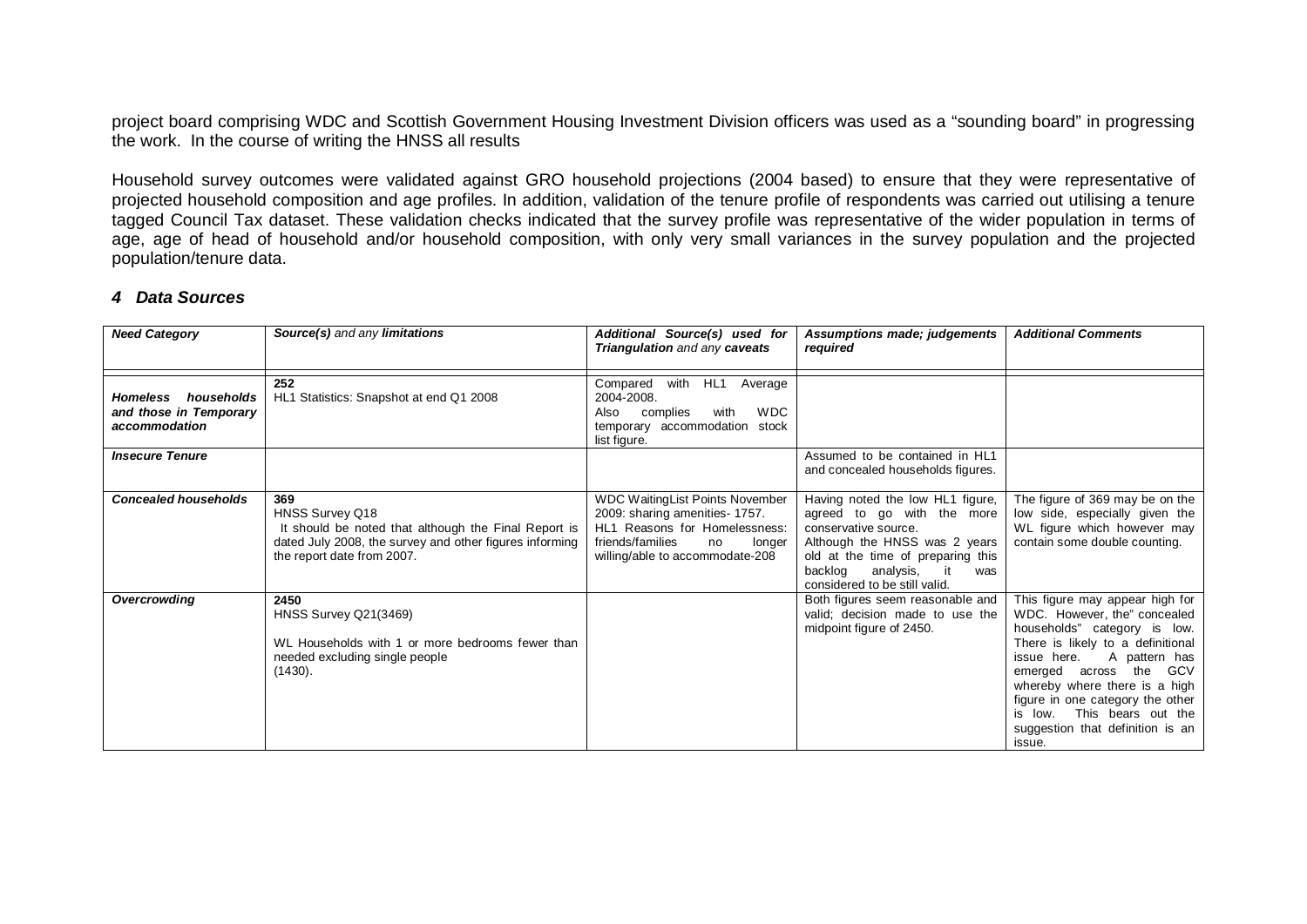<span id="page-51-0"></span>

| <b>Support Needs</b>                             | 1425<br><b>HNSS Survey</b><br>WDC information aids and adaptations budgetary<br>information | OccupationalTherapist<br>Aids/Adaptations waiting lists.<br>The SHCS shows WDC as the<br>authority<br>with<br>the<br>highest<br>proportions of dwellings in need of<br>adaptations, at 11%. It also has<br>the highest percentage of<br>dwellings with at least one<br>member having LTI/disability at<br>$52\%$ . <sup>5</sup> | Comprises 2 elements<br>A) Those who require major<br>adaptations which cannot be met<br>through their own or the Council's<br>budgets = $161$ (HNSS Survey Q<br>(1543)<br>73<br>minus<br>those<br>adaptations considered<br>to be<br>(692)<br>minus<br>those<br>minor<br>households who will undertake the<br>adaptations themselves Q74 (90)<br>minus minus WDC estimate of<br>requests that can be funded from<br>the available budget $(600) = 161$<br>B)Those who need a special form<br>of housing= $2479$ (HNSS Q71.)<br>The total of 2640 has been<br>reduced pro rata 54/46 to remove<br>those in social housing where it is<br>assumed that those rehoused<br>would free up their existing<br>accommodation. | Latest WDC Waiting List figures<br>show a considerably lower figure<br>of 1460. However, there was<br>evidence that there were high<br>numbers of people rejecting<br>offers on the grounds that the<br>house offered was not suitable<br>due to access issues.<br>It was<br>also considered more consistent<br>to use the HNSS survey figures.<br>A key finding of the survey was<br>that there were too many<br>houses with stairs.<br>It should be noted that the<br>analysis of backlog need is<br>predicated on the principle that<br>those who have need which can<br>be resolved in-situ will be<br>eliminated from the requirement<br>for alternative housing. This<br>means that the calculation is<br>likely to under-estimate the<br>overall level of need if an<br>appropriate level of investment<br>in aids and adaptations is not<br>provided. |
|--------------------------------------------------|---------------------------------------------------------------------------------------------|---------------------------------------------------------------------------------------------------------------------------------------------------------------------------------------------------------------------------------------------------------------------------------------------------------------------------------|------------------------------------------------------------------------------------------------------------------------------------------------------------------------------------------------------------------------------------------------------------------------------------------------------------------------------------------------------------------------------------------------------------------------------------------------------------------------------------------------------------------------------------------------------------------------------------------------------------------------------------------------------------------------------------------------------------------------|---------------------------------------------------------------------------------------------------------------------------------------------------------------------------------------------------------------------------------------------------------------------------------------------------------------------------------------------------------------------------------------------------------------------------------------------------------------------------------------------------------------------------------------------------------------------------------------------------------------------------------------------------------------------------------------------------------------------------------------------------------------------------------------------------------------------------------------------------------------|
| <b>Poor Quality</b>                              | WDC BTS latest Scottish Government return ("old pre -<br>2006 BTS definition". <sup>6</sup> | SHCS gives figure of 170 but<br>based on low sample size.                                                                                                                                                                                                                                                                       | Not thought to be major issues of<br>disrepair in WD but data is limited<br>pending completion of PSHCS.<br>The situation is likely to be very<br>different if the new BTS definition<br>is used.                                                                                                                                                                                                                                                                                                                                                                                                                                                                                                                      | New Private Sector<br>House<br>Condition Survey is<br>being<br>carried out but is not due to<br>report until August 2010.                                                                                                                                                                                                                                                                                                                                                                                                                                                                                                                                                                                                                                                                                                                                     |
| <b>Harassment</b><br><b>Other</b><br>Categories: | 12<br>HNSS Survey Q37E(3)                                                                   | HL1 figure is given as 38.                                                                                                                                                                                                                                                                                                      | Survey figure for those who have<br>moved as a result of harassment<br>which would not go through<br>homeless route It is considered<br>that this is in addition to<br>Homelessness figures whereas<br>HL1 "Reasons for Homelessness:<br>Harassment:<br>other/racial"<br>will<br>largely be duplication                                                                                                                                                                                                                                                                                                                                                                                                                |                                                                                                                                                                                                                                                                                                                                                                                                                                                                                                                                                                                                                                                                                                                                                                                                                                                               |
| define:                                          |                                                                                             |                                                                                                                                                                                                                                                                                                                                 |                                                                                                                                                                                                                                                                                                                                                                                                                                                                                                                                                                                                                                                                                                                        |                                                                                                                                                                                                                                                                                                                                                                                                                                                                                                                                                                                                                                                                                                                                                                                                                                                               |

<sup>&</sup>lt;u>.</u><br><sup>5</sup>SHCS Local Authority Report 2004-07 Tables 5.15 & 5.4<br><sup>6</sup> Annual WDC Statistical Return to Scottish Government March 2007